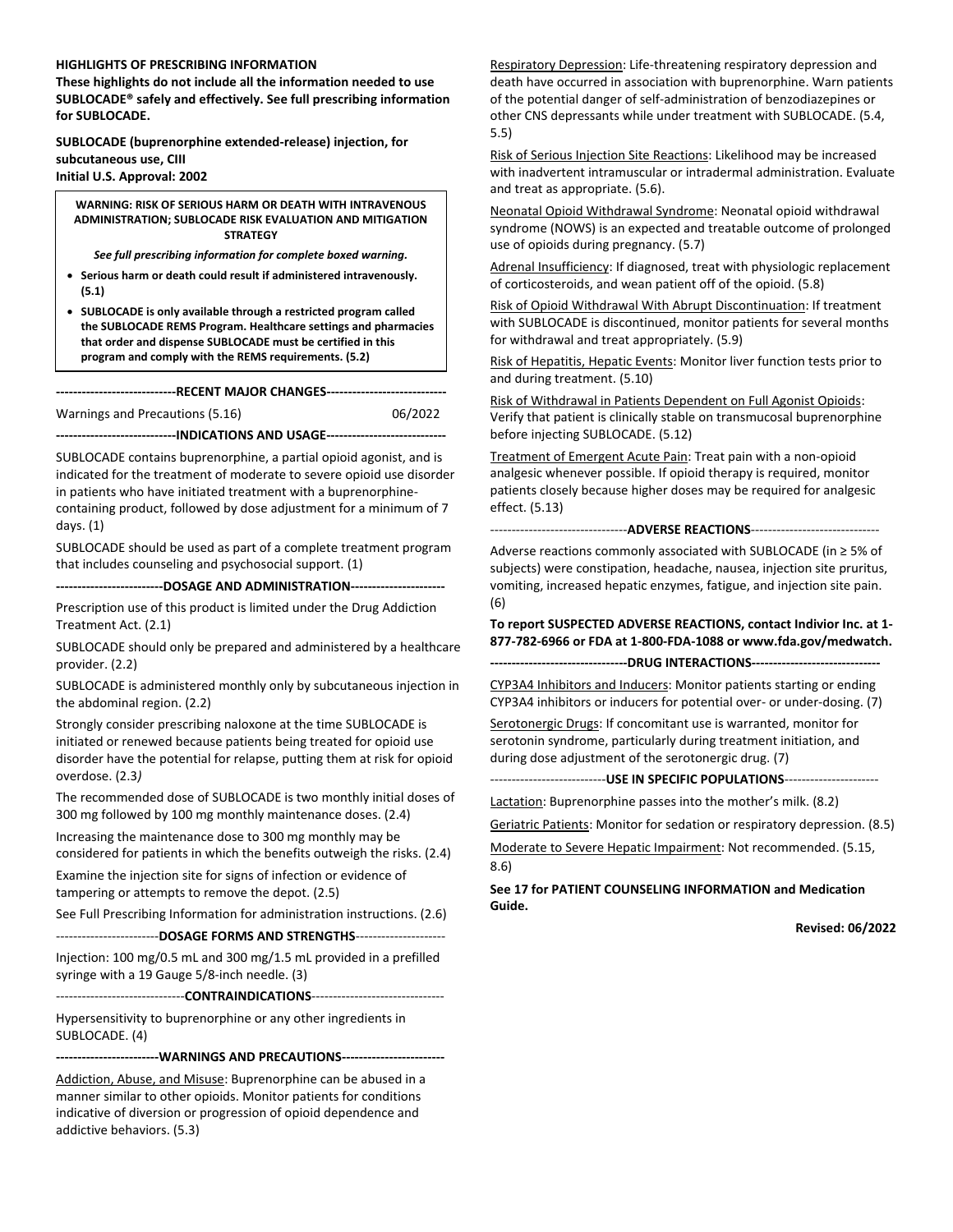### **FULL PRESCRIBING INFORMATION: CONTENTS\* WARNING: RISK OF SERIOUS HARM OR DEATH WITH INTRAVENOUS ADMINISTRATION; SUBLOCADE RISK EVALUATION AND MITIGATION STRATEGY 1 INDICATIONS AND USAGE 2 DOSAGE AND ADMINISTRATION** 2.1 Drug Addiction Treatment Act 2.2 Important Dosing and Administration Information 2.3 Patient Access to Naloxone for the Emergency Treatment of Opioid Overdose 2.4 Recommended Dosing 2.5 Clinical Supervision 2.6 Instructions for Use 2.7 Limits on Distribution 2.8 Removal of the Depot **3 DOSAGE FORMS AND STRENGTHS 4 CONTRAINDICATIONS 5 WARNINGS AND PRECAUTIONS** 5.1 Risk of Serious Harm or Death With Intravenous Administration 5.2 SUBLOCADE Risk Evaluation and Mitigation Strategy (REMS) Program 5.3 Addiction, Abuse, and Misuse 5.4 Risk of Life-Threatening Respiratory and Central Nervous System (CNS) Depression 5.5 Managing Risks From Concomitant Use of Benzodiazepines or Other CNS Depressants With Buprenorphine 5.6 Risk of Serious Injection Site Reactions 5.7 Neonatal Opioid Withdrawal Syndrome 5.8 Adrenal Insufficiency 5.9 Risk of Opioid Withdrawal With Abrupt Discontinuation of SUBLOCADE Treatment 5.10 Risk of Hepatitis, Hepatic Events 5.11 Hypersensitivity Reactions 5.12 Precipitation of Opioid Withdrawal in Patients Dependent on Full Agonist Opioids 5.13 Risks Associated With Treatment of Emergent Acute Pain 5.14 Use in Opioid Naïve Patients 5.15 Use in Patients With Impaired

### Operate Machinery 5.18 Orthostatic Hypotension 5.19 Elevation of Cerebrospinal Fluid Pressure 5.20 Elevation of Intracholedochal Pressure 5.21 Effects in Acute Abdominal Conditions 5.22 Unintentional Pediatric Exposure **6 ADVERSE REACTIONS** 6.1 Clinical Trials Experience 6.2 Postmarketing Experience **7 DRUG INTERACTIONS 8 USE IN SPECIFIC POPULATIONS** 8.1 Pregnancy 8.2 Lactation 8.3 Females and Males of Reproductive Potential 8.4 Pediatric Use 8.5 Geriatric Use 8.6 Hepatic Impairment 8.7 Renal Impairment **9 DRUG ABUSE AND DEPENDENCE** 9.1 Controlled Substance 9.2 Abuse 9.3 Dependence **10 OVERDOSAGE 11 DESCRIPTION 12 CLINICAL PHARMACOLOGY** 12.1 Mechanism of Action 12.2 Pharmacodynamics 12.3 Pharmacokinetics **13 NONCLINICAL TOXICOLOGY** 13.1 Carcinogenesis, Mutagenesis, Impairment of Fertility **14 CLINICAL STUDIES** 14.1 Study 13-0002, NCT02044094 14.2 Study 13-0001, NCT02357901 **16 HOW SUPPLIED/STORAGE AND HANDLING 17 PATIENT COUNSELING INFORMATION**

Hepatic Function

5.17 Impairment of Ability to Drive or

5.16 QTc Prolongation

\* Sections or subsections omitted from the full prescribing information are not listed.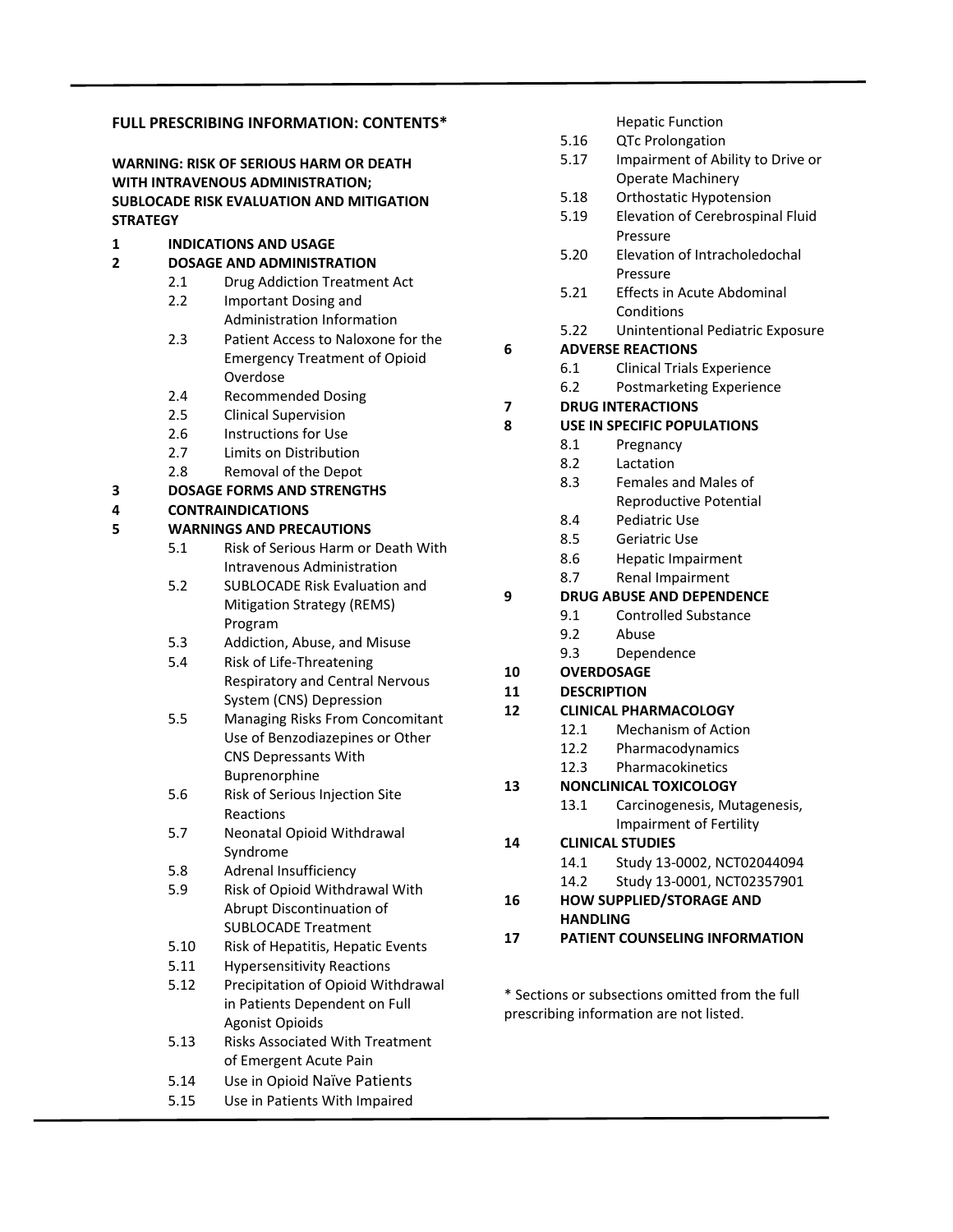# **WARNING: RISK OF SERIOUS HARM OR DEATH WITH INTRAVENOUS ADMINISTRATION; SUBLOCADE RISK EVALUATION AND MITIGATION STRATEGY**

- **Serious harm or death could result if administered intravenously. SUBLOCADE forms a solid mass upon contact with body fluids and may cause occlusion, local tissue damage, and thrombo-embolic events, including life threatening pulmonary emboli, if administered intravenously. (5.1)**
- **Because of the risk of serious harm or death that could result from intravenous selfadministration, SUBLOCADE is only available through a restricted program called the SUBLOCADE REMS Program. Healthcare settings and pharmacies that order and dispense SUBLOCADE must be certified in this program and comply with the REMS requirements. (5.2)**

## **1 INDICATIONS AND USAGE**

SUBLOCADE is indicated for the treatment of moderate to severe opioid use disorder in patients who have initiated treatment with a buprenorphine-containing product, followed by dose adjustment for a minimum of 7 days.

SUBLOCADE should be used as part of a complete treatment plan that includes counseling and psychosocial support.

## **2 DOSAGE AND ADMINISTRATION**

### **2.1 Drug Addiction Treatment Act**

Under the Drug Addiction Treatment Act (DATA) codified at 21 U.S.C. 823(g), prescription use of this product in the treatment of opioid dependence is limited to healthcare providers who meet certain qualifying requirements, and who have notified the Secretary of Health and Human Services (HHS) of their intent to prescribe this product for the treatment of opioid dependence and have been assigned a unique identification number that must be included on every prescription.

### **2.2 Important Dosing and Administration Information**

FOR ABDOMINAL SUBCUTANEOUS INJECTION ONLY. DO NOT ADMINISTER SUBLOCADE INTRAVENOUSLY, INTRAMUSCULARLY OR INTRADERMALLY *[see Dosage and Administration (2.6), Warnings and Precautions (5.1,5.6)]*.

- Only healthcare providers should prepare and administer SUBLOCADE.
- Administer SUBLOCADE monthly with a minimum of 26 days between doses.
- Initiating treatment with SUBLOCADE as the first buprenorphine product has not been studied. Initiate SUBLOCADE treatment only following induction and dose-adjustment with a transmucosal buprenorphine-containing product *[see Dosage and Administration (2.4)]*.
- Administer each injection only using the syringe and safety needle included with the product *[see Dosage and Administration (2.6)]*.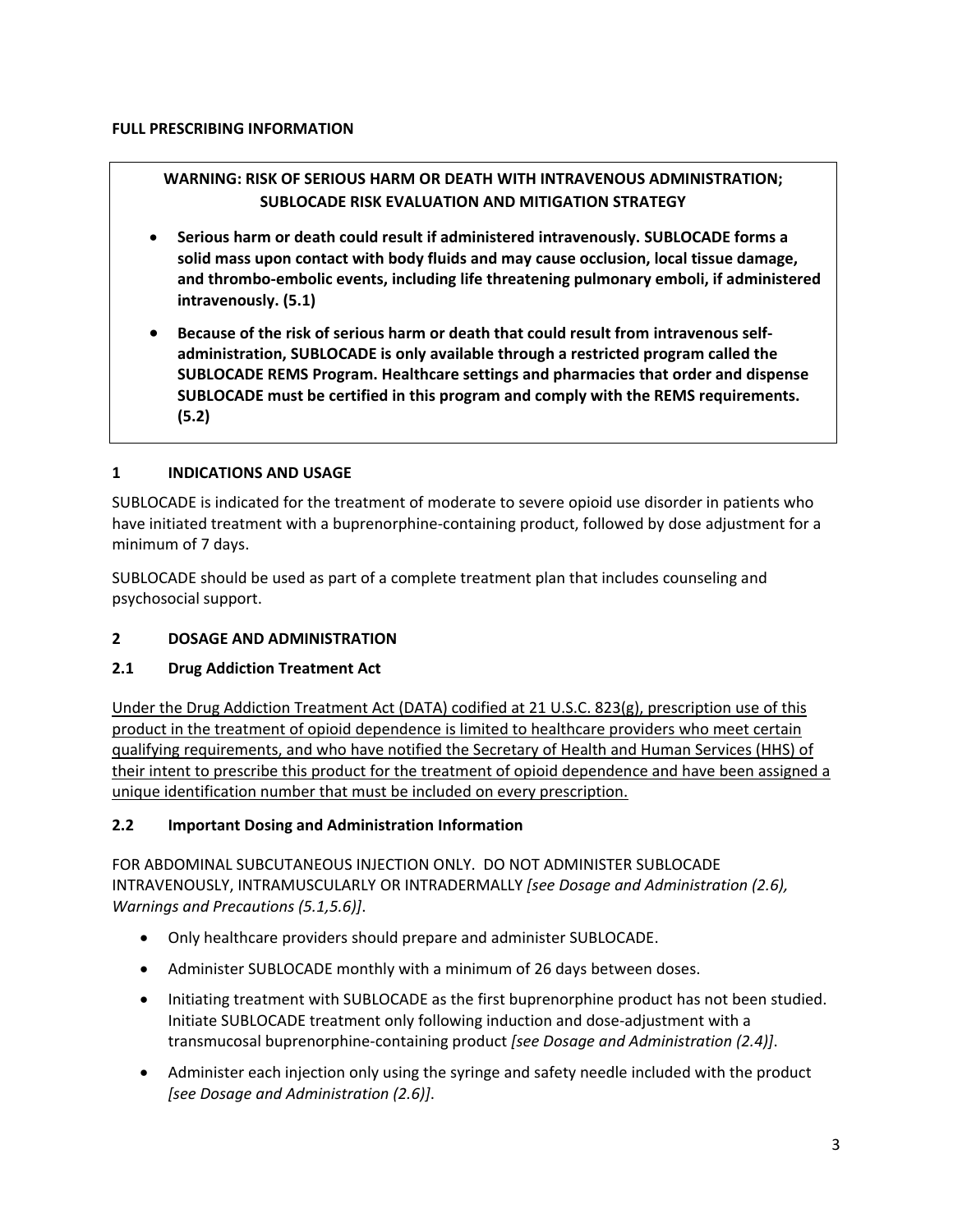## **2.3 Patient Access to Naloxone for the Emergency Treatment of Opioid Overdose**

Discuss the availability of naloxone for the emergency treatment of opioid overdose with the patient and caregiver. Because patients being treated for opioid use disorder have the potential for relapse, putting them at risk for opioid overdose, strongly consider prescribing naloxone for the emergency treatment of opioid overdose, both when initiating and renewing treatment with SUBLOCADE. Also consider prescribing naloxone if the patient has household members (including children) or other close contacts at risk for accidental ingestion or opioid overdose *[see Warnings and Precautions (5.4)]*.

Advise patients and caregivers that naloxone may also be administered for a known or suspected overdose with buprenorphine itself. Higher than normal doses and repeated administration of naloxone may be necessary due to the long duration of action of buprenorphine and its affinity for the mu-opioid receptor *[see Overdosage (10)]*.

Inform patients and caregivers of their options for obtaining naloxone as permitted by individual state naloxone dispensing and prescribing requirements or guidelines (e.g., by prescription, directly from a pharmacist, or as part of a community-based program) *[see Patient Counseling Information (17)]*.

### **2.4 Recommended Dosing**

### Initiation of Treatment following Induction

Patients should first undergo induction and stabilization by initiating a buprenorphine-containing product, delivering the equivalent of 8-24 mg/day of transmucosal buprenorphine for a minimum of 7 days. Dosing and induction with buprenorphine-containing products should be based on instructions in their appropriate product label. One SUBOXONE® (buprenorphine and naloxone) 8 mg/2 mg sublingual tablet provides equivalent buprenorphine exposure to one SUBUTEX® (buprenorphine HCl) 8 mg sublingual tablet or one Bunavail® (buprenorphine and naloxone) 4.2 mg/0.7 mg buccal film or one Zubsolv® (buprenorphine and naloxone) 5.7 mg/1.4 mg sublingual tablet.

The recommended dose of SUBLOCADE following induction is 300 mg monthly for the first two months followed by a maintenance dose of 100 mg monthly.

The maintenance dose may be increased to 300 mg monthly for patients who tolerate the 100 mg dose, but do not demonstrate a satisfactory clinical response, as evidenced by self-reported illicit opioid use or urine drug screens positive for illicit opioid use.

A patient who misses a dose should receive the next dose as soon as possible, with the following dose given no less than 26 days later. Occasional delays in dosing up to 2 weeks are not expected to have a clinically significant impact on treatment effect.

For patients in established treatment of 100 mg monthly, there may be instances when allowance for a two-month dosing interval may be appropriate (e.g., extended travel); in those instances, a single 300 mg dose may be given to cover a two-month period. Thereafter, the 100 mg monthly regimen would resume. Patients should be cautioned that the peak plasma level after injection of a 300 mg dose will be higher than their usual monthly dose and that they may experience sedation or other buprenorphinerelated effects.

### Transition of Patients Established on Long-term Treatment with Transmucosal Buprenorphine

Patients established on long-term treatment with transmucosal buprenorphine (8-24 mg/day) and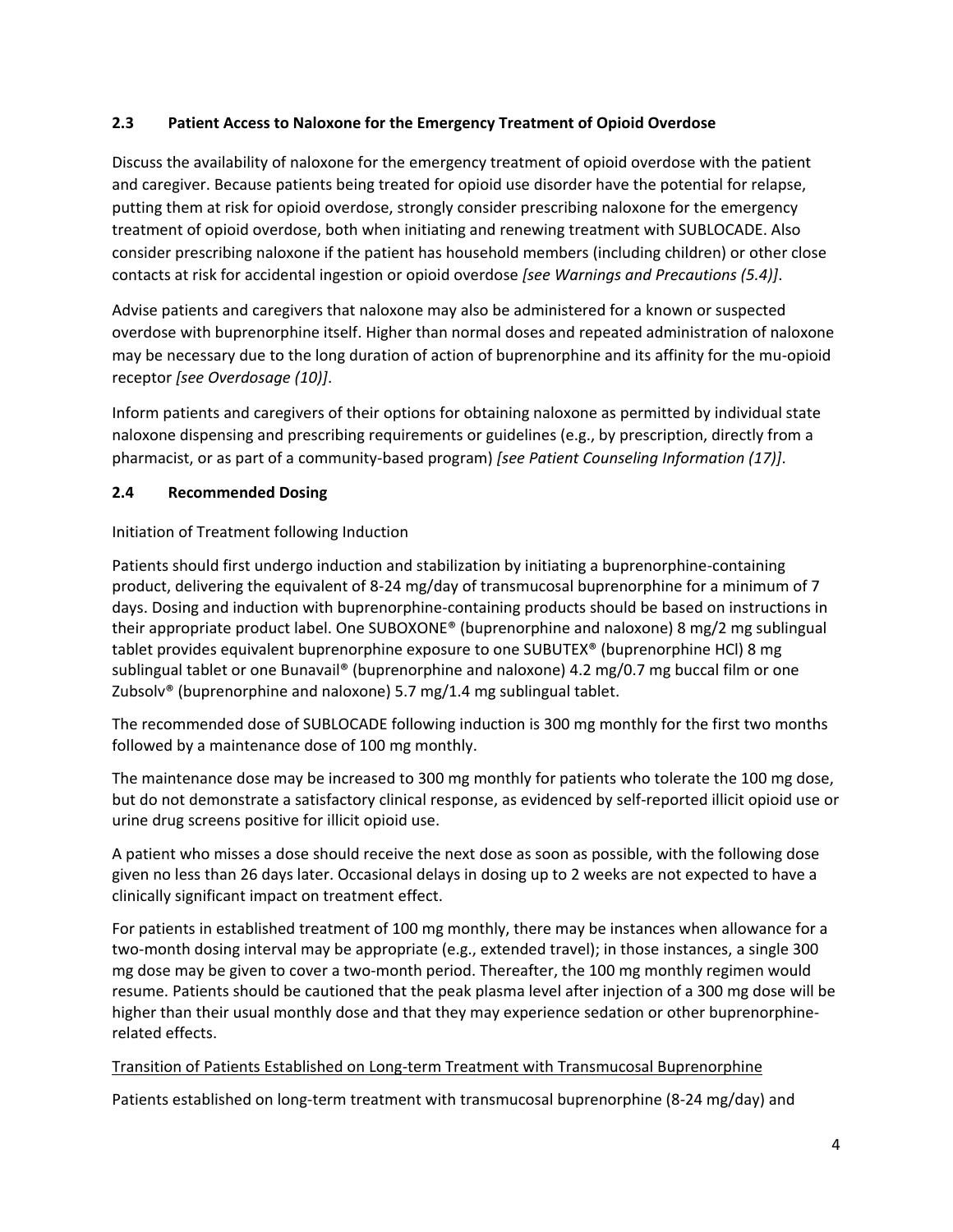whose disease symptoms are controlled may be directly transitioned to SUBLOCADE [*see* Table 1]. At steady-state, buprenorphine plasma concentrations achieved with 100-mg monthly dosing are contained within the range obtained with transmucosal treatment; peak concentrations with SUBLOCADE may be lower, while average and trough concentrations may be higher. Potential differences in steady state levels need to be taken into consideration when transitioning a patient established on long term treatment with transmucosal buprenorphine to SUBLOCADE [see *Clinical Pharmacology (12.3),* Table 7].

## **Table 1 Transition of Patients Established on Long-term Treatment with Transmucosal Buprenorphine Whose Disease Symptoms are Controlled**

| <b>Transmucosal Buprenorphine</b> | <b>SUBLOCADE</b> |                     |                         |  |
|-----------------------------------|------------------|---------------------|-------------------------|--|
| <b>Doses</b>                      | Injection #1     | <b>Injection #2</b> | <b>Maintenance Dose</b> |  |
| $8 - 18$ mg/day                   | 300 mg           | $100 \text{ mg}^*$  | $100 \text{ mg}$        |  |
| $20 - 24$ mg/day                  | 300 mg           | 300 mg              | $100 \text{ mg}$        |  |

\*For patients still experiencing craving or withdrawal symptoms after the initial 300-mg dose, consider giving 300 mg as the second dose

## **2.5 Clinical Supervision**

Periodic assessment is necessary to determine effectiveness of the treatment plan and overall patient progress. When evaluating the patient, examine the injection site for signs of infection or evidence of tampering or attempts to remove the depot.

Due to the chronic nature of opioid use disorder, the need for continuing medication-assisted treatment should be re-evaluated periodically. There is no maximum recommended duration of maintenance treatment. For some patients, treatment may continue indefinitely. If considering stopping treatment, the clinical status of the patient should be considered.

If SUBLOCADE is discontinued, its extended-release characteristics should be considered and the patient should be monitored for several months for signs and symptoms of withdrawal and treated appropriately. After steady-state has been achieved (4-6 months), patients discontinuing SUBLOCADE may have detectable plasma and urine levels of buprenorphine for twelve months or longer *[see Clinical Pharmacology (12.3)]*.

## **2.6 Instructions for Use**

IMPORTANT INFORMATION:

- For abdominal subcutaneous injection only. Do not inject intravenously, intramuscularly, or intradermally *[see Warnings and Precautions (5.1, 5.6*)*]*.
- To be prepared and administered by a healthcare provider only.
- Please read the instructions carefully before handling the product.
- As a universal precaution, always wear gloves.
- Remove SUBLOCADE from the refrigerator prior to administration. The product requires at least 15 minutes to reach room temperature. Do not open the foil pouch until the patient has arrived for his or her injection.
- Discard SUBLOCADE if left at room temperature for longer than 7 days.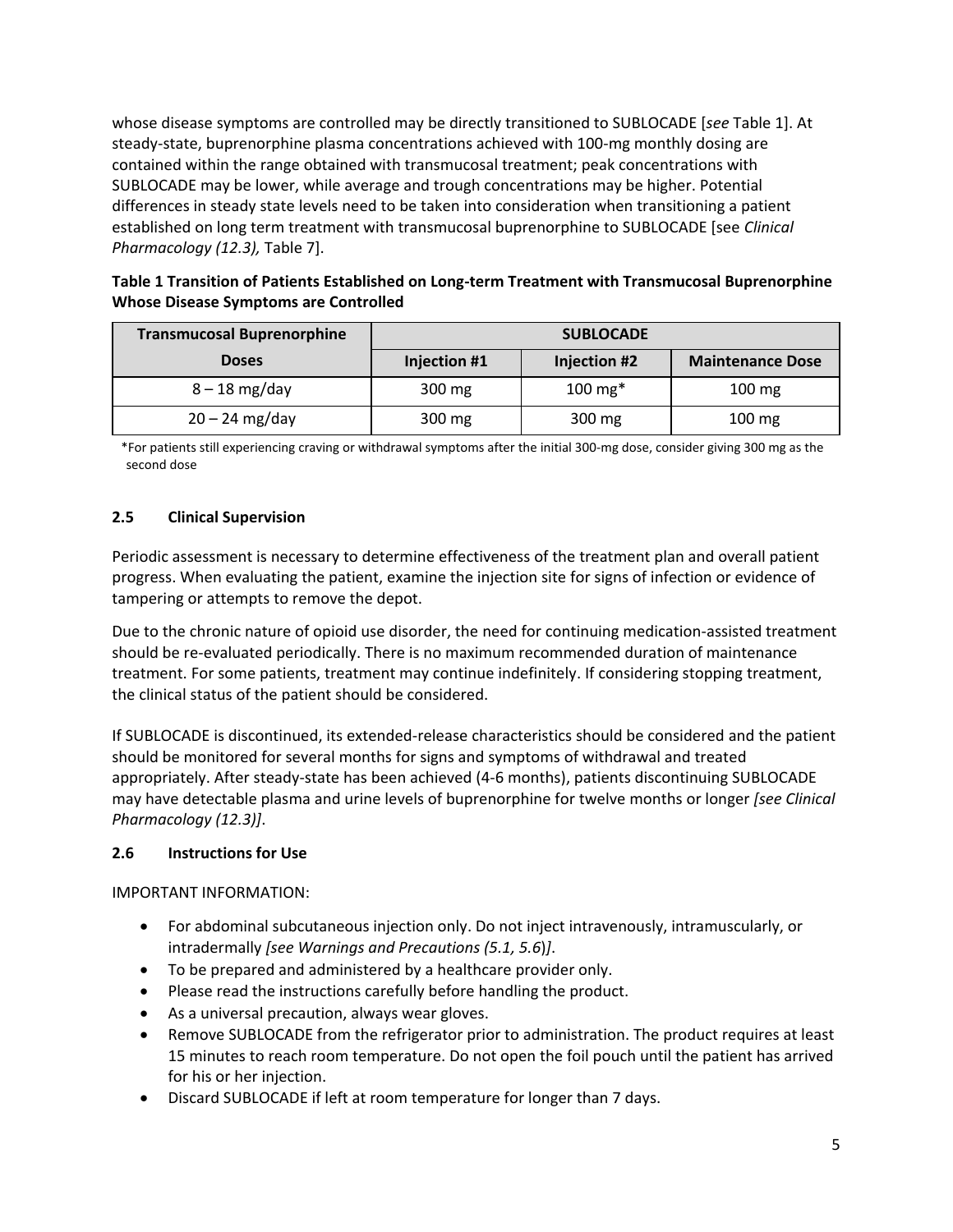• Do not attach the needle until time of administration.

#### STEP 1: GETTING READY

Remove the foil pouch and safety needle from the carton. Open the pouch and remove the syringe. Discard the oxygen absorber pack. It is not needed.

**Figure 1**





#### STEP 2: CHECK THE LIQUID CLARITY

Check that the medication does not contain contaminants or particles. SUBLOCADE ranges from colorless to yellow to amber. Variations of color within this range do not affect the potency of the product.

Parenteral drug products should be inspected visually for particulate matter and discoloration prior to administration, whenever solution and container permit.

**Figure 2**



#### STEP 3: ATTACH THE SAFETY NEEDLE

Remove the cap from the syringe and the safety needle supplied in the carton from its sterile package.

Gently twist the needle clockwise until it is tight and firmly attached.

Do not remove the plastic cover from the needle.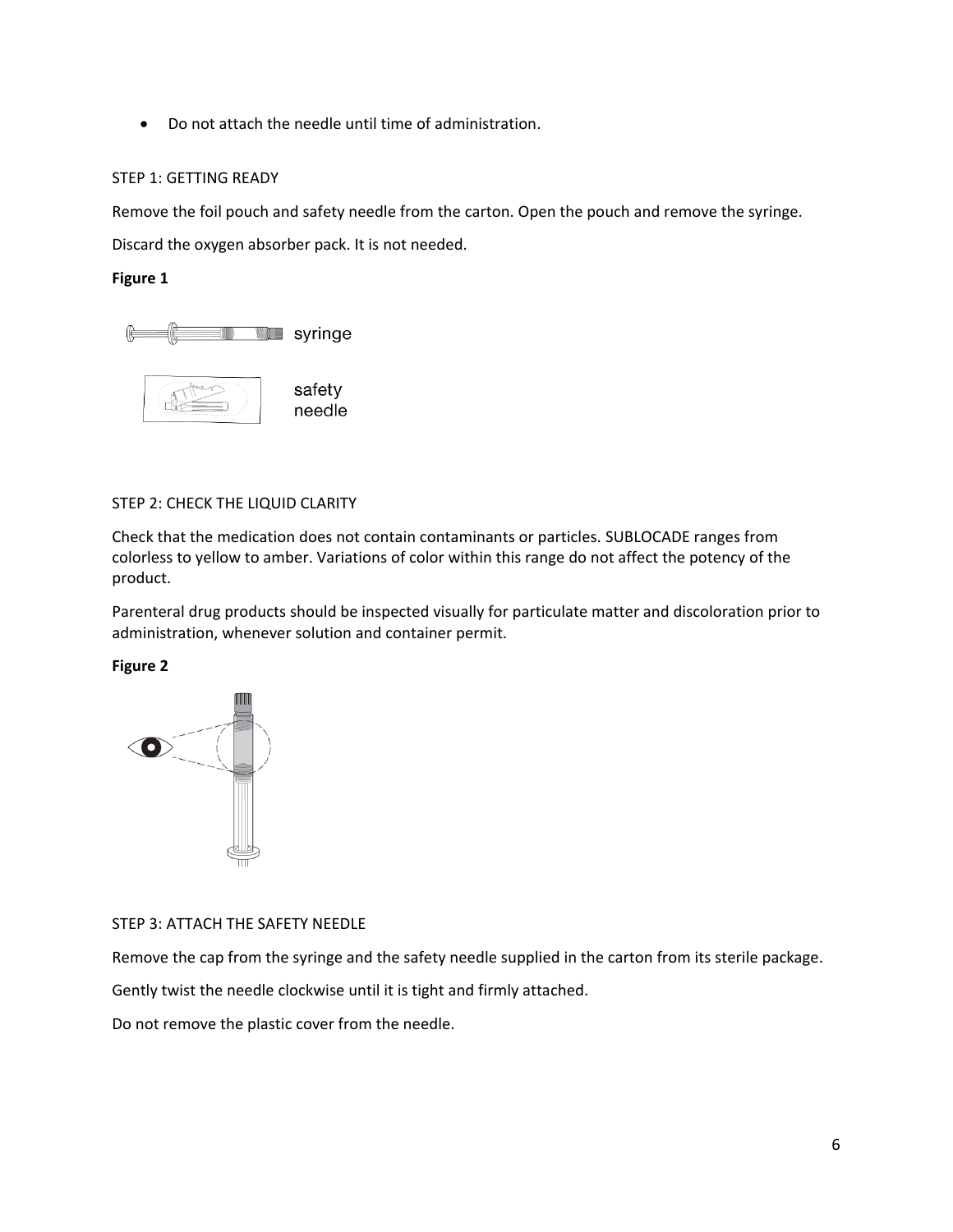#### **Figure 3**



### STEP 4: PREPARE THE ABDOMINAL INJECTION SITE

Choose an injection site on the abdomen between the transpyloric and transtubercular planes with adequate subcutaneous tissue that is free of skin conditions (e.g., nodules, lesions, excessive pigment). It is recommended that the patient is in the supine position.

Do not inject into an area where the skin is irritated, reddened, bruised, infected or scarred in any way.

Clean the injection site well with an alcohol swab.

To avoid irritation, rotate injection sites following a pattern similar to the illustration in Figure 4. Record the location of the injection to ensure that a different site is used at the time of the next injection.

### **Figure 4**



### STEP 5: REMOVE EXCESS AIR FROM SYRINGE

Hold the syringe upright for several seconds to allow air bubbles to rise. Due to the viscous nature of the medication, bubbles will not rise as quickly as those in an aqueous solution.

Remove needle cover and slowly depress the plunger to push out the excess air from the syringe.

• Small bubbles may remain in the medication. Large air gaps, however, can be minimized by pulling back on the plunger rod to pop air bubbles prior to expelling the air very slowly. Air should be expelled very carefully to avoid loss of medication.

If medication is seen at the needle tip, pull back slightly on the plunger to prevent medication spillage.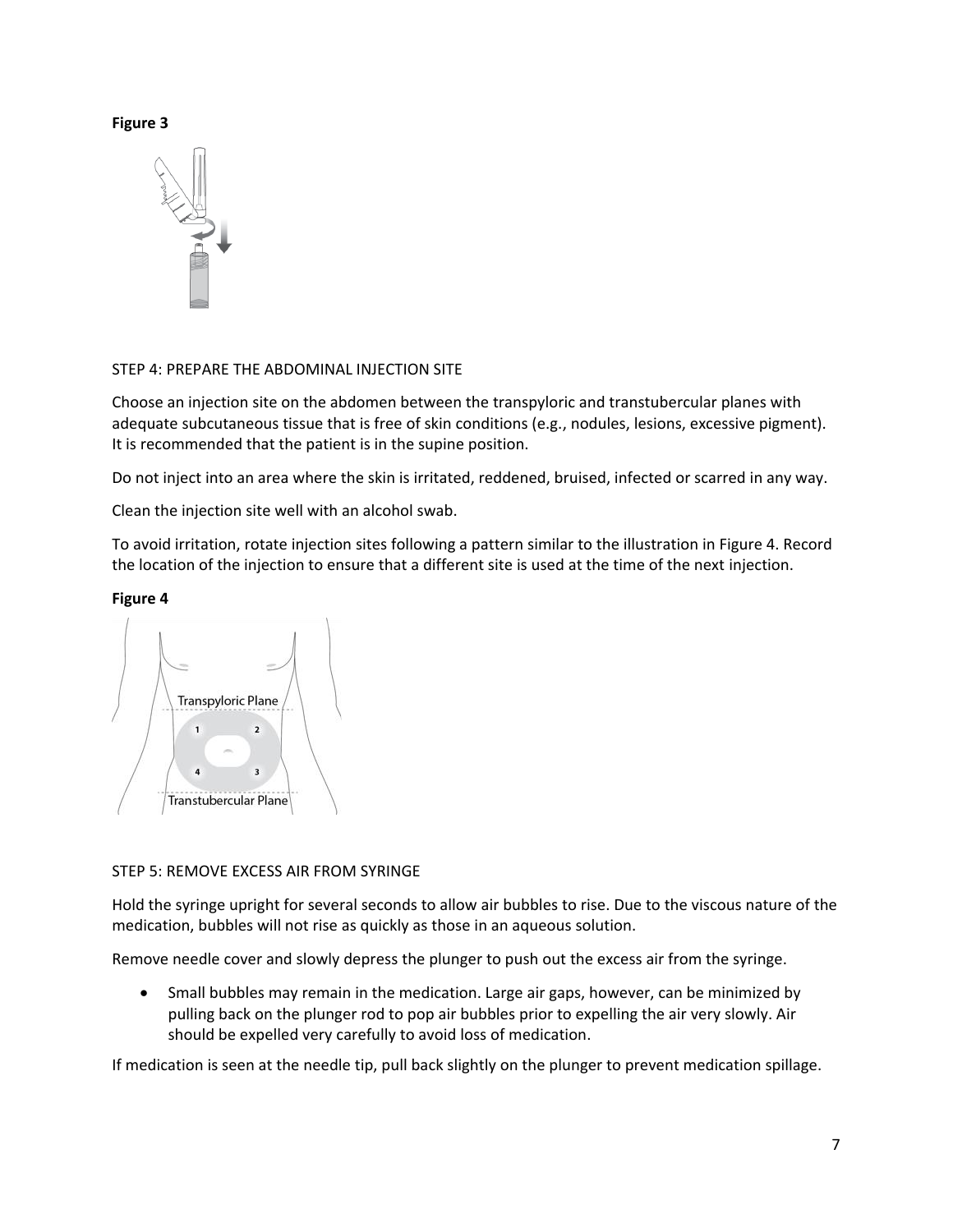#### **Figure 5**



### STEP 6: PINCH THE INJECTION SITE

Pinch the skin around the injection area. Be sure to pinch enough skin to accommodate the size of the needle. Lift the adipose tissue from the underlying muscle to prevent accidental intramuscular injection.

**Figure 6**

### STEP 7: INJECT THE MEDICATION

SUBLOCADE is for subcutaneous injection only. Do not inject intravenously, intramuscularly, or intradermally *[see Warnings and Precautions (5.1, 5.6)]*.

Insert needle fully into the abdominal subcutaneous tissue. Actual angle of injection will depend on the amount of subcutaneous tissue.

Use a slow, steady push to inject the medication. Continue pushing until all of the medication is given.

**Figure 7**

### STEP 8: WITHDRAW THE NEEDLE

Withdraw the needle at the same angle used for insertion and release the pinched skin.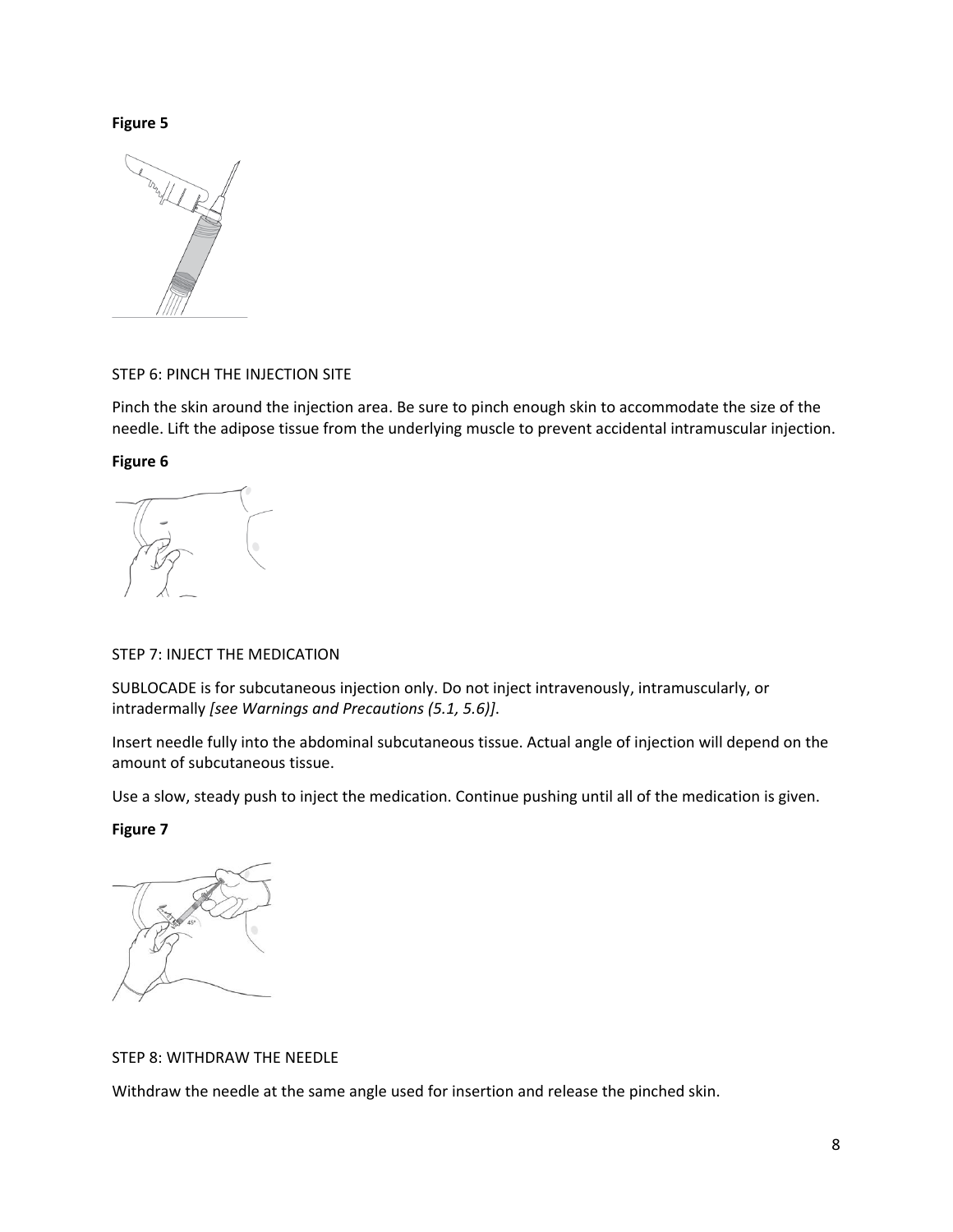Do not rub the injection area after the injection. There may be a small amount of blood or fluid at the injection site; wipe with a cotton ball or gauze before applying a gauze pad or bandage using minimal pressure.

**Figure 8**



## STEP 9: LOCK THE NEEDLE GUARD AND DISCARD THE SYRINGE

Lock the needle guard into place by pushing it against a hard surface such as a table (Figure 9).

Dispose of all syringe components in a secure sharps disposal container.

## **Figure 9**

STEP 10: INSTRUCT THE PATIENT

Advise the patient that they may have a lump for several weeks that will decrease in size over time. Instruct the patient not to rub or massage the injection site and to be aware of the placement of any belts or clothing waistbands.

# **2.7 Limits on Distribution**

SUBLOCADE is subject to a risk evaluation and mitigation strategy (REMS) program that includes, among other elements, a restricted distribution system. The purpose of the restricted distribution system is to ensure that SUBLOCADE is only administered by a health care provider *[see Warnings and Precautions (5.2)]*.

# **2.8 Removal of the Depot**

In the event the depot must be removed, it can be surgically excised under local anesthesia within 14 days of injection. Only the most recently-injected depot can be removed.

The removed depot should be handled with adequate security, accountability, and proper disposal, per facility procedure for a Schedule III drug product and pharmaceutical biohazardous waste, and per applicable federal, state, and local regulations.

The residual plasma concentrations from previous injections will decrease gradually over subsequent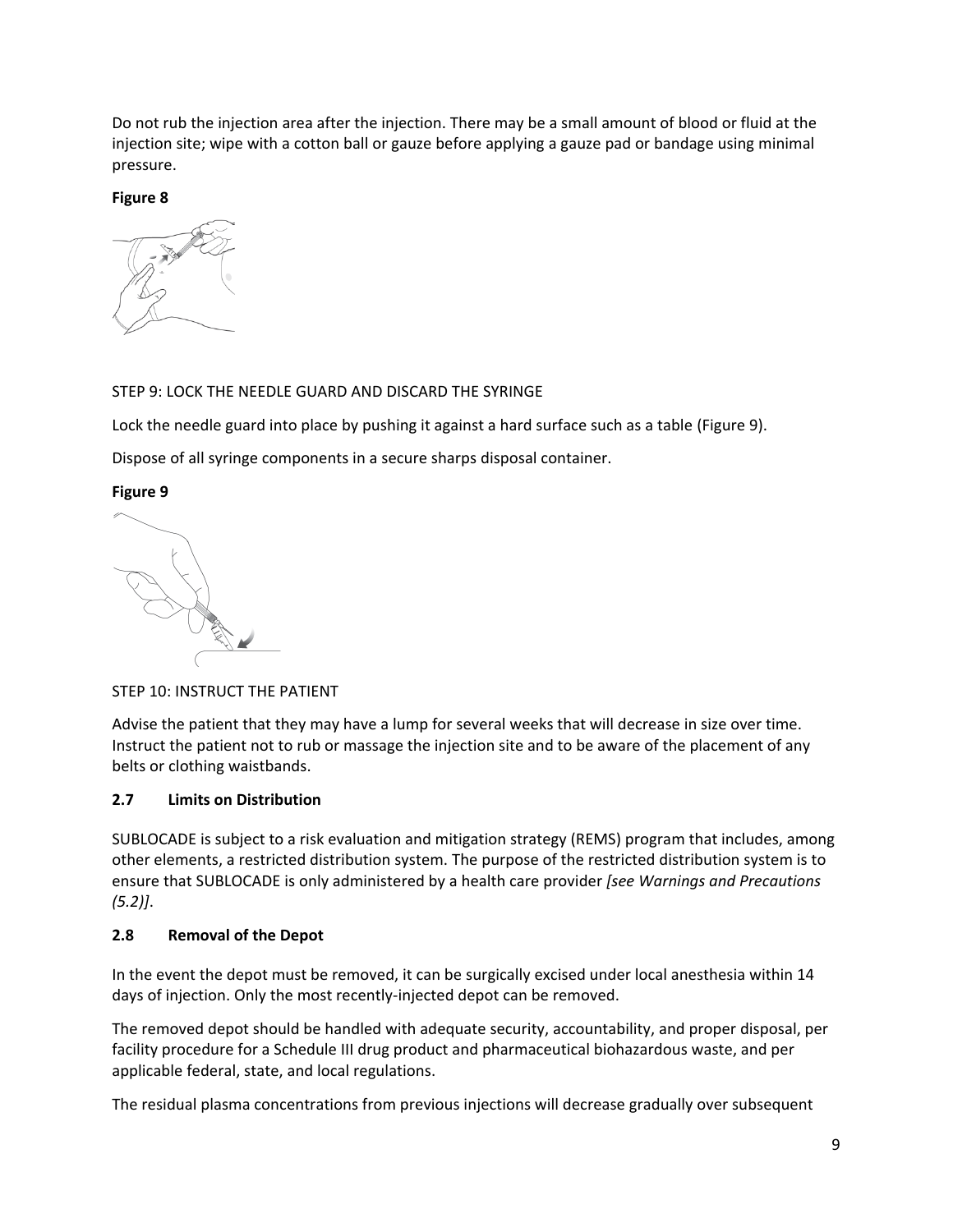months *[see Clinical Pharmacology (12.3)]*.

Patients who have the depot removed should be monitored for signs and symptoms of withdrawal and treated appropriately *[see Warnings and Precautions (5.9)]*.

# **3 DOSAGE FORMS AND STRENGTHS**

SUBLOCADE is available in dosage strengths of 100 mg/0.5 mL and 300 mg/1.5 mL buprenorphine. Each dose is a clear, colorless to yellow to amber solution provided in a prefilled syringe with a 19 gauge 5/8 inch needle.

# <span id="page-9-0"></span>**4 CONTRAINDICATIONS**

SUBLOCADE should not be administered to patients who have been shown to be hypersensitive to buprenorphine or any component of the ATRIGEL® delivery system *[see Warnings and Precautions (5.11)]*.

# **5 WARNINGS AND PRECAUTIONS**

# **5.1 Risk of Serious Harm or Death With Intravenous Administration**

Intravenous injection presents significant risk of serious harm or death as SUBLOCADE forms a solid mass upon contact with body fluids. Occlusion, local tissue damage, and thrombo-embolic events, including life threatening pulmonary emboli, could result if administered intravenously *[see Warnings and Precautions (5.2), Drug Abuse and Dependence [\(9.2\)](#page-27-0)]*. Do not administer intravenously, intramuscularly, or intradermally *[see Warnings and Precautions (5.6)]*.

# **5.2 SUBLOCADE Risk Evaluation and Mitigation Strategy (REMS) Program**

SUBLOCADE is available only through a restricted program called the SUBLOCADE REMS Program because of the risk of serious harm or death that could result from intravenous self-administration. The goal of the REMS is to mitigate serious harm or death that could result from intravenous selfadministration by ensuring that healthcare settings and pharmacies are certified and only dispense SUBLOCADE directly to a healthcare provider for administration by a healthcare provider.

Notable requirements of the SUBLOCADE REMS Program include the following:

- Healthcare Settings and Pharmacies that order and dispense SUBLOCADE must be certified in the SUBLOCADE REMS Program.
- Certified Healthcare Settings and Pharmacies must establish processes and procedures to verify SUBLOCADE is provided directly to a healthcare provider for administration by a healthcare provider, and the drug is not dispensed to the patient.
- Certified Healthcare Settings and Pharmacies must not distribute, transfer, loan, or sell SUBLOCADE.

Further information is available at www.SublocadeREMS.com or call 1-866-258-3905.

# **5.3 Addiction, Abuse, and Misuse**

SUBLOCADE contains buprenorphine, a Schedule III controlled substance that can be abused in a manner similar to other opioids. Buprenorphine is sought by people with opioid use disorder and is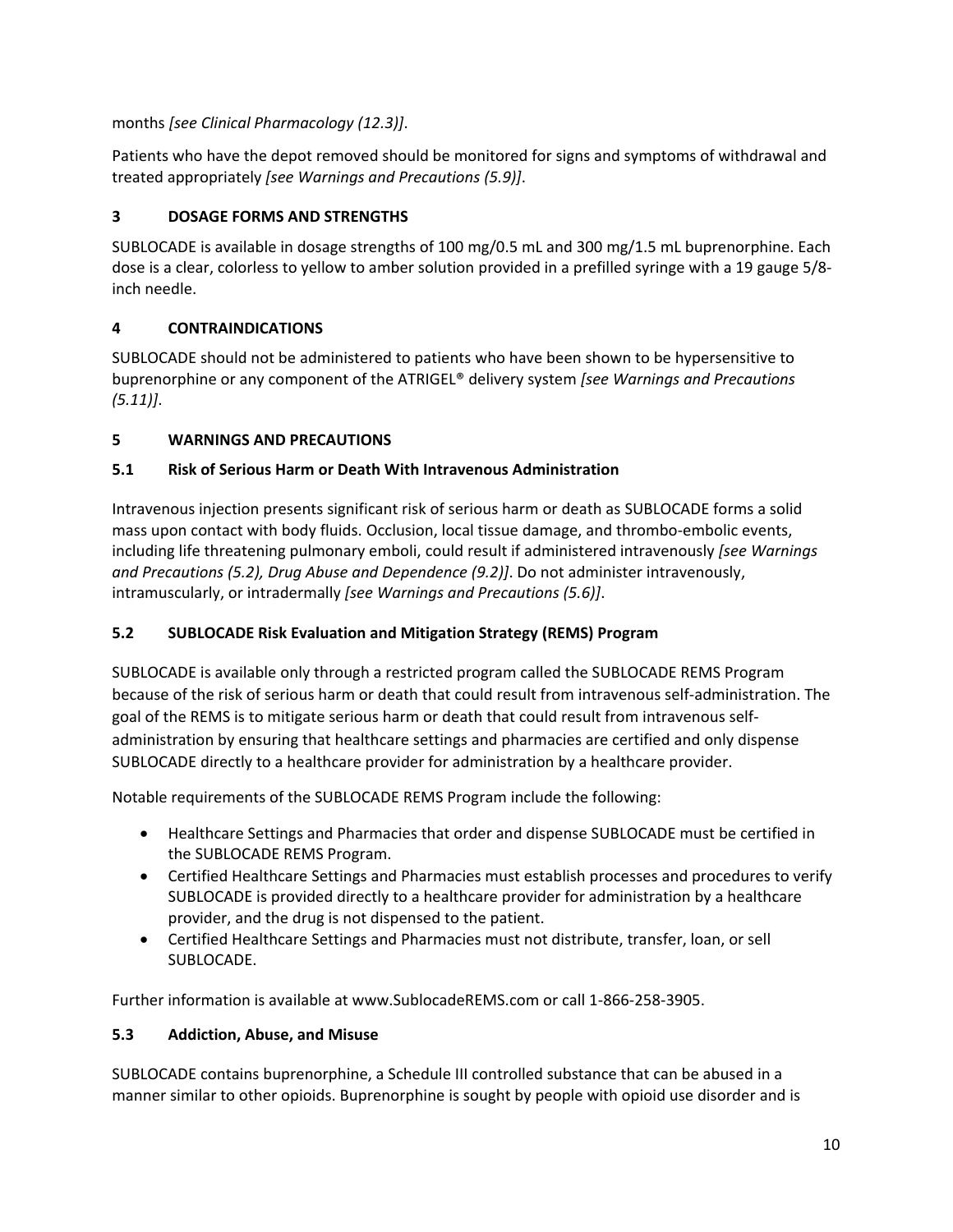subject to criminal diversion. Monitor all patients for progression of opioid use disorder and addictive behaviors *[see Drug Abuse and Dependence [\(9.2\)](#page-27-0)]*.

## **5.4 Risk of Life-Threatening Respiratory and Central Nervous System (CNS) Depression**

Buprenorphine has been associated with life-threatening respiratory depression and death. Many, but not all, postmarketing reports regarding coma and death involved misuse by self-injection or were associated with the concomitant use of buprenorphine and benzodiazepines or other CNS depressants, including alcohol. Warn patients of the potential danger of self-administration of benzodiazepines or other CNS depressants while under treatment with SUBLOCADE *[see Warnings and Precautions (5.5), Drug Interactions (7), Patient Counseling Information (17)].*

Use SUBLOCADE with caution in patients with compromised respiratory function (e.g., chronic obstructive pulmonary disease, cor pulmonale, decreased respiratory reserve, hypoxia, hypercapnia, or pre-existing respiratory depression).

Due to its extended-release characteristics, if SUBLOCADE is discontinued as a result of compromised respiratory function, monitor patients for ongoing buprenorphine effects for several months.

Educate patients and caregivers on how to recognize respiratory depression and emphasize the importance of calling 911 or getting emergency medical help right away in the event of a known or suspected overdose *[see Patient Counseling Information (17)]*.

Opioids can cause sleep-related breathing disorders including central sleep apnea (CSA) and sleeprelated hypoxemia. Opioid use increases the risk of CSA in a dose-dependent fashion. In patients who present with CSA, consider decreasing the opioid dosage using best practices for opioid taper *[see Dosage and Administration (2.8)]*.

## Patient Access to Naloxone for the Emergency Treatment of Opioid Overdose

Discuss the availability of naloxone for the emergency treatment of opioid overdose with the patient and caregiver.

Because patients being treated for opioid use disorder have the potential for relapse, putting them at risk for opioid overdose, strongly consider prescribing naloxone for the emergency treatment of opioid overdose, both when initiating and renewing treatment with SUBLOCADE. Also consider prescribing naloxone if the patient has household members (including children) or other close contacts at risk for accidental ingestion or opioid overdose *[see Dosage and Administration (2.3)].*

Advise patients and caregivers that naloxone may also be administered for a known or suspected overdose with buprenorphine itself. Higher than normal doses and repeated administration of naloxone may be necessary due to the long duration of action of buprenorphine and its affinity for the mu-opioid receptor *[see Overdosage (10)]*.

Inform patients and caregivers of their options for obtaining naloxone as permitted by individual state naloxone dispensing and prescribing requirements or guidelines (e.g., by prescription, directly from a pharmacist, or as part of a community-based program)*.*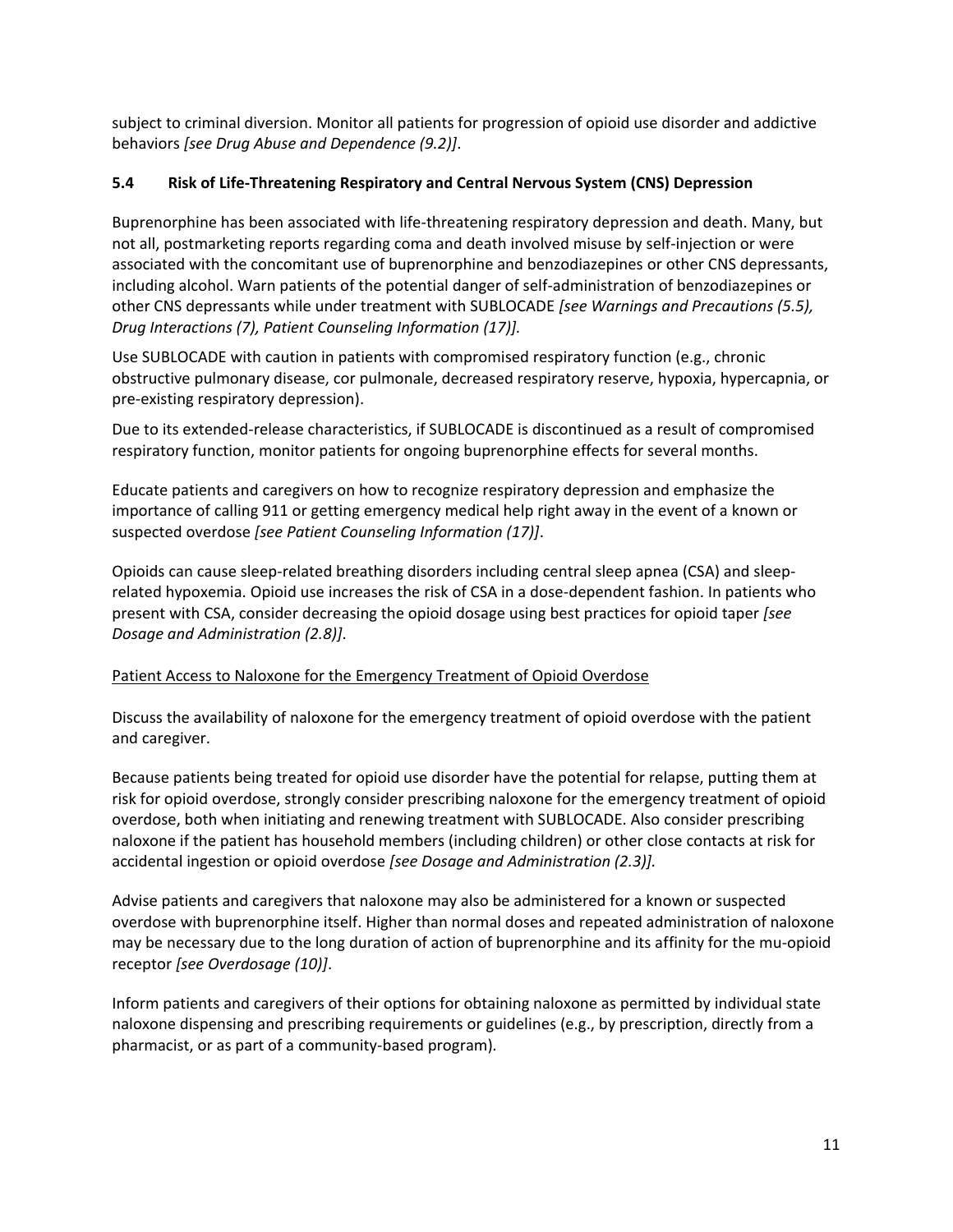Educate patients and caregivers on how to recognize respiratory depression and, if naloxone is prescribed, how to treat with naloxone. Emphasize the importance of calling 911 or getting emergency medical help, even if naloxone is administered *[see Patient Counseling Information (17)].*

## **5.5 Managing Risks From Concomitant Use of Benzodiazepines Or Other CNS Depressants With Buprenorphine**

Concomitant use of buprenorphine and benzodiazepines or other CNS depressants increases the risk of adverse reactions including overdose, respiratory depression, and death. Medication-assisted treatment of opioid use disorder, however, should not be categorically denied to patients taking these drugs. Prohibiting or creating barriers to treatment can pose an even greater risk of morbidity and mortality due to the opioid use disorder alone.

As a routine part of orientation to buprenorphine treatment, educate patients about the risks of concomitant use of benzodiazepines, sedatives, opioid analgesics, and alcohol.

Develop strategies to manage use of prescribed or illicit benzodiazepines or other CNS depressants at initiation of buprenorphine treatment, or if it emerges as a concern during treatment. Adjustments to induction procedures and additional monitoring may be required. There is no evidence to support dose limitations or arbitrary caps of buprenorphine as a strategy to address benzodiazepine use in buprenorphine-treated patients. However, if a patient is sedated at the time of buprenorphine dosing, delay or omit the buprenorphine dose if appropriate.

Cessation of benzodiazepines or other CNS depressants is preferred in most cases of concomitant use with buprenorphine. In some cases, monitoring in a higher level of care for taper may be appropriate. In others, gradually tapering a patient off of a prescribed benzodiazepine or other CNS depressant or decreasing to the lowest effective dose may be appropriate.

For patients in buprenorphine treatment, benzodiazepines are not the treatment of choice for anxiety or insomnia. Before co-prescribing benzodiazepines, ensure that patients are appropriately diagnosed and consider alternative medications and non-pharmacologic treatments to address anxiety or insomnia. Ensure that other healthcare providers prescribing benzodiazepines or other CNS depressants are aware of the patient's buprenorphine treatment and coordinate care to minimize the risks associated with concomitant use.

If concomitant use is warranted, strongly consider prescribing naloxone for the emergency treatment of opioid overdose, as is recommended for all patients in buprenorphine treatment for opioid use disorder *[see Warnings and Precautions (5.4)].*

In addition, take measures to confirm that patients are taking their medications as prescribed and are not diverting or supplementing with illicit drugs. Toxicology screening should test for prescribed and illicit benzodiazepines *[see Drug Interactions (7)]*.

## **5.6 Risk of Serious Injection Site Reactions**

Injection site reactions are most commonly manifested by pain, erythema and pruritis. In some postmarketing case reports injection site reactions have involved abscess, ulceration, and necrosis. Some cases resulted in surgical depot removal, debridement, antibiotic administration, and SUBLOCADE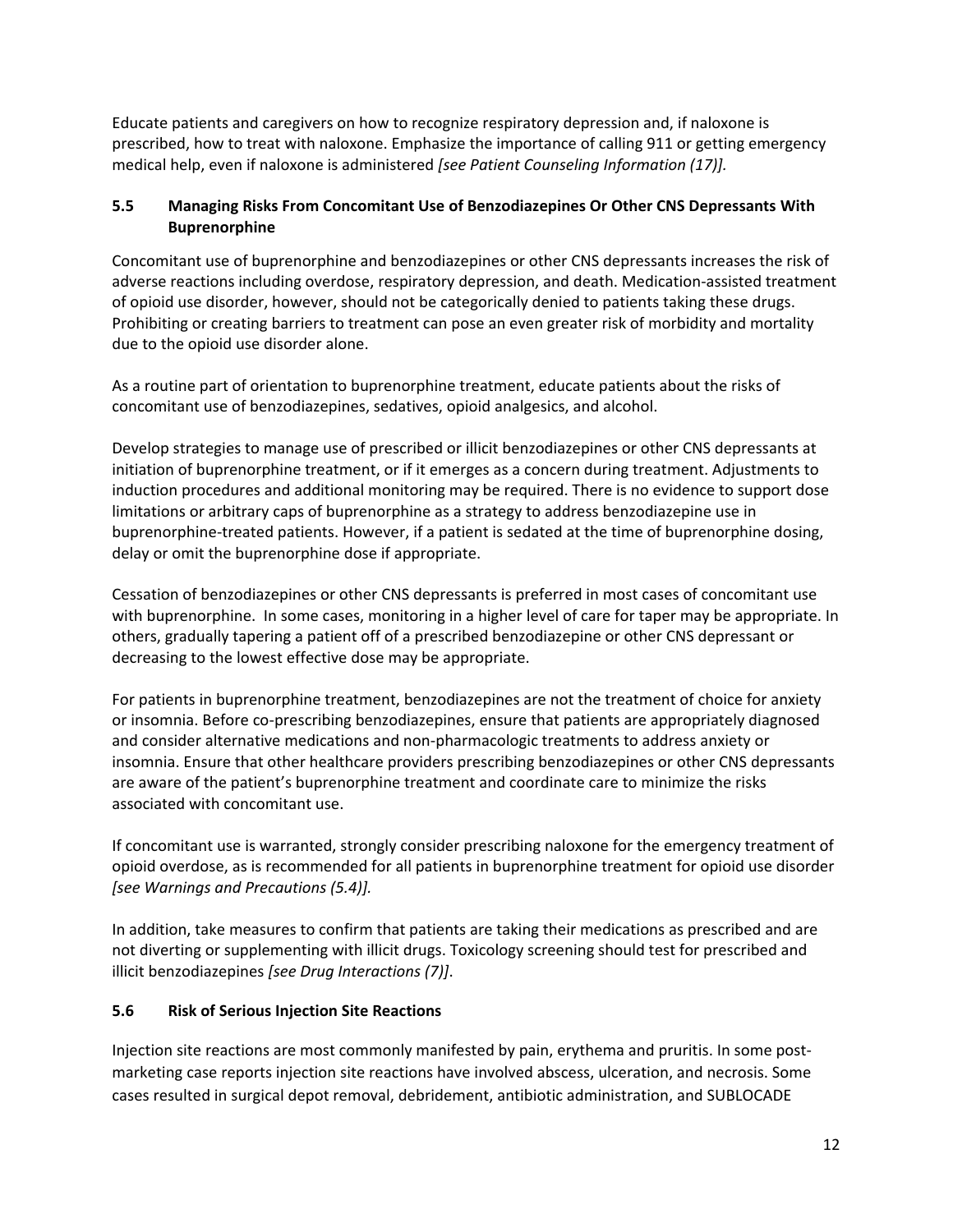discontinuation. The likelihood of serious injection site reactions may be increased with inadvertent intramuscular or intradermal administration. Carefully review injection technique *[see Instructions for Use (2.6)]*. Evaluate and treat serious injection site reactions as appropriate.

# **5.7 Neonatal Opioid Withdrawal Syndrome**

Neonatal opioid withdrawal syndrome (NOWS) is an expected and treatable outcome of prolonged use of opioids during pregnancy, whether that use is medically-authorized or illicit. Unlike opioid withdrawal syndrome in adults, NOWS may be life-threatening if not recognized and treated in the neonate. Healthcare professionals should observe newborns for signs of NOWS and manage accordingly *[see Use in Specific Populations [\(8.1\)](#page-22-0)]*.

Advise pregnant women receiving opioid addiction treatment with SUBLOCADE of the risk of neonatal opioid withdrawal syndrome and ensure that appropriate treatment will be available *[see Use in Specific Populations [\(8.1\)](#page-22-0)]*. This risk should be balanced against the risk of untreated opioid addiction which often results in continued or relapsing illicit opioid use and is associated with poor pregnancy outcomes. Therefore, prescribers should discuss the importance of management of opioid addiction throughout pregnancy.

# **5.8 Adrenal Insufficiency**

Cases of adrenal insufficiency have been reported with opioid use, more often following greater than one month of use. Presentation of adrenal insufficiency may include non-specific symptoms and signs including nausea, vomiting, anorexia, fatigue, weakness, dizziness, and low blood pressure. If adrenal insufficiency is suspected, confirm the diagnosis with diagnostic testing as soon as possible. If adrenal insufficiency is diagnosed, treat with physiologic replacement doses of corticosteroids. Wean the patient off the opioid to allow adrenal function to recover and continue corticosteroid treatment until adrenal function recovers. Other opioids may be tried as some cases reported use of a different opioid without recurrence of adrenal insufficiency. The information available does not identify any particular opioids as being more likely to be associated with adrenal insufficiency.

# **5.9 Risk of Opioid Withdrawal With Abrupt Discontinuation of SUBLOCADE Treatment**

Buprenorphine is a partial agonist at the mu-opioid receptor and chronic administration produces physical dependence of the opioid type, characterized by withdrawal signs and symptoms upon abrupt discontinuation. The withdrawal syndrome is milder than that seen with full agonists and may be delayed in onset *[see Drug Abuse and Dependence [\(9.3\)](#page-27-1)]*.

Withdrawal signs and symptoms were not observed in the month following discontinuation of SUBLOCADE. Considering the long half-life, any withdrawal signs and symptoms that may occur would be expected to be delayed *[see Clinical Pharmacology (12.2)]*. Model simulations indicate that steadystate buprenorphine plasma concentrations decreased slowly over time following the last injection and remained at therapeutic levels for 2 to 5 months on average, depending on the dosage administered (100 or 300 mg, respectively).

Patients who elect to discontinue treatment with SUBLOCADE should be monitored for withdrawal signs and symptoms. Consider transmucosal buprenorphine if needed to treat withdrawal after discontinuing SUBLOCADE.

# **5.10 Risk of Hepatitis, Hepatic Events**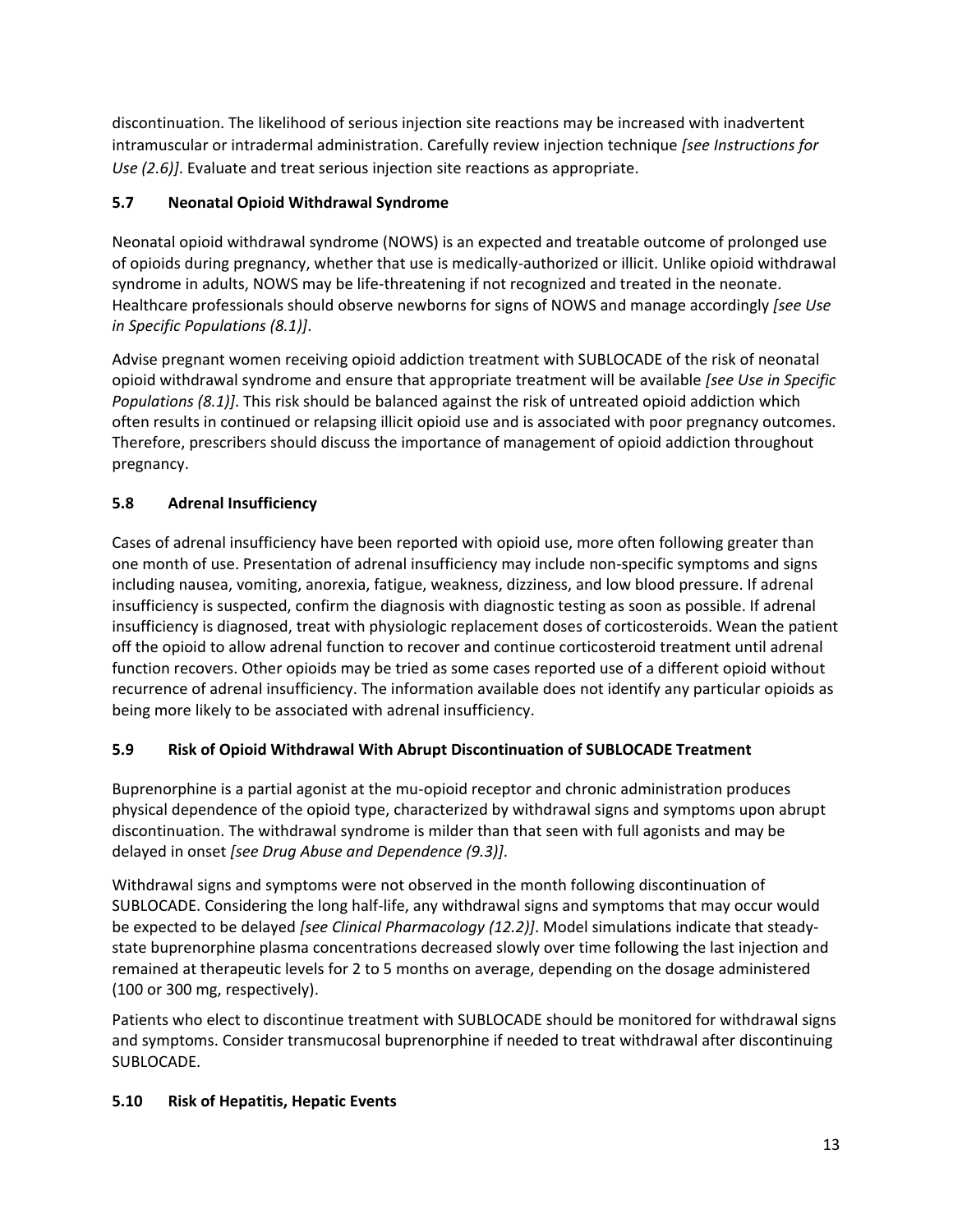Cases of cytolytic hepatitis and hepatitis with jaundice have been observed in individuals receiving buprenorphine in clinical trials and through postmarketing adverse event reports. The spectrum of abnormalities ranges from transient asymptomatic elevations in hepatic transaminases to case reports of death, hepatic failure, hepatic necrosis, hepatorenal syndrome, and hepatic encephalopathy. In many cases, the presence of pre-existing liver enzyme abnormalities, infection with hepatitis B or hepatitis C virus, concomitant usage of other potentially hepatotoxic drugs, and ongoing injecting drug use may have played a causative or contributory role. In other cases, insufficient data were available to determine the etiology of the abnormality. Withdrawal of buprenorphine has resulted in amelioration of acute hepatitis in some cases, however, in other cases no dose reduction was necessary. The possibility exists that buprenorphine had a causative or contributory role in the development of the hepatic abnormality in some cases. In one subject in the SUBLOCADE clinical program, surgical removal was followed by improvement in liver enzymes.

Liver function tests, prior to initiation of treatment, are recommended to establish a baseline. Monthly monitoring of liver function during treatment, particularly with 300 mg maintenance dose, is also recommended. An etiological evaluation is recommended when a hepatic adverse event is suspected.

## **5.11 Hypersensitivity Reactions**

Cases of hypersensitivity to buprenorphine-containing products have been reported both in clinical trials and in the postmarketing experience. Cases of bronchospasm, angioneurotic edema, and anaphylactic shock have been reported. The most common signs and symptoms include rashes, hives, and pruritus. A history of hypersensitivity to buprenorphine is a contraindication to the use of SUBLOCADE *[see Contraindications [\(4\)](#page-9-0)]*.

## **5.12 Precipitation of Opioid Withdrawal in Patients Dependent on Full Agonist Opioids**

Because of the partial opioid agonist properties of buprenorphine, buprenorphine may precipitate opioid withdrawal signs and symptoms in persons who are currently physically dependent on full opioid agonists such as heroin, morphine, or methadone before the effects of the full opioid agonist have subsided. Verify that patients have tolerated and are dose adjusted on transmucosal buprenorphine before subcutaneously injecting SUBLOCADE.

## **5.13 Risks Associated With Treatment of Emergent Acute Pain**

While on SUBLOCADE, situations may arise where patients need acute pain management, or may require anesthesia. Treat patients receiving SUBLOCADE with a non-opioid analgesic whenever possible. Patients requiring opioid therapy for analgesia may be treated with a high-affinity full opioid analgesic under the supervision of a physician, with particular attention to respiratory function. Higher doses may be required for analgesic effect. Therefore, a higher potential for toxicity exists with opioid administration. If opioid therapy is required as part of anesthesia, patients should be continuously monitored in an anesthesia care setting by persons not involved in the conduct of the surgical or diagnostic procedure. The opioid therapy should be provided by individuals specifically trained in the use of anesthetic drugs and the management of the respiratory effects of potent opioids, specifically the establishment and maintenance of a patent airway and assisted ventilation.

Advise patients of the importance of instructing their family members, in the event of emergency, to inform the treating healthcare provider or emergency room staff that the patient is physically dependent on an opioid and that the patient is being treated with SUBLOCADE *[see Patient Counseling*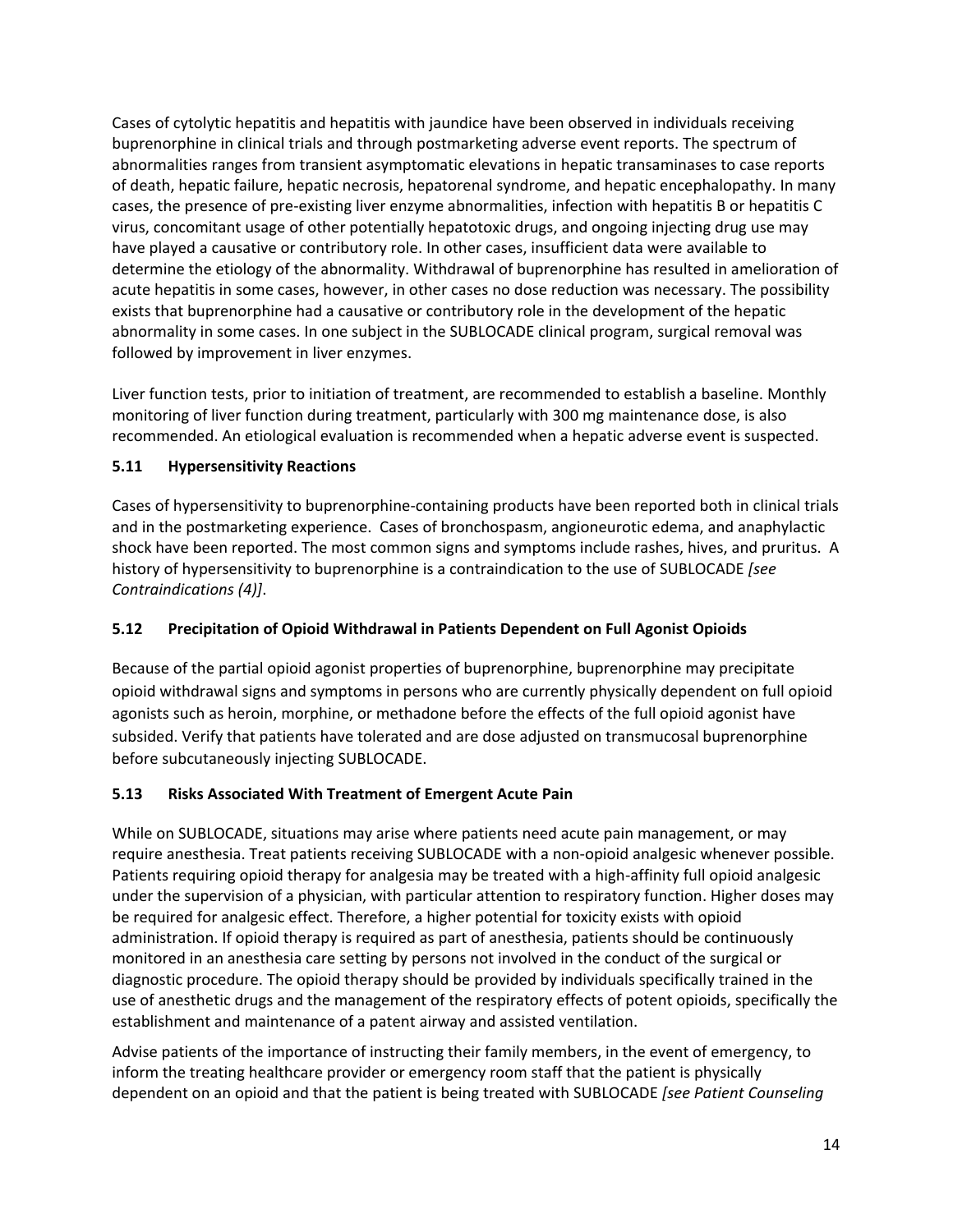## *Information (17)]*.

The above guidance should also be considered for any patient who has been treated with SUBLOCADE within the last 6 months.

## **5.14 Use in Opioid Naïve Patients**

There have been reported deaths of opioid naïve individuals who received a 2 mg dose of buprenorphine as a sublingual tablet. SUBLOCADE is not appropriate for use in opioid naïve patients.

## **5.15 Use in Patients With Impaired Hepatic Function**

In a pharmacokinetic study with transmucosal buprenorphine, buprenorphine plasma levels were found to be higher and the half-life was found to be longer in subjects with moderate and severe hepatic impairment, but not in subjects with mild hepatic impairment. The effect of hepatic impairment on the pharmacokinetics of SUBLOCADE has not been studied.

Because of the long-acting nature of the product, adjustments to dosages of SUBLOCADE are not rapidly reflected in plasma buprenorphine levels. Because buprenorphine levels cannot be rapidly decreased, patients with pre-existing moderate to severe hepatic impairment are not candidates for treatment with SUBLOCADE.

Patients who develop moderate to severe hepatic impairment while being treated with SUBLOCADE should be monitored for several months for signs and symptoms of toxicity or overdose caused by increased levels of buprenorphine *[see Use in Specific Populations [\(8.6\)](#page-26-0), Clinical Pharmacology [\(12.3\)](#page-32-0)]*.

## **5.16 QTc Prolongation**

Thorough QT studies with buprenorphine products have demonstrated QT prolongation ≤ 15 msec. This QTc prolongation effect does not appear to be mediated by hERG channels. Based on these two findings, buprenorphine is unlikely to be pro-arrhythmic when used alone in patients without risk factors. The risk of combining buprenorphine with other QT-prolonging agents is not known.

Consider these observations in clinical decisions when prescribing SUBLOCADE to patients with risk factors such as hypokalemia, bradycardia, recent conversion from atrial fibrillation, congestive heart failure, digitalis therapy, baseline QT prolongation, subclinical long-QT syndrome, or severe hypomagnesemia.

# **5.17 Impairment of Ability to Drive or Operate Machinery**

SUBLOCADE may impair the mental or physical abilities required for the performance of potentially dangerous tasks such as driving a car or operating machinery especially during the first few days following treatment and dose adjustment. Buprenorphine plasma levels accumulate during the first two months and are maintained with the 100 mg maintenance dose; further accumulation occurs with the 300 mg maintenance dose, which achieves steady-state after the fourth monthly injection. Caution patients about driving or operating hazardous machinery until they are reasonably certain that SUBLOCADE does not adversely affect their ability to engage in such activities.

## **5.18 Orthostatic Hypotension**

Buprenorphine may produce orthostatic hypotension in ambulatory patients.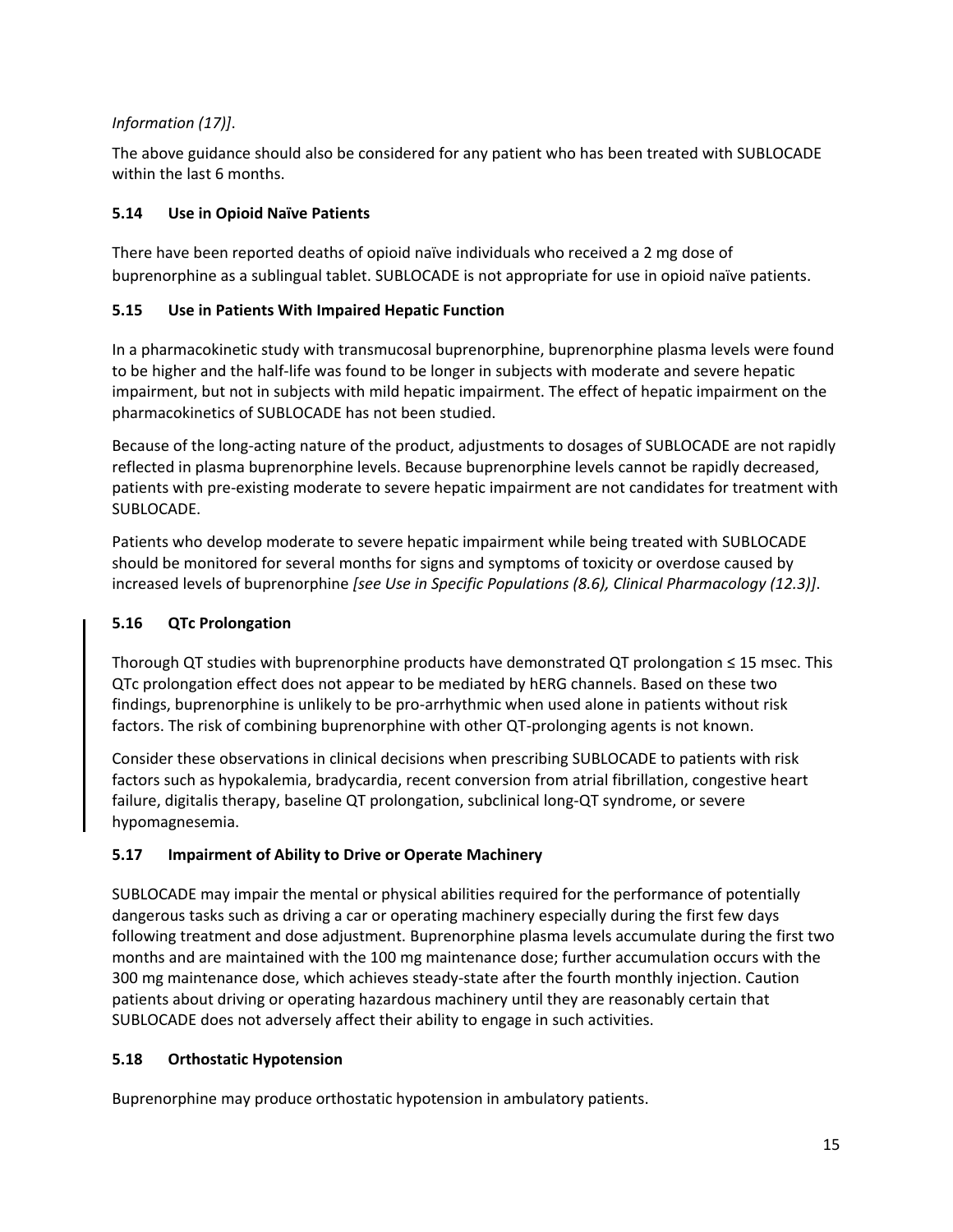## **5.19 Elevation of Cerebrospinal Fluid Pressure**

Buprenorphine may elevate cerebrospinal fluid pressure and should be used with caution in patients with head injury, intracranial lesions, and other circumstances when cerebrospinal pressure may be increased. Buprenorphine can produce miosis and changes in the level of consciousness that may interfere with patient evaluation.

### **5.20 Elevation of Intracholedochal Pressure**

Buprenorphine has been shown to increase intracholedochal pressure, as do other opioids, and thus should be administered with caution to patients with dysfunction of the biliary tract.

## **5.21 Effects in Acute Abdominal Conditions**

Buprenorphine may obscure the diagnosis or clinical course of patients with acute abdominal conditions.

### **5.22 Unintentional Pediatric Exposure**

Buprenorphine can cause severe, possibly fatal, respiratory depression in children who are accidentally exposed to it.

### **6 ADVERSE REACTIONS**

*The following adverse reactions are discussed in more detail in other sections of the labeling:*

- Addiction, Abuse, and Misuse [*see Warnings and Precautions (5.3)*]
- Respiratory and CNS Depression *[see Warnings and Precautions (5.4)]*
- Neonatal Opioid Withdrawal Syndrome *[see Warnings and Precautions (5.7)]*
- Adrenal Insufficiency *[see Warnings and Precautions (5.8)]*
- Opioid Withdrawal *[see Warnings and Precautions (5.9, 5.12)]*
- Hepatitis, Hepatic Events *[see Warnings and Precautions (5.10)]*
- Hypersensitivity Reactions *[see Warnings and Precautions (5.11)]*
- Orthostatic Hypotension *[see Warnings and Precautions (5.18)]*
- Elevation of Cerebrospinal Fluid Pressure *[see Warnings and Precautions (5.19)]*
- Elevation of Intracholedochal Pressure *[see Warnings and Precautions (5.20)]*

### **6.1 Clinical Trials Experience**

Because clinical trials are conducted under widely varying conditions, adverse reaction rates observed in the clinical trials of a drug cannot be directly compared to rates in the clinical trials of another drug and may not reflect the rates observed in practice.

The safety of SUBLOCADE was evaluated in 848 opioid-dependent subjects (see Table 2). In these studies, there was a total of 557 subjects who received at least 6 monthly SC injections of SUBLOCADE and 138 subjects who received 12 monthly SC injections. Adverse events led to premature discontinuation in 4% of the group receiving SUBLOCADE compared with 2% in the placebo group (13- 0001, NCT02357901).

In the Phase 3 open-label study (13-0003, NCT02510014), adverse events leading to drug dose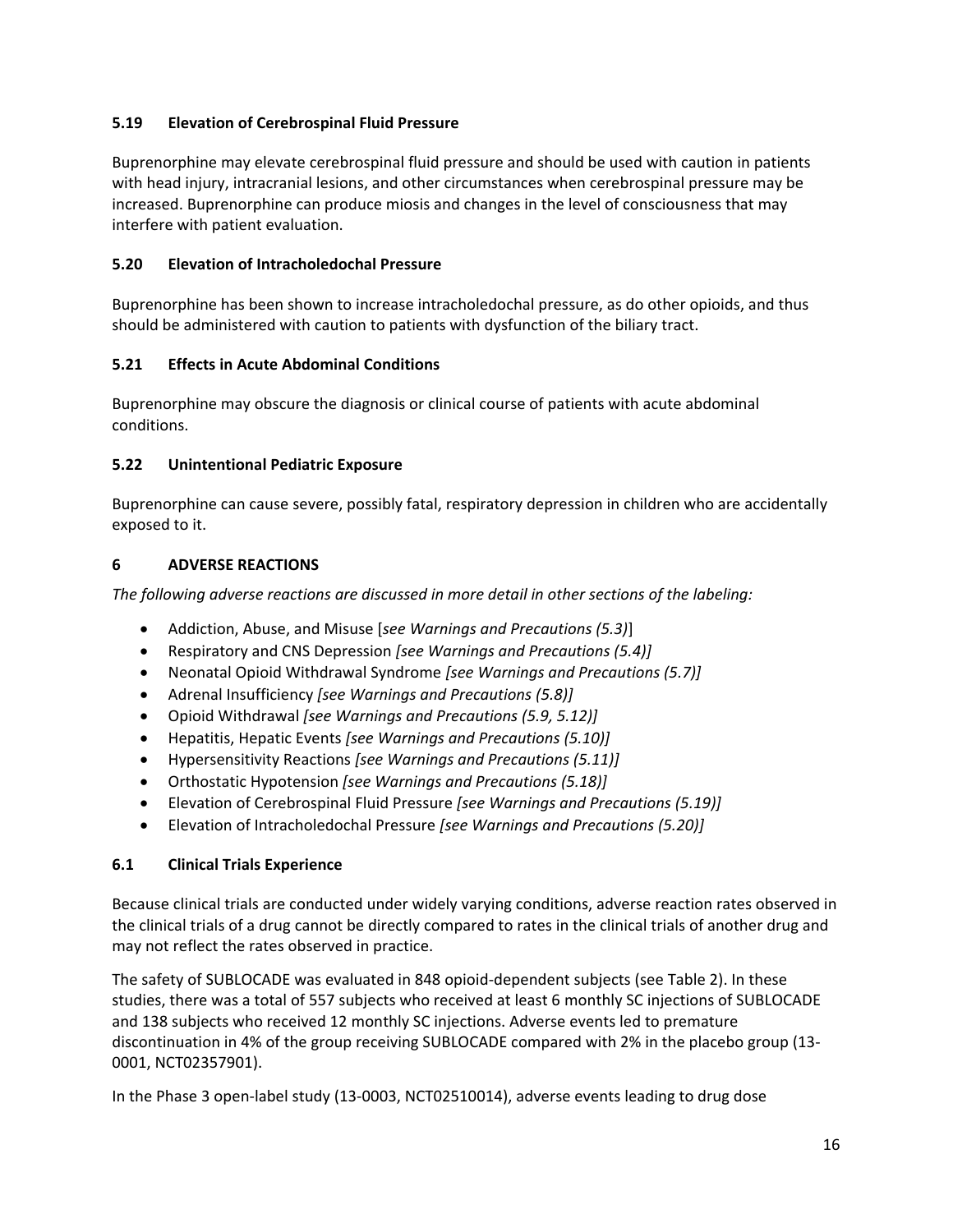reductions were reported in 7.3% of subjects receiving SUBLOCADE.

**Table 2 Total Subjects Exposed to SUBLOCADE**

|                  | Study 13-0001 (NCT02357901) |                    |                       |                       | <b>Total</b>          |                   |                  |
|------------------|-----------------------------|--------------------|-----------------------|-----------------------|-----------------------|-------------------|------------------|
|                  | Up to 6 Injections          |                    |                       | <b>Roll-Over</b>      |                       | De-Novo           | <b>Subjects</b>  |
|                  |                             | Up to 6 Injections |                       |                       | Up to 12              | <b>Exposed To</b> |                  |
|                  |                             |                    |                       |                       |                       | <b>Injections</b> | <b>SUBLOCADE</b> |
| <b>SUBLOCADE</b> | <b>SUBLOCADE</b>            | Placebo            | <b>From</b>           | <b>From</b>           | <b>From</b>           | <b>SUBLOCADE</b>  |                  |
| 300/100 mg       | 300/300 mg                  |                    | <b>SUBLOCADE</b>      | <b>SUBLOCADE</b>      | Placebo               | <b>300/Flex</b>   |                  |
|                  |                             |                    | 300/100 mg            | 300/300 mg            | To                    |                   |                  |
|                  |                             |                    | To                    | Т٥                    | <b>SUBLOCADE</b>      |                   |                  |
|                  |                             |                    | <b>SUBLOCADE</b>      | <b>SUBLOCADE</b>      | 300/Flex <sup>+</sup> |                   |                  |
|                  |                             |                    | 300/Flex <sup>+</sup> | 300/Flex <sup>+</sup> |                       |                   |                  |
| $N = 203$        | $N = 201$                   | $N = 100*$         | $N = 112$ ‡           | $N = 113$ ‡           | $N = 32$              | $N = 412$         | $N = 848$        |

\*Not included in total subjects exposed to SUBLOCADE

† FLEX = 300 mg initial dose with an option to receive either 100 mg or 300 mg for subsequent dosing per clinician's discretion ‡ = Not included in total unique subjects exposed to SUBLOCADE, already accounted for in Study 13-0001 section of table

Table 3 shows the non-injection site-related adverse reactions (ADRs) for the groups receiving SUBLOCADE 300/300 mg (6 doses of 300 mg SC injections) 300/100 mg (300 mg SC injections for the first two doses followed by 4 doses of 100 mg SC injections) and placebo (volume-matched ATRIGEL® delivery system subcutaneous injections) reported following administration in the 6 month, doubleblind, placebo-controlled study. The systemic safety profile for SUBLOCADE, given by a healthcare provider in clinical trials, was consistent with the known safety profile of transmucosal buprenorphine. Common adverse reactions associated with buprenorphine included constipation, nausea, vomiting, abnormal liver enzymes, headache, sedation and somnolence. Dose dependent hepatic effects observed in the Phase 3, double-blind study (13-0001, NCT02357901) included the incidence of ALT more than 3 times the upper limit of normal (> 3 × ULN) in 12.4%, 5.4%, and 4.0% of the SUBLOCADE 300/300-mg, SUBLOCADE 300/100-mg, and placebo groups, respectively. The incidence of AST > 3 × ULN was 11.4%, 7.9%, and 1.0%, respectively. Adverse drug reactions [by MedDRA Preferred Terms (PT)] reported in at least 2% of subjects receiving SUBLOCADE are grouped by System Organ Class (SOC).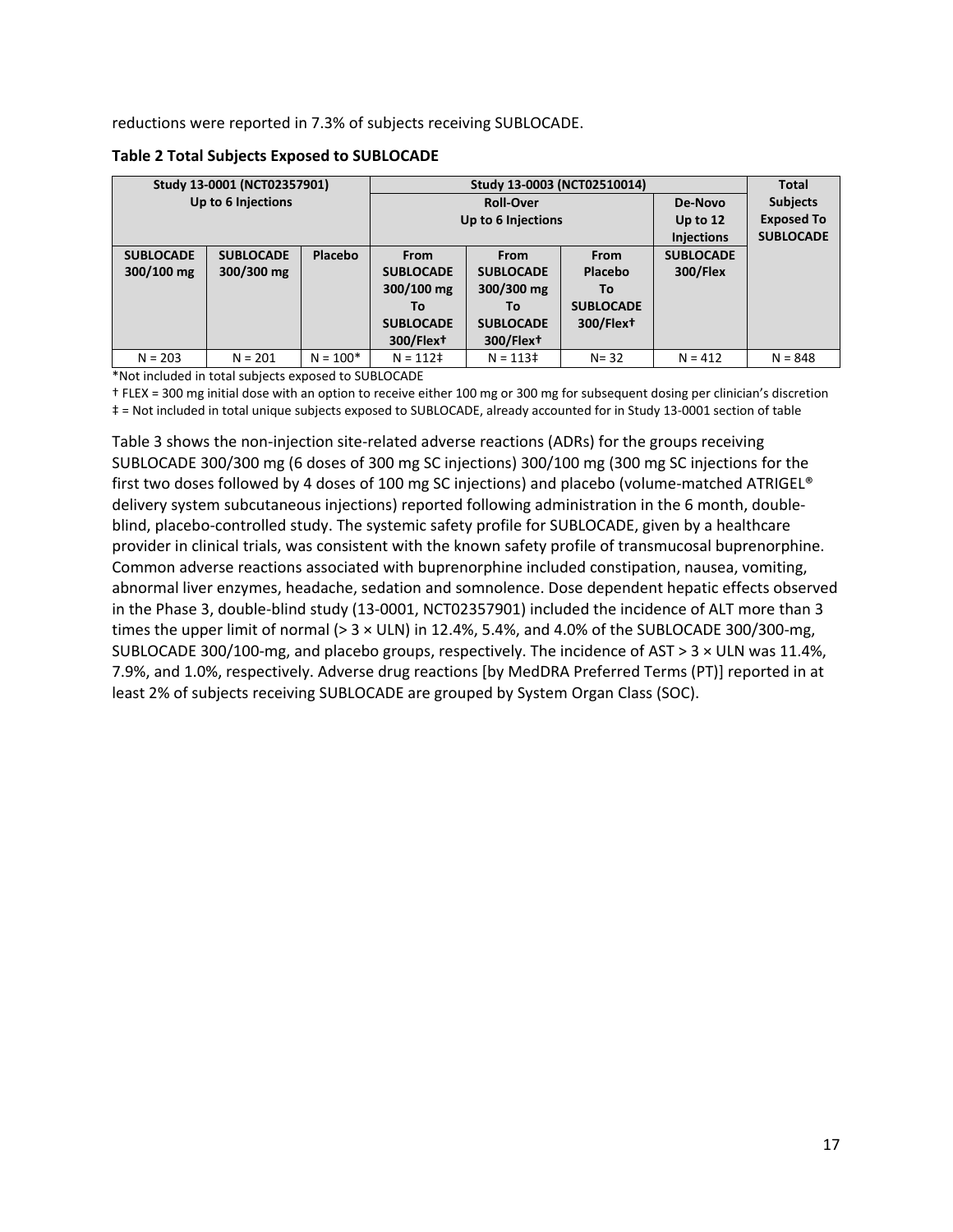| <b>System Organ Class</b>                            |           | <b>SUBLOCADE</b> | <b>SUBLOCADE</b> |
|------------------------------------------------------|-----------|------------------|------------------|
| <b>Preferred Term</b><br><b>PLACEBO</b>              |           | 300/100 mg       | 300/300 mg       |
|                                                      | Count (%) | Count (%)        | Count (%)        |
| <b>Total</b>                                         | $N = 100$ | $N = 203$        | $N = 201$        |
| <b>Gastrointestinal disorders</b>                    | 12 (12%)  | 51 (25.1%)       | 45 (22.4%)       |
| Constipation                                         | $\Omega$  | 19 (9.4)         | 16(8)            |
| <b>Nausea</b>                                        | 5(5)      | 18 (8.9)         | 16(8)            |
| Vomiting                                             | 4(4)      | 19 (9.4)         | 11(5.5)          |
| General disorders and administration site conditions | 17 (17%)  | 40 (19.7%)       | 49 (24.4%)       |
| Fatigue                                              | 3(3)      | 8(3.9)           | 12(6)            |
| Investigations*                                      | 2(2%)     | 21 (10.3%)       | 19 (9.5%)        |
| Alanine aminotransferase increased (ALT)             | $\Omega$  | 2(1)             | 10(5)            |
| Aspartate aminotransferase increased (AST)           | $\Omega$  | 7(3.4)           | 9(4.5)           |
| Blood creatine phosphokinase increased (CPK)         | 1(1)      | 11(5.4)          | 5(2.5)           |
| Gamma-glutamyl transferase increased (GGT)           | 1(1)      | 6(3)             | 8(4)             |
| Nervous system disorders                             | 7(7%)     | 35 (17.2%)       | 25 (12.4%)       |
| Headache                                             | 6(6)      | 19 (9.4)         | 17(8.5)          |
| Sedation                                             | 0         | 7(3.4)           | 3(1.5)           |
| <b>Dizziness</b>                                     | 2(2)      | 5(2.5)           | 3(1.5)           |
| Somnolence                                           | $\Omega$  | 10(4.9)          | 4(2)             |

**Table 3 Adverse Reactions for Phase 3 Double-Blind Study: ≥ 2% of Subjects Receiving SUBLOCADE**

\*There were no cases of serious liver injury attributed to study drug.

Table 4 shows the injection site-related adverse events reported by ≥ 2 subjects in the Phase 3 studies. Most injection site adverse drug reactions (ADRs) were of mild to moderate severity, with one report of severe injection site pruritus. None of the injection site reactions were serious. One reaction, an injection site ulcer, led to study treatment discontinuation.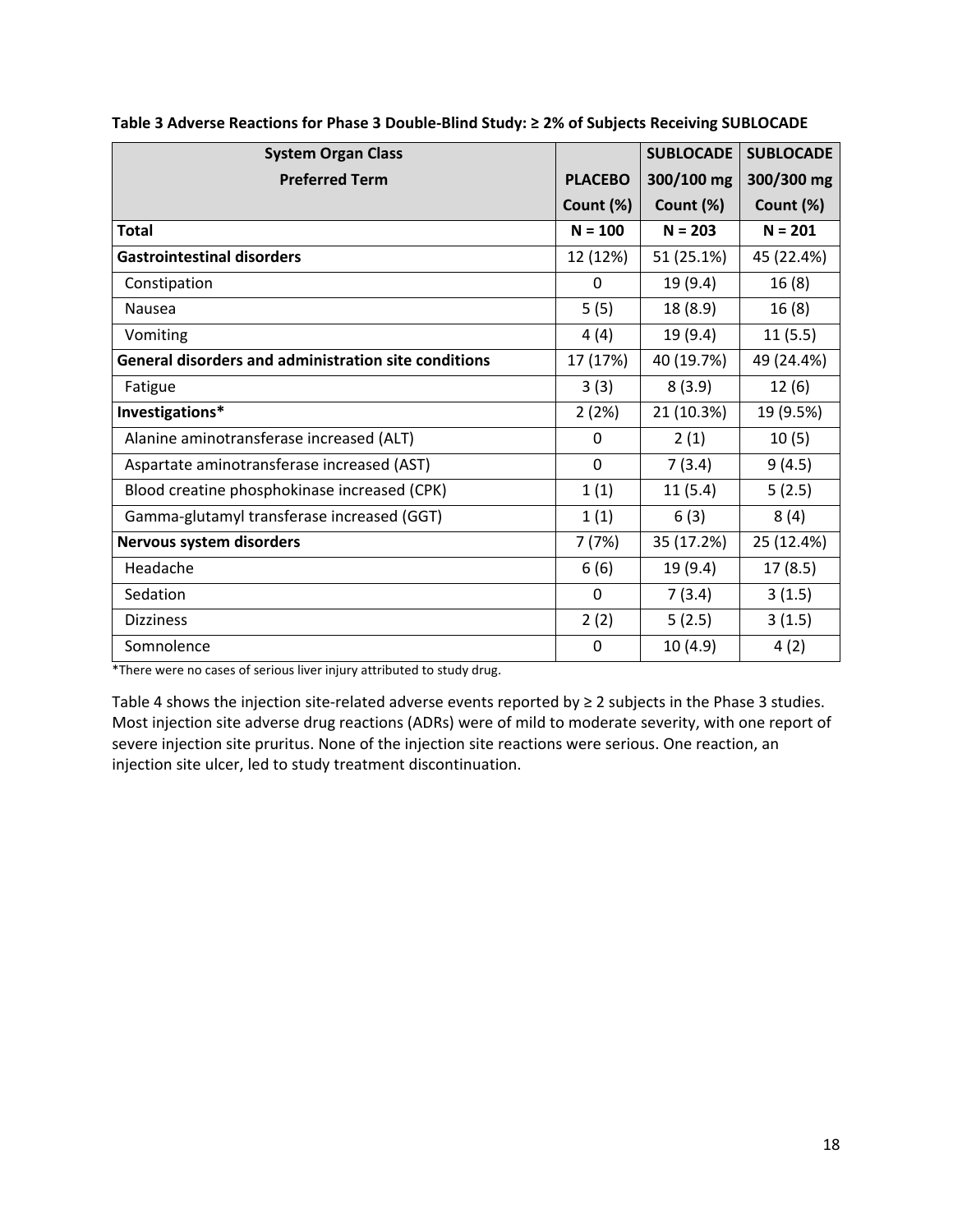|  |  |  | Table 4 Injection Site Adverse Drug Reactions Reported by $\geq 2$ Subjects in the Phase 3 Studies |
|--|--|--|----------------------------------------------------------------------------------------------------|
|--|--|--|----------------------------------------------------------------------------------------------------|

|                                                  | 13-0001 (Ph3DB)                            |                                            |                        | 13-0003 (Ph3OL)                                                                      |                                                                                      |                                                                     | All<br>Phase 3*                             |                                                 |
|--------------------------------------------------|--------------------------------------------|--------------------------------------------|------------------------|--------------------------------------------------------------------------------------|--------------------------------------------------------------------------------------|---------------------------------------------------------------------|---------------------------------------------|-------------------------------------------------|
|                                                  |                                            |                                            |                        | Roll-over                                                                            |                                                                                      |                                                                     | De-novo                                     |                                                 |
| Preferred term,<br>$n$ (%)                       | <b>SUBLOCADE</b><br>300/300<br>$(N = 201)$ | <b>SUBLOCADE</b><br>300/100<br>$(N = 203)$ | Placebo<br>$(N = 100)$ | <b>SUBLOCADE</b><br>$300 \rightarrow$<br><b>SUBLOCADE</b><br>300/Flex<br>$(N = 113)$ | <b>SUBLOCADE</b><br>$100 \rightarrow$<br><b>SUBLOCADE</b><br>300/Flex<br>$(N = 112)$ | Placebo $\rightarrow$<br><b>SUBLOCADE</b><br>300/Flex<br>$(N = 32)$ | <b>SUBLOCADE</b><br>300/Flex<br>$(N = 412)$ | <b>Total</b><br><b>SUBLOCADE</b><br>$(N = 848)$ |
| Subjects with<br>any injection<br>site reactions | 38 (18.9%)                                 | 28 (13.8%)                                 | $9(9.0\%)$             | 6(5.3%)                                                                              | 13 (11.6%)                                                                           | 2(6.3%)                                                             | 61 (14.8%)                                  | 140 (16.5%)                                     |
| Injection site<br>pain                           | 12 (6.0%)                                  | 10 (4.9%)                                  | $3(3.0\%)$             | 4(3.5%)                                                                              | 2(1.8%)                                                                              | 2(6.3%)                                                             | 33 (8.0%)                                   | 61 (7.2%)                                       |
| Injection site<br>pruritus                       | 19 (9.5%)                                  | 13 (6.4%)                                  | $4(4.0\%)$             | 2(1.8%)                                                                              | 6(5.4%)                                                                              | $1(3.1\%)$                                                          | 17 (4.1%)                                   | 56 (6.6%)                                       |
| Injection site<br>erythema                       | $6(3.0\%)$                                 | 9(4.4%                                     | $\mathbf 0$            | $1(0.9\%)$                                                                           | 4(3.6%)                                                                              | $\mathbf 0$                                                         | 21 (5.1%)                                   | 40 (4.7%)                                       |
| Injection site<br>induration                     | $2(1.0\%)$                                 | $2(1.0\%)$                                 | 0                      | 0                                                                                    | $1(0.9\%)$                                                                           | 0                                                                   | 7(1.7%)                                     | 12 (1.4%)                                       |
| Injection site<br>bruising                       | $2(1.0\%)$                                 | $2(1.0\%)$                                 | 0                      | 0                                                                                    | 0                                                                                    | $\mathbf 0$                                                         | 2(0.5%)                                     | 6(0.7%)                                         |
| Injection site<br>swelling                       | 1(0.5%)                                    | $2(1.0\%)$                                 | 0                      | $1(0.9\%)$                                                                           | $1(0.9\%)$                                                                           | $\mathbf 0$                                                         | $1(0.2\%)$                                  | 6(0.7%)                                         |
| Injection site<br>discomfort                     | 1(0.5%)                                    | 1(0.5%)                                    | $\mathbf 0$            | 0                                                                                    | $\mathbf 0$                                                                          | $\mathbf 0$                                                         | 3(0.7%)                                     | 5(0.6%)                                         |
| Injection site<br>reaction                       | 1(0.5%)                                    | 0                                          | 0                      | 0                                                                                    | 3(2.7%)                                                                              | 0                                                                   | $1(0.2\%)$                                  | 5(0.6%)                                         |
| Injection site<br>cellulitis                     | 0                                          | 1(0.5%)                                    | 0                      | 0                                                                                    | 0                                                                                    | $\mathbf 0$                                                         | 2(0.5%)                                     | 3(0.4%)                                         |
| Injection site<br>infection                      | 1(0.5%)                                    | $\mathbf 0$                                | $1(1.0\%)$             | 0                                                                                    | 0                                                                                    | $\mathbf 0$                                                         | 2(0.5%)                                     | 3(0.4% )                                        |

\*Patients received SUBOXONE film for a run-in period before they switched to SUBLOCADE injection.

### Longer-term experience

In an interim analysis of the ongoing open-label long-term safety study (13-0003), safety was evaluated for up to 12 injections over the course of a year (see Table 2). Adverse events were reported for 432 of 669 subjects during the treatment period. The overall adverse event profile was similar to the doubleblind trial described above.

## <span id="page-18-0"></span>**6.2 Postmarketing Experience**

The most frequently reported systemic postmarketing adverse event observed with buprenorphine sublingual tablets was drug misuse or abuse. The most frequently reported systemic postmarketing adverse event with buprenorphine/naloxone sublingual tablets and film was peripheral edema.

The following adverse reactions have been identified during post-approval use of buprenorphine. Because these reactions are reported voluntarily from a population of uncertain size, it is not always possible to reliably estimate their frequency or establish a causal relationship to drug exposure.

Serotonin syndrome: Cases of serotonin syndrome, a potentially life-threatening condition, have been reported during concomitant use of opioids with serotonergic drugs.

Adrenal insufficiency: Cases of adrenal insufficiency have been reported with opioid use, more often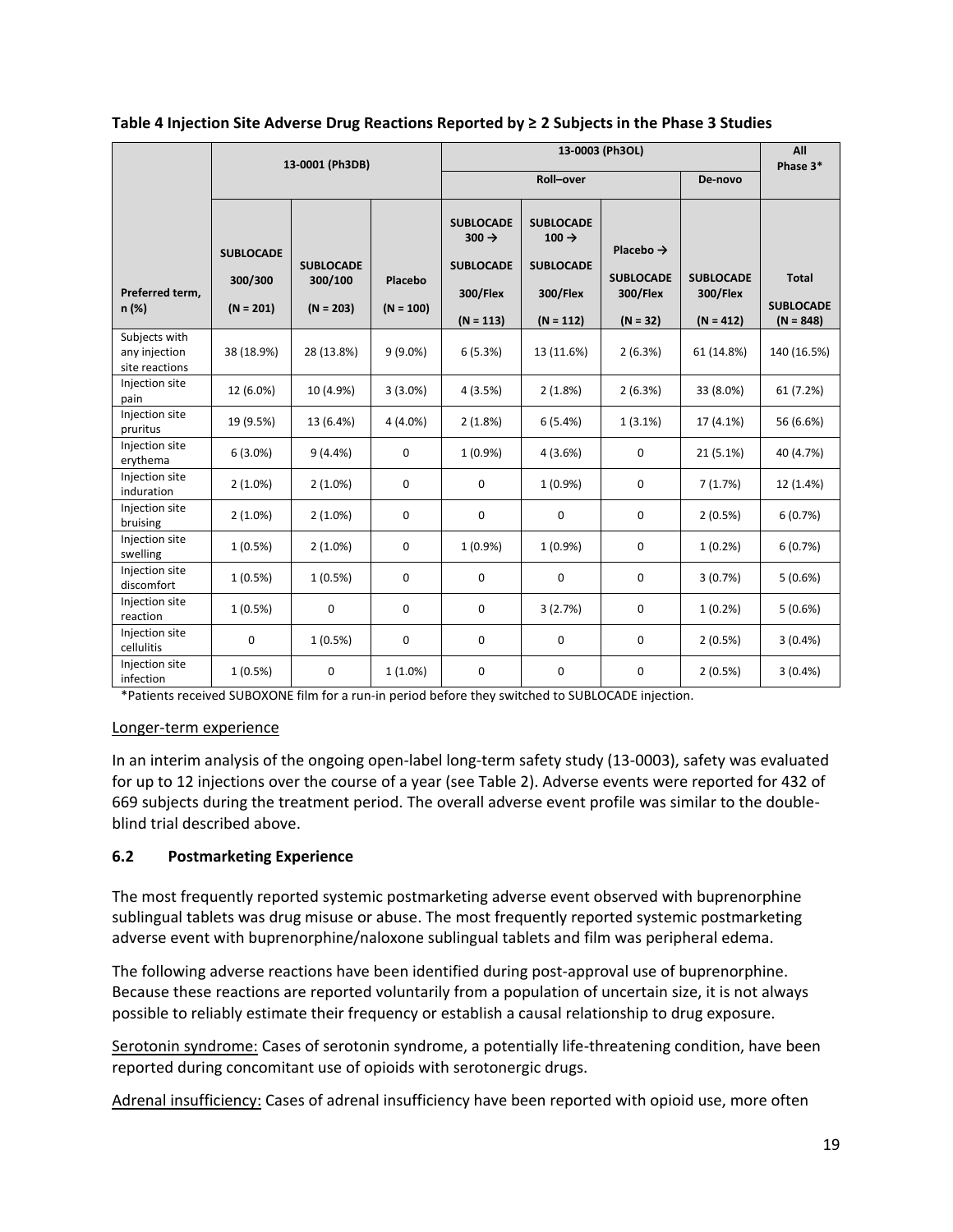following greater than one month of use.

Anaphylaxis: Anaphylaxis has been reported with ingredients contained in SUBLOCADE.

Androgen deficiency: Cases of androgen deficiency have occurred with chronic use of opioids *[see Clinical Pharmacology [\(12.2\)](#page-29-0)]*.

## **7 DRUG INTERACTIONS**

Table 5 includes clinically significant drug interactions with SUBLOCADE.

|  |  |  |  | <b>Table 5 Clinically Significant Drug Interactions</b> |
|--|--|--|--|---------------------------------------------------------|
|--|--|--|--|---------------------------------------------------------|

|                                                                               | Benzodiazepines and Other Central Nervous System (CNS) Depressants                                                                                                                                                                                                                                                                                                                                                                                                                                                                                                                                                                                                                                                                                                                                                                                                                                                                                                                                                                                                                                                                                                                                                                                                                                                                                                                                                                                                                                                                                                                                                                                                                                            |
|-------------------------------------------------------------------------------|---------------------------------------------------------------------------------------------------------------------------------------------------------------------------------------------------------------------------------------------------------------------------------------------------------------------------------------------------------------------------------------------------------------------------------------------------------------------------------------------------------------------------------------------------------------------------------------------------------------------------------------------------------------------------------------------------------------------------------------------------------------------------------------------------------------------------------------------------------------------------------------------------------------------------------------------------------------------------------------------------------------------------------------------------------------------------------------------------------------------------------------------------------------------------------------------------------------------------------------------------------------------------------------------------------------------------------------------------------------------------------------------------------------------------------------------------------------------------------------------------------------------------------------------------------------------------------------------------------------------------------------------------------------------------------------------------------------|
| Clinical Impact:                                                              | Due to additive pharmacologic effects, the concomitant use of benzodiazepines                                                                                                                                                                                                                                                                                                                                                                                                                                                                                                                                                                                                                                                                                                                                                                                                                                                                                                                                                                                                                                                                                                                                                                                                                                                                                                                                                                                                                                                                                                                                                                                                                                 |
|                                                                               | or other CNS depressants, including alcohol, increases the risk of respiratory                                                                                                                                                                                                                                                                                                                                                                                                                                                                                                                                                                                                                                                                                                                                                                                                                                                                                                                                                                                                                                                                                                                                                                                                                                                                                                                                                                                                                                                                                                                                                                                                                                |
|                                                                               | depression, profound sedation, coma, and death.                                                                                                                                                                                                                                                                                                                                                                                                                                                                                                                                                                                                                                                                                                                                                                                                                                                                                                                                                                                                                                                                                                                                                                                                                                                                                                                                                                                                                                                                                                                                                                                                                                                               |
| Intervention:                                                                 | Cessation of benzodiazepines or other CNS depressants is preferred in most                                                                                                                                                                                                                                                                                                                                                                                                                                                                                                                                                                                                                                                                                                                                                                                                                                                                                                                                                                                                                                                                                                                                                                                                                                                                                                                                                                                                                                                                                                                                                                                                                                    |
|                                                                               | cases of concomitant use. In some cases, monitoring in a higher level of care for                                                                                                                                                                                                                                                                                                                                                                                                                                                                                                                                                                                                                                                                                                                                                                                                                                                                                                                                                                                                                                                                                                                                                                                                                                                                                                                                                                                                                                                                                                                                                                                                                             |
|                                                                               | taper may be appropriate. In others, gradually tapering a patient off of a                                                                                                                                                                                                                                                                                                                                                                                                                                                                                                                                                                                                                                                                                                                                                                                                                                                                                                                                                                                                                                                                                                                                                                                                                                                                                                                                                                                                                                                                                                                                                                                                                                    |
|                                                                               | prescribed benzodiazepine or other CNS depressant or decreasing to the lowest                                                                                                                                                                                                                                                                                                                                                                                                                                                                                                                                                                                                                                                                                                                                                                                                                                                                                                                                                                                                                                                                                                                                                                                                                                                                                                                                                                                                                                                                                                                                                                                                                                 |
|                                                                               |                                                                                                                                                                                                                                                                                                                                                                                                                                                                                                                                                                                                                                                                                                                                                                                                                                                                                                                                                                                                                                                                                                                                                                                                                                                                                                                                                                                                                                                                                                                                                                                                                                                                                                               |
|                                                                               |                                                                                                                                                                                                                                                                                                                                                                                                                                                                                                                                                                                                                                                                                                                                                                                                                                                                                                                                                                                                                                                                                                                                                                                                                                                                                                                                                                                                                                                                                                                                                                                                                                                                                                               |
|                                                                               |                                                                                                                                                                                                                                                                                                                                                                                                                                                                                                                                                                                                                                                                                                                                                                                                                                                                                                                                                                                                                                                                                                                                                                                                                                                                                                                                                                                                                                                                                                                                                                                                                                                                                                               |
|                                                                               |                                                                                                                                                                                                                                                                                                                                                                                                                                                                                                                                                                                                                                                                                                                                                                                                                                                                                                                                                                                                                                                                                                                                                                                                                                                                                                                                                                                                                                                                                                                                                                                                                                                                                                               |
|                                                                               |                                                                                                                                                                                                                                                                                                                                                                                                                                                                                                                                                                                                                                                                                                                                                                                                                                                                                                                                                                                                                                                                                                                                                                                                                                                                                                                                                                                                                                                                                                                                                                                                                                                                                                               |
|                                                                               |                                                                                                                                                                                                                                                                                                                                                                                                                                                                                                                                                                                                                                                                                                                                                                                                                                                                                                                                                                                                                                                                                                                                                                                                                                                                                                                                                                                                                                                                                                                                                                                                                                                                                                               |
|                                                                               |                                                                                                                                                                                                                                                                                                                                                                                                                                                                                                                                                                                                                                                                                                                                                                                                                                                                                                                                                                                                                                                                                                                                                                                                                                                                                                                                                                                                                                                                                                                                                                                                                                                                                                               |
|                                                                               |                                                                                                                                                                                                                                                                                                                                                                                                                                                                                                                                                                                                                                                                                                                                                                                                                                                                                                                                                                                                                                                                                                                                                                                                                                                                                                                                                                                                                                                                                                                                                                                                                                                                                                               |
|                                                                               |                                                                                                                                                                                                                                                                                                                                                                                                                                                                                                                                                                                                                                                                                                                                                                                                                                                                                                                                                                                                                                                                                                                                                                                                                                                                                                                                                                                                                                                                                                                                                                                                                                                                                                               |
|                                                                               |                                                                                                                                                                                                                                                                                                                                                                                                                                                                                                                                                                                                                                                                                                                                                                                                                                                                                                                                                                                                                                                                                                                                                                                                                                                                                                                                                                                                                                                                                                                                                                                                                                                                                                               |
|                                                                               |                                                                                                                                                                                                                                                                                                                                                                                                                                                                                                                                                                                                                                                                                                                                                                                                                                                                                                                                                                                                                                                                                                                                                                                                                                                                                                                                                                                                                                                                                                                                                                                                                                                                                                               |
|                                                                               |                                                                                                                                                                                                                                                                                                                                                                                                                                                                                                                                                                                                                                                                                                                                                                                                                                                                                                                                                                                                                                                                                                                                                                                                                                                                                                                                                                                                                                                                                                                                                                                                                                                                                                               |
|                                                                               |                                                                                                                                                                                                                                                                                                                                                                                                                                                                                                                                                                                                                                                                                                                                                                                                                                                                                                                                                                                                                                                                                                                                                                                                                                                                                                                                                                                                                                                                                                                                                                                                                                                                                                               |
|                                                                               |                                                                                                                                                                                                                                                                                                                                                                                                                                                                                                                                                                                                                                                                                                                                                                                                                                                                                                                                                                                                                                                                                                                                                                                                                                                                                                                                                                                                                                                                                                                                                                                                                                                                                                               |
|                                                                               |                                                                                                                                                                                                                                                                                                                                                                                                                                                                                                                                                                                                                                                                                                                                                                                                                                                                                                                                                                                                                                                                                                                                                                                                                                                                                                                                                                                                                                                                                                                                                                                                                                                                                                               |
|                                                                               |                                                                                                                                                                                                                                                                                                                                                                                                                                                                                                                                                                                                                                                                                                                                                                                                                                                                                                                                                                                                                                                                                                                                                                                                                                                                                                                                                                                                                                                                                                                                                                                                                                                                                                               |
|                                                                               |                                                                                                                                                                                                                                                                                                                                                                                                                                                                                                                                                                                                                                                                                                                                                                                                                                                                                                                                                                                                                                                                                                                                                                                                                                                                                                                                                                                                                                                                                                                                                                                                                                                                                                               |
|                                                                               |                                                                                                                                                                                                                                                                                                                                                                                                                                                                                                                                                                                                                                                                                                                                                                                                                                                                                                                                                                                                                                                                                                                                                                                                                                                                                                                                                                                                                                                                                                                                                                                                                                                                                                               |
|                                                                               | The concomitant use of sublingual buprenorphine and CYP3A4 inhibitors (e.g.,                                                                                                                                                                                                                                                                                                                                                                                                                                                                                                                                                                                                                                                                                                                                                                                                                                                                                                                                                                                                                                                                                                                                                                                                                                                                                                                                                                                                                                                                                                                                                                                                                                  |
|                                                                               | ketoconazole) can increase the plasma concentration of buprenorphine,                                                                                                                                                                                                                                                                                                                                                                                                                                                                                                                                                                                                                                                                                                                                                                                                                                                                                                                                                                                                                                                                                                                                                                                                                                                                                                                                                                                                                                                                                                                                                                                                                                         |
|                                                                               | resulting in increased or prolonged opioid effects.                                                                                                                                                                                                                                                                                                                                                                                                                                                                                                                                                                                                                                                                                                                                                                                                                                                                                                                                                                                                                                                                                                                                                                                                                                                                                                                                                                                                                                                                                                                                                                                                                                                           |
|                                                                               |                                                                                                                                                                                                                                                                                                                                                                                                                                                                                                                                                                                                                                                                                                                                                                                                                                                                                                                                                                                                                                                                                                                                                                                                                                                                                                                                                                                                                                                                                                                                                                                                                                                                                                               |
|                                                                               |                                                                                                                                                                                                                                                                                                                                                                                                                                                                                                                                                                                                                                                                                                                                                                                                                                                                                                                                                                                                                                                                                                                                                                                                                                                                                                                                                                                                                                                                                                                                                                                                                                                                                                               |
|                                                                               |                                                                                                                                                                                                                                                                                                                                                                                                                                                                                                                                                                                                                                                                                                                                                                                                                                                                                                                                                                                                                                                                                                                                                                                                                                                                                                                                                                                                                                                                                                                                                                                                                                                                                                               |
|                                                                               |                                                                                                                                                                                                                                                                                                                                                                                                                                                                                                                                                                                                                                                                                                                                                                                                                                                                                                                                                                                                                                                                                                                                                                                                                                                                                                                                                                                                                                                                                                                                                                                                                                                                                                               |
|                                                                               |                                                                                                                                                                                                                                                                                                                                                                                                                                                                                                                                                                                                                                                                                                                                                                                                                                                                                                                                                                                                                                                                                                                                                                                                                                                                                                                                                                                                                                                                                                                                                                                                                                                                                                               |
|                                                                               | SUBLOCADE is adequate. If patients already on SUBLOCADE require newly-                                                                                                                                                                                                                                                                                                                                                                                                                                                                                                                                                                                                                                                                                                                                                                                                                                                                                                                                                                                                                                                                                                                                                                                                                                                                                                                                                                                                                                                                                                                                                                                                                                        |
| Examples:<br><b>Inhibitors of CYP3A4</b><br>Clinical Impact:<br>Intervention: | effective dose may be appropriate. Similarly, cessation of other CNS depressants<br>is preferred when possible.<br>Before co-prescribing benzodiazepines for anxiety or insomnia, ensure that<br>patients are appropriately diagnosed and consider alternative medications and<br>non-pharmacologic treatments [see Warnings and Precautions (5.4, 5.5)].<br>If concomitant use is warranted, strongly consider prescribing naloxone for the<br>emergency treatment of opioid overdose, as is recommended for all patients in<br>treatment for opioid use disorder [see Warnings and Precautions (5.4)].<br>Alcohol, benzodiazepines and other sedatives/hypnotics, anxiolytics,<br>tranquilizers, muscle relaxants, general anesthetics, antipsychotics, and other<br>opioids.<br>The effects of co-administered CYP3A4 inhibitors on buprenorphine exposure in<br>subjects treated with SUBLOCADE have not been studied and the effects may be<br>dependent on the route of administration; however, such interactions have<br>been established in studies using transmucosal buprenorphine. Buprenorphine is<br>metabolized to norbuprenorphine primarily by CYP3A4; therefore, potential<br>interactions may occur when SUBLOCADE is given concurrently with agents that<br>affect CYP3A4 activity.<br>Patients who transfer to SUBLOCADE treatment from a regimen of transmucosal<br>buprenorphine used concomitantly with CYP3A4 inhibitors [e.g., azole<br>antifungals such as ketoconazole, macrolide antibiotics such as erythromycin,<br>and HIV protease inhibitors (e.g., ritonavir, indinavir, and saquinavir)] should be<br>monitored to ensure that the plasma buprenorphine level provided by |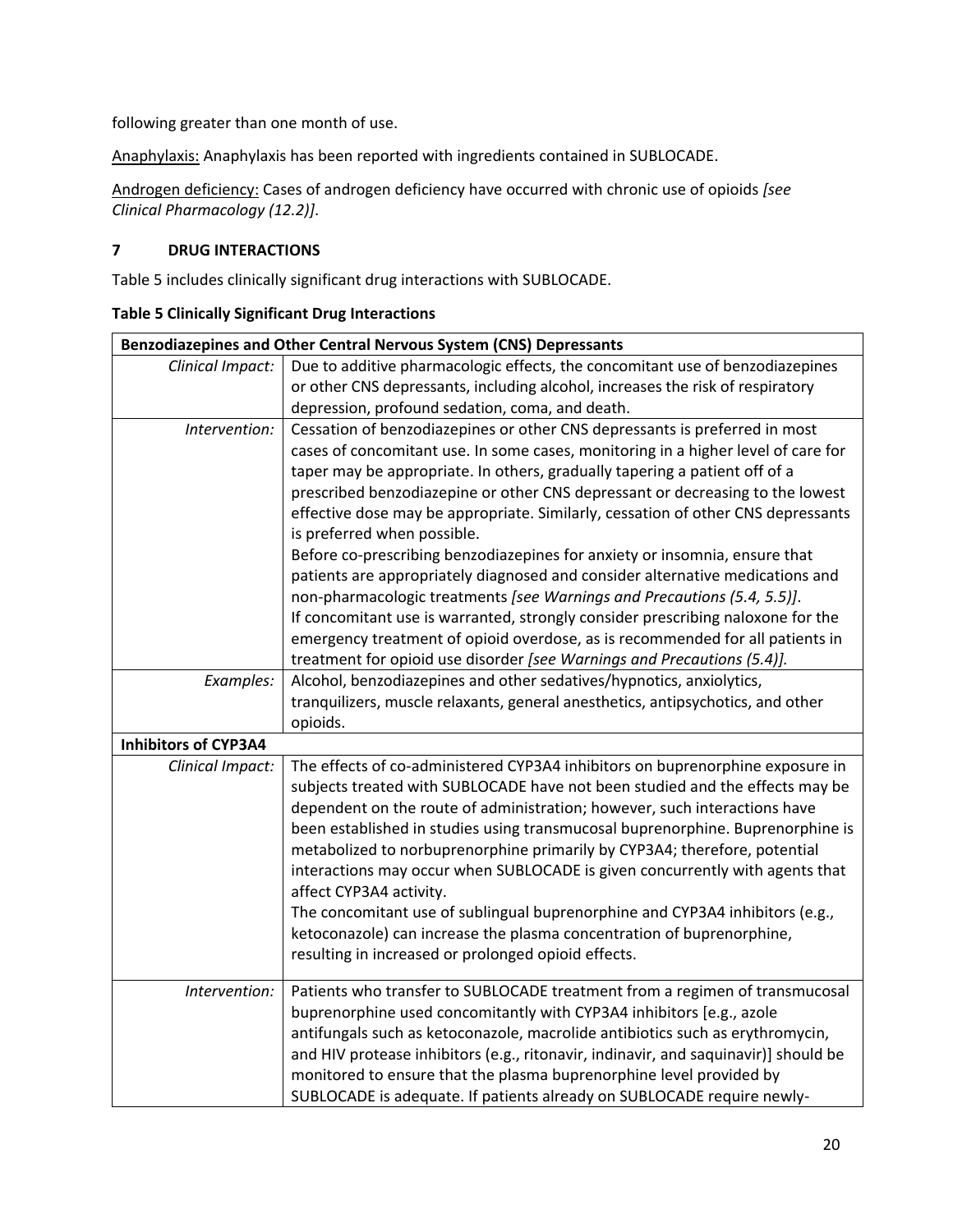|                        | initiated treatment with CYP3A4 inhibitors, the patients should be monitored for |
|------------------------|----------------------------------------------------------------------------------|
|                        | signs and symptoms of over-medication. Within 2 weeks of SUBLOCADE               |
|                        | administration, if signs and symptoms of buprenorphine toxicity or overdose      |
|                        | occur but the concomitant medication cannot be reduced or discontinued, it       |
|                        |                                                                                  |
|                        | may be necessary to remove the depot and treat the patient with a formulation    |
|                        | of buprenorphine that permits dose adjustments. Conversely, if a patient has     |
|                        | been stabilized on SUBLOCADE in the setting of concomitant medication that is a  |
|                        | CYP3A4 inhibitor, and the concomitant medication is discontinued, the patient    |
|                        | should be monitored for withdrawal. If the dose of SUBLOCADE is not adequate     |
|                        | in the absence of the concomitant medication, that patient should be             |
|                        | transitioned back to a formulation of buprenorphine that permits dose            |
|                        | adjustments.                                                                     |
| Examples:              | Macrolide antibiotics (e.g., erythromycin), azole-antifungal agents (e.g.,       |
|                        | ketoconazole), protease inhibitors (e.g., ritonavir)                             |
| <b>CYP3A4 Inducers</b> |                                                                                  |
| Clinical Impact:       | The effects of co-administered CYP3A4 inducers on buprenorphine exposure in      |
|                        | subjects treated with SUBLOCADE have not been studied.                           |
|                        | Buprenorphine is metabolized to norbuprenorphine primarily by CYP3A4;            |
|                        | therefore, potential interactions may occur when SUBLOCADE is given              |
|                        | concurrently with agents that affect CYP3A4 activity.                            |
|                        | CYP3A4 inducers may induce the metabolism of buprenorphine and, therefore,       |
|                        | may cause increased clearance of the drug which could lead to a decrease in      |
|                        | buprenorphine plasma concentrations, lack of efficacy or, possibly, development  |
|                        | of an abstinence syndrome.                                                       |
| Intervention:          | Patients who transfer to SUBLOCADE treatment from a regimen of transmucosal      |
|                        | buprenorphine used concomitantly with CYP3A4 inducers should be monitored        |
|                        | to ensure that the plasma buprenorphine level provided by SUBLOCADE is           |
|                        | adequate. If patients already on SUBLOCADE require newly-initiated treatment     |
|                        | with CYP3A4 inducers, the patients should be monitored for withdrawal. If the    |
|                        | dose of SUBLOCADE is not adequate in the absence of the concomitant              |
|                        | medication, and the concomitant medication cannot be reduced or                  |
|                        | discontinued, that patient should be transitioned back to a formulation of       |
|                        | buprenorphine that permits dose adjustments. Conversely, if a patient has been   |
|                        | stabilized on SUBLOCADE in the setting of concomitant medication that is a       |
|                        |                                                                                  |
|                        | CYP3A4 inducer, and the concomitant medication is discontinued, the patient      |
|                        | should be monitored for signs and symptoms of over-medication. Within 2          |
|                        | weeks of SUBLOCADE administration, if the dose provided by SUBLOCADE is          |
|                        | excessive in the absence of the concomitant inducer, it may be necessary to      |
|                        | remove the SUBLOCADE and treat the patient with a formulation of                 |
|                        | buprenorphine that permits dose adjustments [see Clinical Pharmacology           |
|                        | $(12.3)$ .                                                                       |
| Examples:              | Rifampin, carbamazepine, phenytoin, phenobarbital                                |
|                        | Antiretrovirals: Non-nucleoside reverse transcriptase inhibitors (NNRTIs)        |
| Clinical Impact:       | Non-nucleoside reverse transcriptase inhibitors (NNRTIs) are metabolized         |
|                        | principally by CYP3A4. Efavirenz, nevirapine, and etravirine are known CYP3A     |
|                        | inducers, whereas delavirdine is a CYP3A inhibitor. Significant pharmacokinetic  |
|                        | interactions between NNRTIs (e.g., efavirenz and delavirdine) and sublingual     |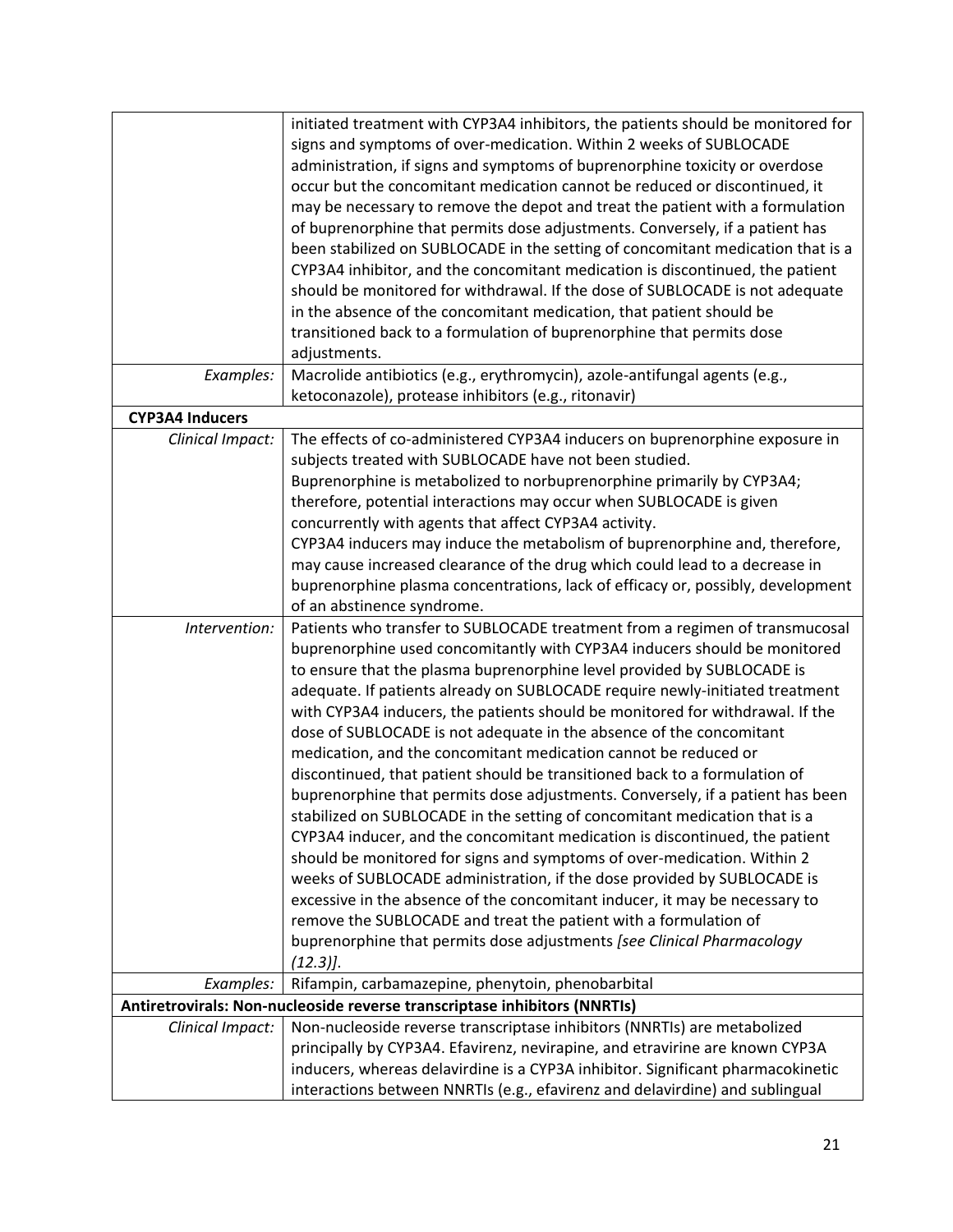|                                                   | buprenorphine have been shown in clinical studies, but these pharmacokinetic                                                                |
|---------------------------------------------------|---------------------------------------------------------------------------------------------------------------------------------------------|
|                                                   | interactions did not result in any significant pharmacodynamic effects.                                                                     |
| Intervention:                                     | Patients who are on chronic treatment with SUBLOCADE should be monitored                                                                    |
|                                                   | for increase or decrease in therapeutic effects if NNRTIs are added to their                                                                |
|                                                   | treatment regimen.                                                                                                                          |
| Examples:                                         | Efavirenz, nevirapine, etravirine, delavirdine                                                                                              |
| <b>Antiretrovirals: Protease inhibitors (PIs)</b> |                                                                                                                                             |
| Clinical Impact:                                  | Studies have shown some antiretroviral protease inhibitors (PIs) with CYP3A4                                                                |
|                                                   | inhibitory activity (nelfinavir, lopinavir/ritonavir, ritonavir) have little effect on                                                      |
|                                                   | sublingual buprenorphine pharmacokinetic and no significant pharmacodynamic                                                                 |
|                                                   | effects. Other PIs with CYP3A4 inhibitory activity (atazanavir and                                                                          |
|                                                   | atazanavir/ritonavir) resulted in elevated levels of buprenorphine and                                                                      |
|                                                   | norbuprenorphine after sublingual administration, and patients in one study                                                                 |
|                                                   | reported increased sedation. Symptoms of opioid excess have been found in                                                                   |
|                                                   | postmarketing reports of patients receiving sublingual buprenorphine and                                                                    |
|                                                   | atazanavir with and without ritonavir concomitantly.                                                                                        |
| Intervention:                                     | If treatment with atazanavir with and without ritonavir must be initiated in a                                                              |
|                                                   | patient already treated with SUBLOCADE, the patient should be monitored for                                                                 |
|                                                   | signs and symptoms of over-medication. It may be necessary to remove the                                                                    |
|                                                   | depot and treat the patient with a sublingual buprenorphine product that                                                                    |
|                                                   | permits rapid dose adjustments.                                                                                                             |
| Examples:                                         | Atazanavir, ritonavir                                                                                                                       |
|                                                   | Antiretrovirals: Nucleoside reverse transcriptase inhibitors (NRTIs)                                                                        |
| Clinical Impact:                                  | Nucleoside reverse transcriptase inhibitors (NRTIs) do not appear to induce or                                                              |
|                                                   | inhibit the P450 enzyme pathway, thus no interactions with buprenorphine are                                                                |
|                                                   | expected.                                                                                                                                   |
| Intervention:                                     | None                                                                                                                                        |
| <b>Serotonergic Drugs</b>                         |                                                                                                                                             |
| Clinical Impact:                                  | The concomitant use of opioids with other drugs that affect the serotonergic<br>neurotransmitter system has resulted in serotonin syndrome. |
| Intervention:                                     | If concomitant use is warranted, carefully monitor the patient for signs and                                                                |
|                                                   | symptoms of serotonin syndrome, particularly during treatment initiation, and                                                               |
|                                                   | during dose adjustment of the serotonergic drug.                                                                                            |
| Examples:                                         | Selective serotonin reuptake inhibitors (SSRIs), serotonin and norepinephrine                                                               |
|                                                   | reuptake inhibitors (SNRIs), tricyclic antidepressants (TCAs), triptans, 5-HT3                                                              |
|                                                   | receptor antagonists, drugs that affect the serotonin neurotransmitter system                                                               |
|                                                   | (e.g., mirtazapine, trazodone, tramadol), certain muscle relaxants (i.e.,                                                                   |
|                                                   | cyclobenzaprine, metaxalone), monoamine oxidase (MAO) inhibitors (those                                                                     |
|                                                   | intended to treat psychiatric disorders and also others, such as linezolid and                                                              |
|                                                   | intravenous methylene blue).                                                                                                                |
| <b>Monoamine Oxidase Inhibitors (MAOIs)</b>       |                                                                                                                                             |
| Clinical Impact:                                  | MAOI interactions with opioids may manifest as serotonin syndrome or opioid                                                                 |
|                                                   | toxicity (e.g., respiratory depression, coma).                                                                                              |
| Intervention:                                     | The use of SUBLOCADE is not recommended for patients taking MAOIs or within                                                                 |
|                                                   | 14 days of stopping such treatment.                                                                                                         |
| Examples:                                         | Phenelzine, tranylcypromine, linezolid                                                                                                      |
| <b>Muscle Relaxants</b>                           |                                                                                                                                             |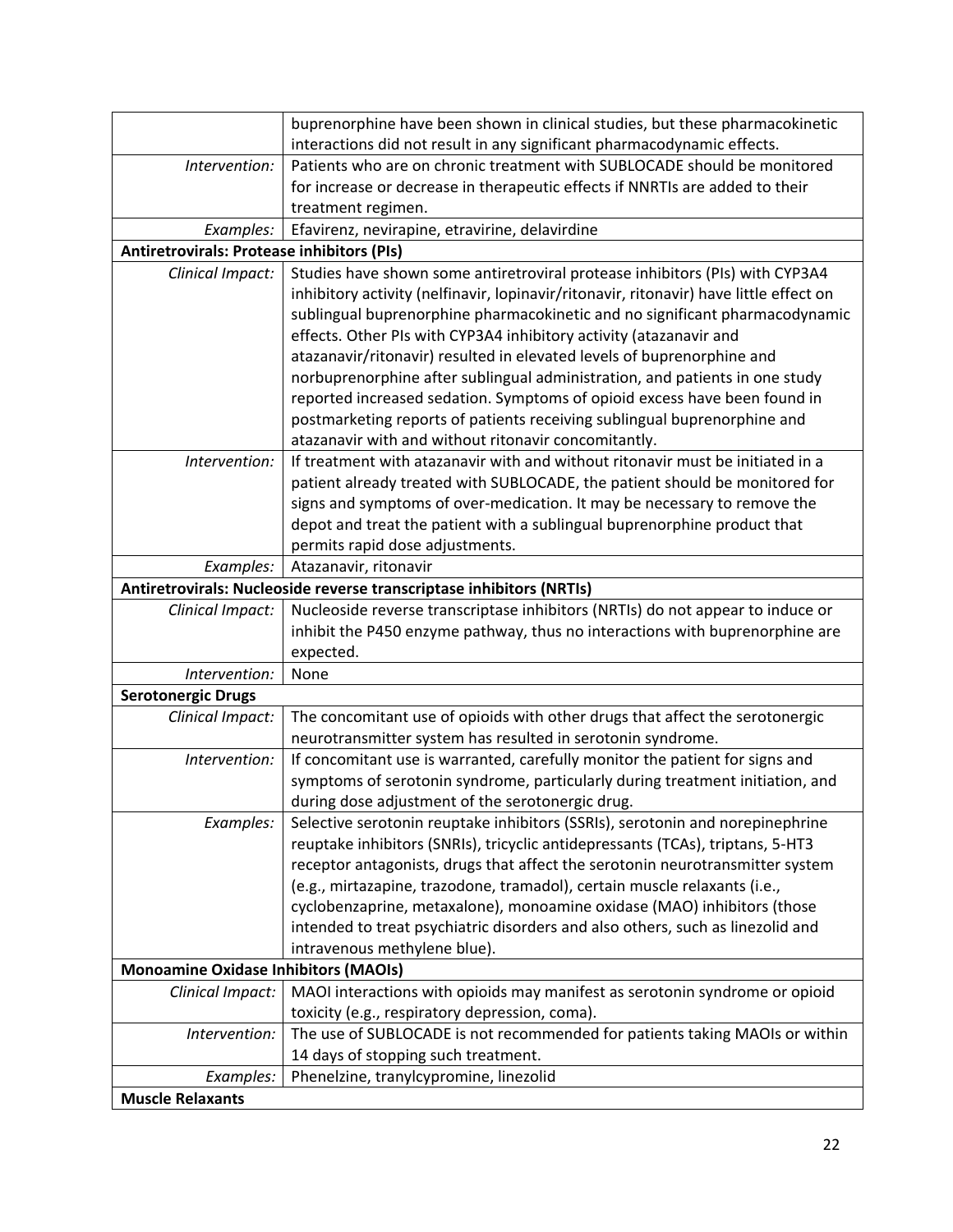| Clinical Impact:             | Buprenorphine may enhance the neuromuscular blocking action of skeletal          |
|------------------------------|----------------------------------------------------------------------------------|
|                              | muscle relaxants and produce an increased degree of respiratory depression.      |
| Intervention:                | Monitor patients receiving muscle relaxants and SUBLOCADE for signs of           |
|                              | respiratory depression that may be greater than otherwise expected and           |
|                              | decrease the dosage of the muscle relaxant as necessary. Due to the risk of      |
|                              | respiratory depression with concomitant use of skeletal muscle relaxants and     |
|                              | opioids, strongly consider prescribing naloxone for the emergency treatment of   |
|                              | opioid overdose [see Dosage and Administration (2.3), Warnings and               |
|                              | Precautions (5.4, 5.5)].                                                         |
| <b>Diuretics</b>             |                                                                                  |
| Clinical Impact:             | Opioids can reduce the efficacy of diuretics by inducing the release of          |
|                              | antidiuretic hormone.                                                            |
| Intervention:                | Monitor patients for signs of diminished diuresis and/or effects on blood        |
|                              | pressure and increase the dosage of the diuretic as needed.                      |
| <b>Anticholinergic Drugs</b> |                                                                                  |
| Clinical Impact:             | The concomitant use of anticholinergic drugs may increase the risk of urinary    |
|                              | retention and/or severe constipation, which may lead to paralytic ileus.         |
| Intervention:                | Monitor patients for signs of urinary retention or reduced gastric motility when |
|                              | SUBLOCADE is used concomitantly with anticholinergic drugs.                      |
|                              |                                                                                  |

### **8 USE IN SPECIFIC POPULATIONS**

### <span id="page-22-0"></span>**8.1 Pregnancy**

### Risk Summary

The data on use of buprenorphine, the active ingredient in SUBLOCADE, in pregnancy, are limited; however, these data do not indicate an increased risk of major malformations specifically due to buprenorphine exposure. There are limited data from randomized clinical trials in women maintained on buprenorphine that were not designed appropriately to assess the risk of major malformations *[see Human Data]*.

Observational studies have reported congenital malformations among buprenorphine‐exposed pregnancies, but were also not designed appropriately to assess the risk of congenital malformations specifically due to buprenorphine exposure *[see Human Data]*.

In published animal reproduction studies with NMP, an excipient in SUBLOCADE, preimplantation losses, delayed ossification, reduced fetal weight, developmental delays and reduced cognitive function were reported at doses equivalent to the doses of NMP via SUBLOCADE. Decreased pup survival at 2 times the dose of NMP and malformation and postimplantation losses were reported at 3 times the dose of NMP via SUBLOCADE. In animal reproduction studies with SUBLOCADE, SUBLOCADE administered subcutaneously to pregnant rats and rabbits during the period of organogenesis at a buprenorphine dose equivalent to 38 and 15 times, respectively, the maximum recommended human dose (MRHD) of 300 mg caused embryolethality, which appeared to be attributable primarily to the SUBLOCADE vehicle. In addition, reduced fetal body weights, increased visceral malformations and skeletal malformations were observed in rats and rabbits at a buprenorphine dose equivalent to 38 and 15 times, respectively, the MRHD. These effects were also observed with the SUBLOCADE vehicle alone, but the skeletal and visceral malformations in rat appear at least partially attributable to buprenorphine *[see Animal Data]*. Based on animal data, advise pregnant women of the potential risk to a fetus.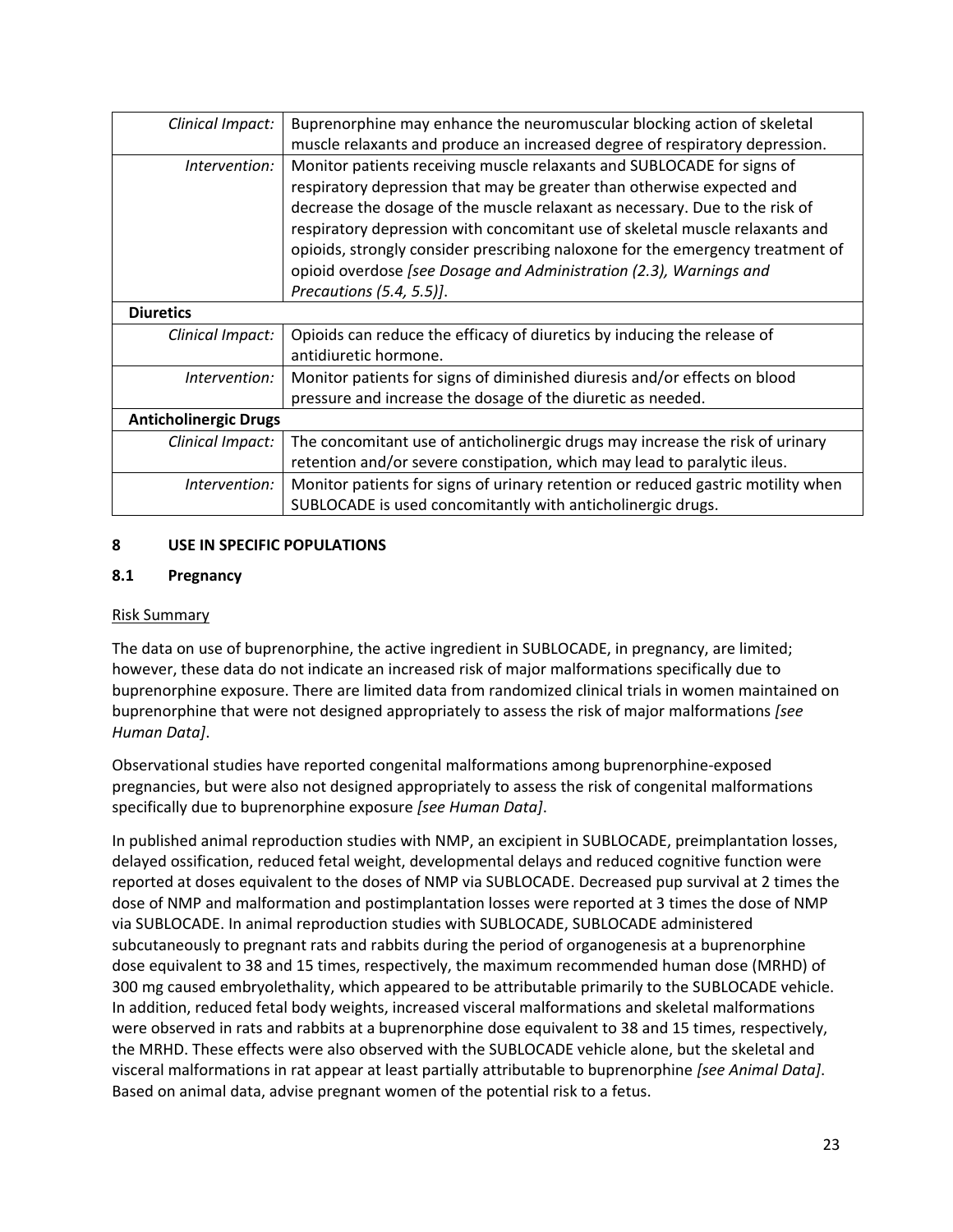The estimated background risk of major birth defects and miscarriage for the indicated population is unknown. All pregnancies have a background risk of birth defect, loss, or other adverse outcomes. In the U.S. general population, the estimated background risk of major birth defects and miscarriage in clinically recognized pregnancies is 2 to 4% and 15 to 20%, respectively.

SUBLOCADE should be used during pregnancy only if the potential benefit justifies the potential risk to the fetus.

### Clinical Considerations

### *Disease-associated maternal and embryo-fetal risk*

Untreated opioid addiction in pregnancy is associated with adverse obstetrical outcomes such as low birth weight, preterm birth, and fetal death. In addition, untreated opioid addiction often results in continued or relapsing illicit opioid use.

### *Fetal/neonatal adverse reactions*

Neonatal opioid withdrawal syndrome may occur in newborn infants of mothers who are receiving treatment with SUBLOCADE.

Neonatal opioid withdrawal syndrome presents as irritability, hyperactivity and abnormal sleep pattern, high pitched cry, tremor, vomiting, diarrhea, and/or failure to gain weight. Signs of neonatal withdrawal usually occur in the first days after birth. The duration and severity of neonatal opioid withdrawal syndrome may vary. Observe newborns for signs of neonatal opioid withdrawal syndrome and manage accordingly *[see Warnings and Precautions (5.7)]*.

### *Labor or Delivery*

Opioid-dependent women on buprenorphine maintenance therapy may require additional analgesia during labor. As with all opioids, use of buprenorphine prior to delivery may result in respiratory depression in the newborn. Closely monitor neonates for signs of respiratory depression. An opioid antagonist such as naloxone should be available for reversal of opioid induced respiratory depression in the neonate.

### Data

## *Human Data*

Studies have been conducted to evaluate neonatal outcomes in women exposed to buprenorphine during pregnancy. Limited data on malformations from trials, observational studies, case series, and case reports on buprenorphine use in pregnancy do not indicate an increased risk of major malformations specifically due to buprenorphine. Pregnancy in an opioid dependent woman poses challenges to treating physicians and potential hazards for the fetus including control of illicit drug, nicotine and alcohol use, infections, premature birth, abortion, low birth weight, toxaemia, third trimester bleeding, malpresentation, puerperal morbidity, fetal distress, meconium aspiration, narcotic withdrawal, postnatal growth deficiency, microcephaly, (neuro-) developmental disorders and increased neonatal mortality.

A multicenter, double-blind, double-dummy, flexible-dose study in 175 pregnant women [Maternal Opioid Treatment: Human Experimental Research (MOTHER)] was conducted to study outcomes in neonates born to mothers using methadone or buprenorphine, including the number of neonates requiring treatment for NOWS, the Peak NOWS score, the total amount of morphine needed to treat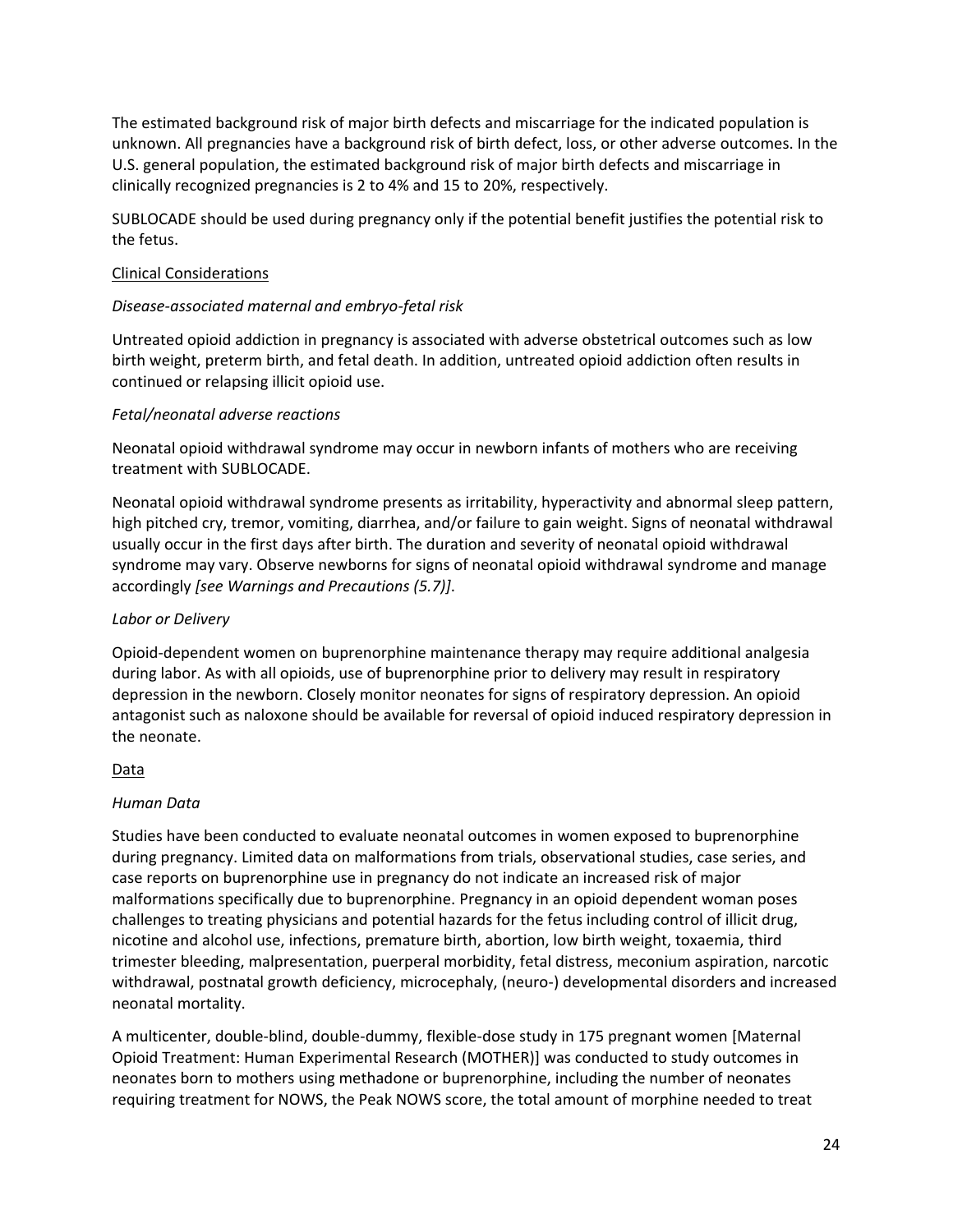NOWS, the length of hospital stay for neonates, and neonatal head circumference. The authors found that 18% of pregnant women in the methadone group and 33% in the buprenorphine group discontinued treatment over the course of the pregnancy. They reported no significant difference in the incidence of NOWS, but in the prenatally buprenorphine-exposed condition, the duration of treatment for NOWS was shorter, duration of hospital stays were shorter and the amount of morphine required was significantly less; however, methodological concerns limit the conclusions that may be made.

### *Animal Data*

Preimplantation losses, delayed ossification and reduced fetal body weights were reported in published studies following treatment of pregnant rats during organogenesis with NMP, an excipient in SUBLOCADE, via inhalation at approximately equivalent doses of NMP delivered by SUBLOCADE. Fetal malformations and resorptions have also been reported following oral administration of 3 times the MDD of NMP delivered by SUBLOCADE at the MDD based on a body surface area comparison.

Post-implantation loss and increased cardiovascular and skull malformations were demonstrated in pregnant rabbits administered oral NMP, an excipient in SUBLOCADE, at doses 3.2 times the human MDD of NMP via SUBLOCADE in the absence of maternal toxicity. No adverse effects were reported at an oral dose equivalent to the MDD via SUBLOCADE based on a body surface area comparison.

Decreased pup survival was noted following oral treatment of pregnant rats prior to and during gestation and lactation with NMP, an excipient in SUBLOCADE at doses 1.8 times the MDD. Developmental delays and impaired cognitive function were reported in pups born to pregnant rats treated with NMP via inhalation during gestation at doses equivalent to the MDD of NMP via SUBLOCADE based on a body surface area comparison.

In an embryofetal development study in rats, SUBLOCADE administered subcutaneously to pregnant animals before mating and again on GD 7 during the period of organogenesis resulted in increased postimplantation loss, which correlated with higher mean number of resorptions and decreased number of viable fetuses per litter, and decreased mean fetal body weights at 900 mg/kg (approximately 38 times the maximum recommended human dose [MRHD] of 300 mg of SUBLOCADE on an AUC basis); however, similar effects were observed with an equivalent level of ATRIGEL® delivery system alone, indicating they may be attributable to the vehicle. Dose-related increases in incidences of skeletal malformations of the head and visceral malformations were observed with SUBLOCADE with significant changes at 900 mg/kg (approximately 38 times the MRHD on an AUC basis). Although similar effects were observed with equivalent levels of ATRIGEL® delivery system, the incidence of skeletal malformations, primarily skull malformations, was higher in the SUBLOCADE groups suggesting that buprenorphine contributed to the increased incidence. Based on these results, the NOAEL for developmental toxicity was 300 mg/kg (approximately 15 times the MRHD on an AUC basis).

In an embryofetal development study in rabbits, administration of a single subcutaneous injection of SUBLOCADE to pregnant animals on Gestation Day 7 during the period of organogenesis resulted an increased litter incidence of skeletal malformations at 155 mg/kg (approximately 7 times the MRHD on an AUC basis), which appear to be buprenorphine-related adverse effects. There was also an increased litter incidence of external malformations, visceral, and skeletal malformations and variations at 390 mg/kg SUBLOCADE (approximately 15 times the MRHD on an AUC basis); however, similar effects were observed with an equivalent level of the ATRIGEL® delivery system, indicating they may be attributable to the vehicle. In addition, increased post-implantation loss, which correlated with increased mean number of resorptions and decreased mean number of viable fetuses, and decreased fetal body weights were observed at 390 mg/kg (approximately 15 times the MRHD on an AUC basis); however, similar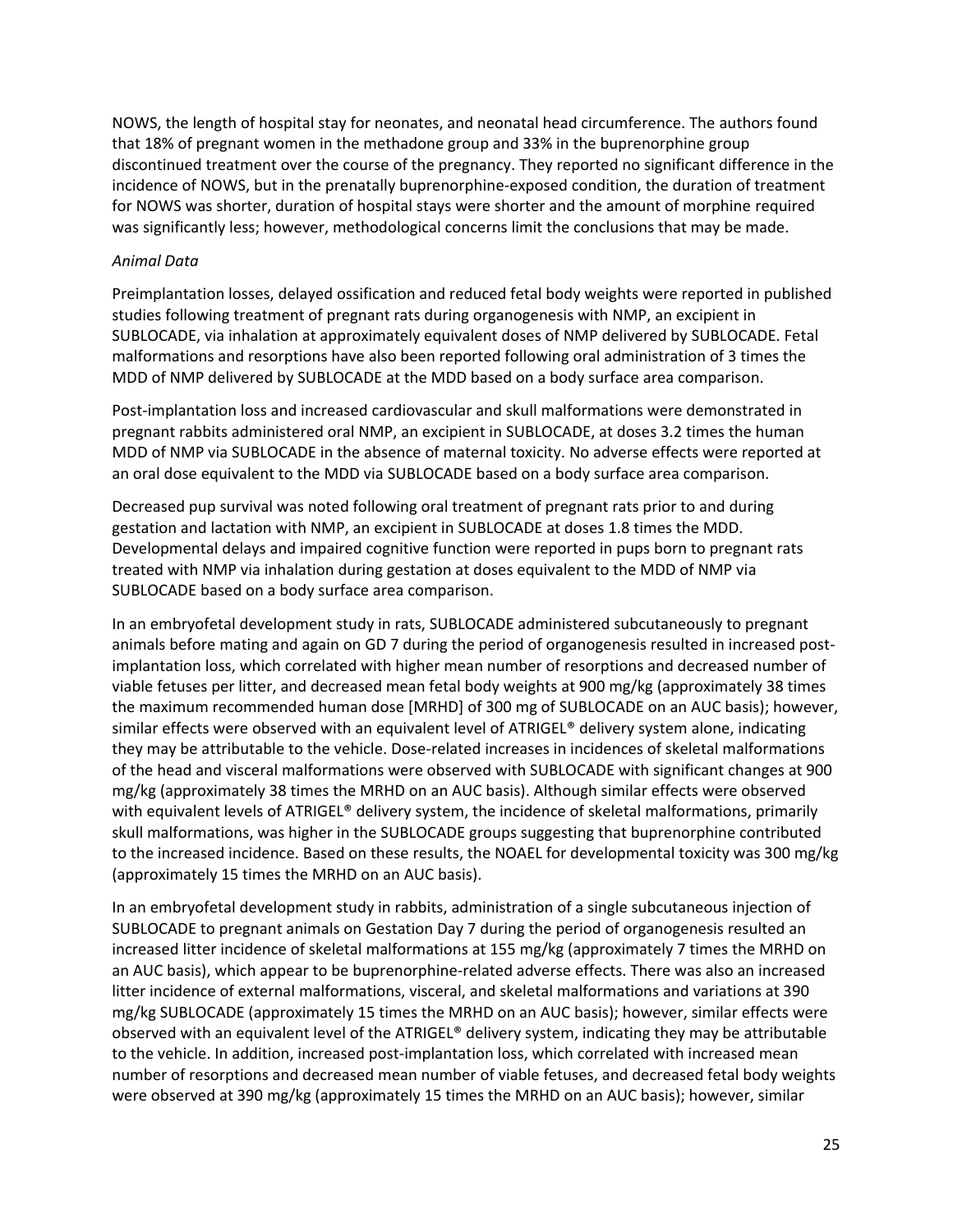findings were also observed with an equivalent level of the ATRIGEL® delivery system alone. Based on these results, the NOAEL for developmental toxicity for SUBLOCADE was 78 mg/kg (approximately 3 times the MRHD on an AUC basis).

In a pre- and postnatal development study in rats, SUBLOCADE was administered subcutaneously to pregnant animals once during implantation (on Gestation Day 7) and once during weaning (on Lactation Day 7). There were no adverse effects on offspring survival, sexual maturation, behavioral assessment, or reproductive performance at up to 300 mg/kg (approximately 10 times the MRHD on an mg/m<sup>2</sup> basis).

## **8.2 Lactation**

## Risk Summary

Based on two studies in 13 lactating women maintained on buprenorphine treatment, buprenorphine and its metabolite norbuprenorphine are present in low levels in human milk and infant urine. Available data have not shown adverse reactions in breastfed infants. Caution should be exercised when SUBLOCADE is administered to a nursing woman. The developmental and health benefits of breastfeeding should be considered along with the mother's clinical need for SUBLOCADE and any potential adverse effects on the breastfed child from the drug or from the underlying maternal condition.

## Clinical Considerations

Advise breastfeeding women taking buprenorphine products to monitor the infant for increased drowsiness and breathing difficulties.

# Data

Data were consistent from two studies (N=13) of breastfeeding infants whose mothers were maintained on sublingual doses of buprenorphine ranging from 2.4 to 24 mg/day, showing that the infants were exposed to less than 1% of the maternal daily dose.

In a study of six lactating women who were taking a median sublingual buprenorphine dose of 0.29 mg/kg/day 5 to 8 days after delivery, breast milk provided a median infant dose of 0.42 mcg/kg/day of buprenorphine and 0.33 mcg/kg/day of norbuprenorphine, equal to 0.2% and 0.12%, respectively, of the maternal weight-adjusted dose (relative dose/kg (%) of norbuprenorphine was calculated from the assumption that buprenorphine and norbuprenorphine are equipotent).

Data from a study of seven lactating women who were taking a median sublingual buprenorphine dose of 7 mg/day an average of 1.12 months after delivery indicated that the mean milk concentrations ( $C_{avg}$ ) of buprenorphine and norbuprenorphine were 3.65 mcg/L and 1.94 mcg/L respectively. Based on the study data, and assuming milk consumption of 150 mL/kg/day, an exclusively breastfed infant would receive an estimated mean absolute infant dose (AID) of 0.55 mcg/kg/day of buprenorphine and 0.29 mcg/kg/day of norbuprenorphine, or a mean relative infant dose (RID) of 0.38% and 0.18%, respectively, of the maternal weight-adjusted dose.

# **8.3 Females and Males of Reproductive Potential**

# Human Data

Chronic use of opioids may cause reduced fertility in females and males of reproductive potential. It is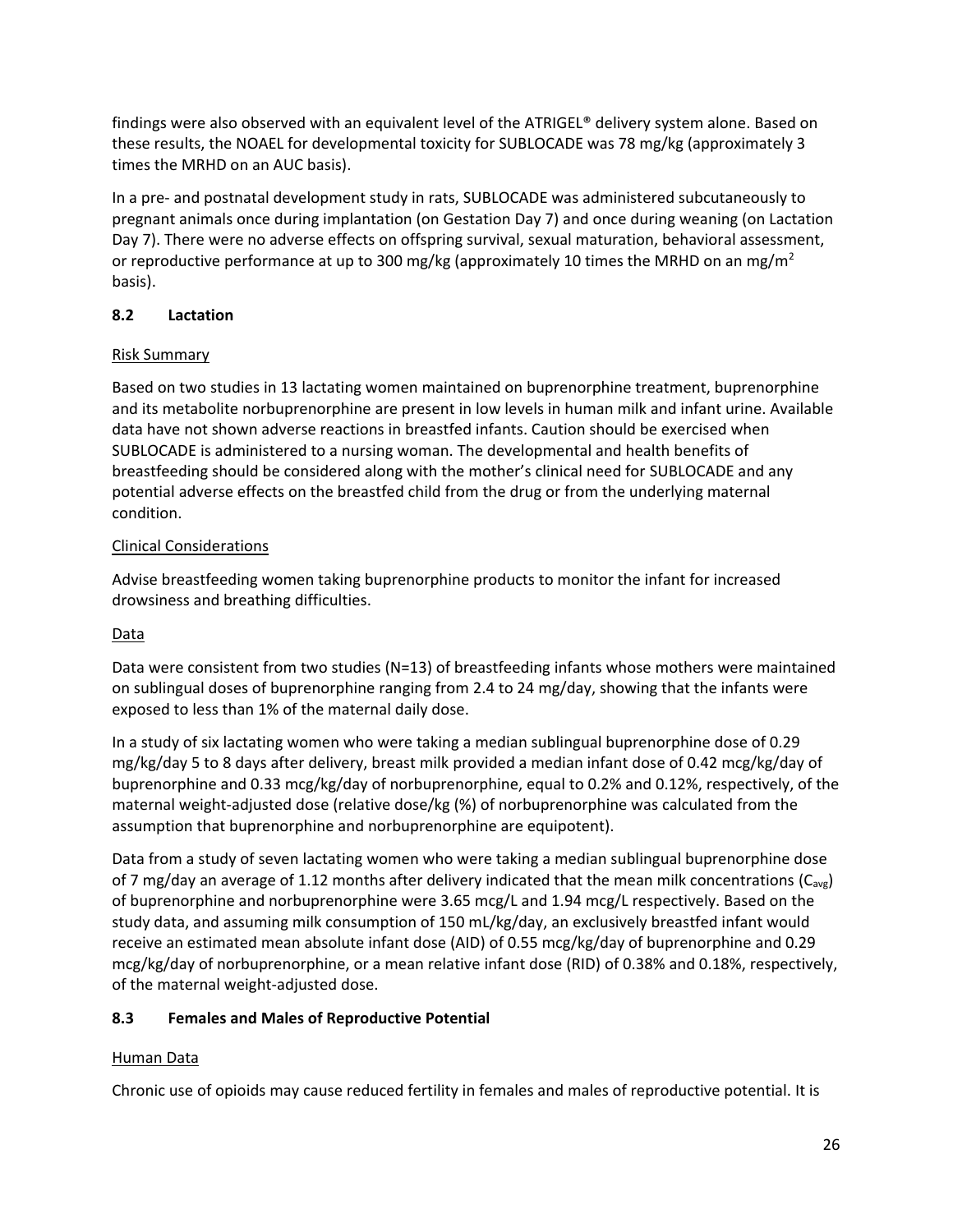not known whether these effects on fertility are reversible *[see Adverse Reactions [\(6.2\)](#page-18-0)]*.

Animal Data

*Infertility*

Male

Male fertility may be reduced based on animal data demonstrating adverse effects of SUBLOCADE on sperm parameters *[see Nonclinical Toxicology [\(13.1\)](#page-35-0)].*

# **8.4 Pediatric Use**

The safety and effectiveness of SUBLOCADE have not been established in pediatric patients.

## **8.5 Geriatric Use**

Clinical studies of SUBLOCADE did not include sufficient numbers of subjects aged 65 and over to determine whether they responded differently than younger subjects. Other reported clinical experience with buprenorphine has not identified differences in responses between geriatric and younger patients.

Due to possible decreased hepatic, renal, or cardiac function and of concomitant disease or other drug therapy in geriatric patients, the decision to prescribe SUBLOCADE should be made cautiously in individuals 65 years of age or older and these patients should be monitored for signs and symptoms of toxicity or overdose.

## <span id="page-26-0"></span>**8.6 Hepatic Impairment**

The effect of hepatic impairment on the pharmacokinetics of SUBLOCADE has not been studied.

The effect of hepatic impairment on the pharmacokinetics of sublingual buprenorphine has been evaluated in a pharmacokinetic study. While no clinically significant changes have been observed in subjects with mild hepatic impairment, the plasma levels have been shown to be higher and half-life values have been shown to be longer for buprenorphine in subjects with moderate and severe hepatic impairment.

Because of the long-acting nature of the product, adjustments to dosages of SUBLOCADE are not rapidly reflected in plasma buprenorphine levels. Because buprenorphine levels cannot be rapidly adjusted, patients with pre-existing moderate to severe hepatic impairment are not candidates for treatment with SUBLOCADE.

Patients who develop moderate to severe hepatic impairment while being treated with SUBLOCADE should be monitored for signs and symptoms of toxicity or overdose caused by increased levels of buprenorphine. If signs and symptoms of toxicity or overdose occur within 2 weeks of SUBLOCADE administration, removal of the depot may be required *[see Dosage and Administration (2.8), Warnings and Precautions (5.10), Clinical Pharmacology [\(12.3\)](#page-32-0)]*.

# **8.7 Renal Impairment**

Clinical studies of SUBLOCADE did not include subjects with renal impairment. No differences in buprenorphine pharmacokinetics were observed between 9 dialysis-dependent and 6 normal patients following IV administration of 0.3 mg buprenorphine.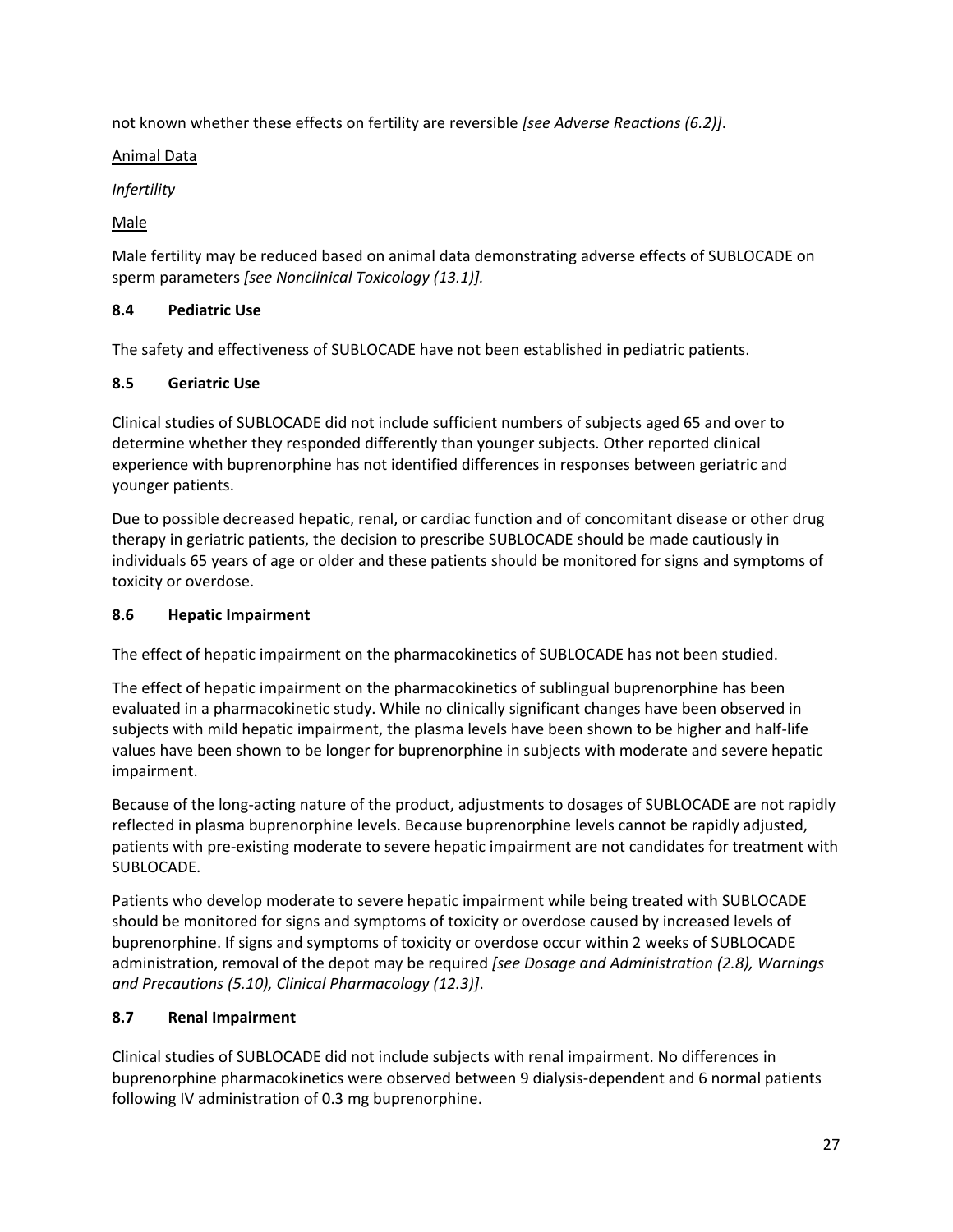## **9 DRUG ABUSE AND DEPENDENCE**

## **9.1 Controlled Substance**

SUBLOCADE contains buprenorphine, a Schedule III substance under the Controlled Substances Act.

Under the Drug Addiction Treatment Act (DATA) codified at 21 U.S.C. 823(g), prescription use of this product in the treatment of opioid dependence is limited to healthcare providers who meet certain qualifying requirements, and who have notified the Secretary of Health and Human Services (HHS) of their intent to prescribe this product for the treatment of opioid dependence and have been assigned a unique identification number that must be included on every prescription.

# <span id="page-27-0"></span>**9.2 Abuse**

SUBLOCADE contains buprenorphine, a Schedule III controlled substance that can be abused similar to other opioids. Patients who continue to misuse, abuse, or divert buprenorphine products or other opioids should be provided with or referred for more intensive and structured treatment. Abuse of buprenorphine poses a risk of overdose and death. This risk is increased with the abuse of buprenorphine and alcohol and other substances, especially benzodiazepines.

SUBLOCADE is distributed through a restricted distribution system, which is intended to prevent the direct distribution to a patient. SUBLOCADE should only be dispensed directly to a healthcare provider for administration by a healthcare provider. It is supplied in prefilled syringes and is intended for administration only by subcutaneous injection by a healthcare provider. The entire contents of the prefilled syringe should be administered. After administration, a small amount (approximately 0.1 mL) of SUBLOCADE will remain in the needle and syringe and should be properly disposed of *[see How Supplied/Storage and Handling (16)]*.

SUBLOCADE is injected as a liquid, and the subsequent precipitation of the poly (DL-lactide-co-glycolide) polymer creates a solid depot which contains buprenorphine. After initial formation of the depot, buprenorphine is released via diffusion from, and the biodegradation of, the depot. Clinical monitoring for evidence at the injection site of tampering or attempting to remove the depot should be ongoing throughout treatment. No accounts of subjects removing or attempting to remove the depot after administration of SUBLOCADE were reported in premarketing studies.

# <span id="page-27-1"></span>**9.3 Dependence**

Buprenorphine is a partial agonist at the mu-opioid receptor and chronic administration produces physical dependence of the opioid type, characterized by moderate withdrawal signs and symptoms upon abrupt discontinuation. The withdrawal syndrome is typically milder than seen with full agonists and may be delayed in onset *[see Warnings and Precautions (5.12)]*.

Due to the long-acting nature of SUBLOCADE, withdrawal signs and symptoms may not be evident immediately following the discontinuation of treatment.

Neonatal opioid withdrawal syndrome (NOWS) is an expected and treatable outcome of prolonged use of opioids during pregnancy *[see Warnings and Precautions (5.7)]*.

## **10 OVERDOSAGE**

## Clinical Presentation

The manifestations of acute overdose include pinpoint pupils, sedation, hypotension, respiratory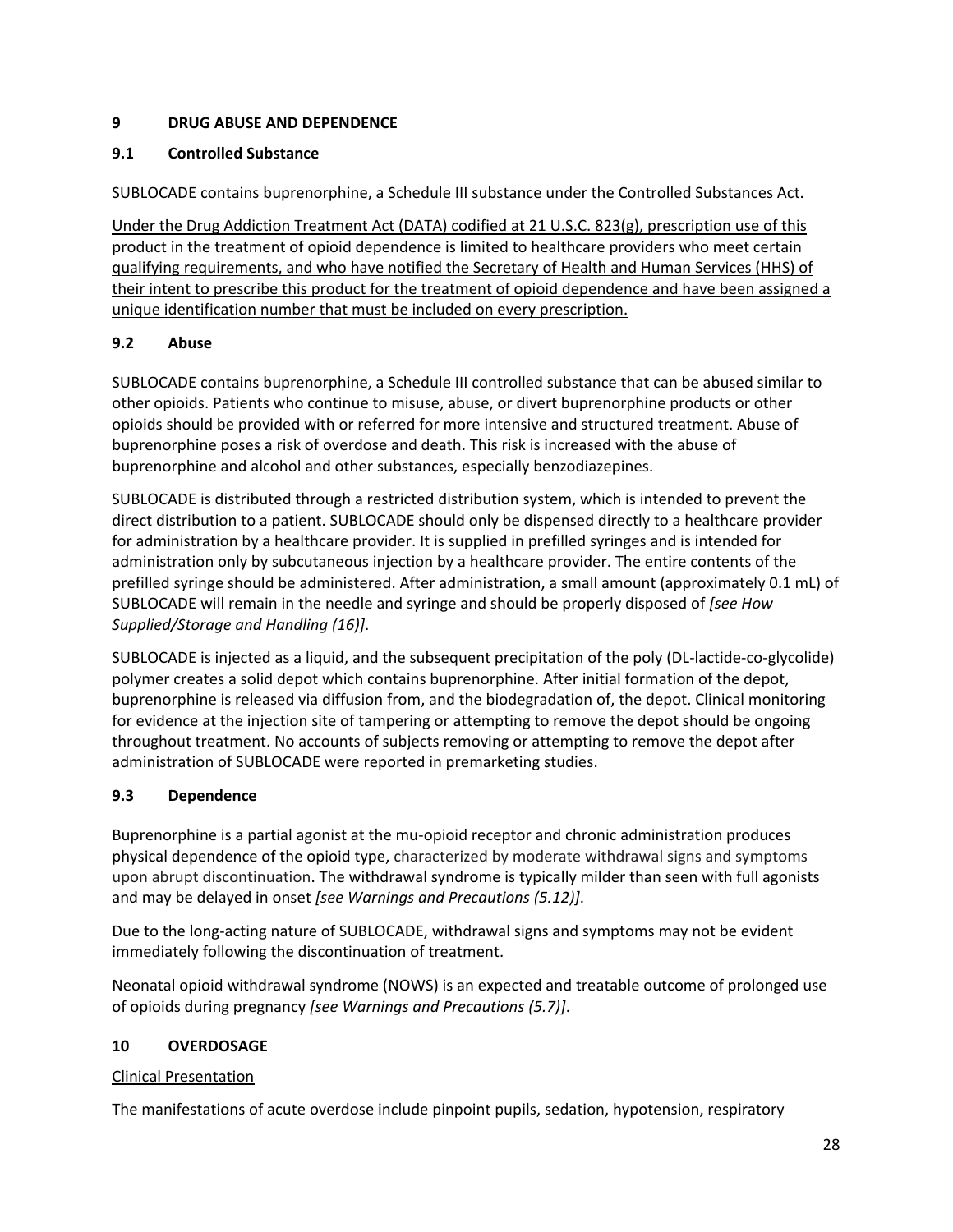### depression, and death.

### Treatment of Overdose

In the event of overdose, the respiratory and cardiac status of the patient should be monitored carefully. When respiratory or cardiac functions are depressed, primary attention should be given to the re-establishment of adequate respiratory exchange through provision of a patent airway and institution of assisted or controlled ventilation. Oxygen, IV fluids, vasopressors, and other supportive measures should be considered as indicated. Naloxone may be of value for the management of buprenorphine overdose. Higher than normal doses and repeated administration may be necessary.

Clinicians should consider the potential role and contribution of buprenorphine, other opioids, and other CNS depressant drugs in a patient's clinical presentation. Clinical data are limited with regards to the possible surgical removal of the depot. Two cases of surgical removal were reported in premarketing clinical studies.

### **11 DESCRIPTION**

SUBLOCADE (buprenorphine extended-release) injection is a clear, viscous, colorless to yellow to amber, sterile solution for subcutaneous injection only. It is designed to deliver buprenorphine at a controlled rate over a one month period.

The active ingredient in SUBLOCADE is buprenorphine free base, a mu-opioid receptor partial agonist and a kappa-opioid receptor antagonist.

Buprenorphine is dissolved in the ATRIGEL® delivery system at 18% by weight.

The ATRIGEL® delivery system is a biodegradable 50:50 poly(DL-lactide-co-glycolide) polymer and a biocompatible solvent, *N*-methyl-2-pyrrolidone (NMP).

SUBLOCADE is provided in dosage strengths of 100 mg and 300 mg. Table 6 presents the delivered amounts of the raw materials and the approximate delivered volume for the two dosage strengths.

| Table 6 Amounts of Raw Materials and Delivered Volume for the Dosage Strengths |  |
|--------------------------------------------------------------------------------|--|
|--------------------------------------------------------------------------------|--|

| <b>Raw Materials in SUBLOCADE</b> | 100 mg Dosage    | 300 mg Dosage |
|-----------------------------------|------------------|---------------|
| <b>Buprenorphine</b>              | $100 \text{ mg}$ | 300 mg        |
| Poly(DL-lactide-co-glycolide)     | $178 \text{ mg}$ | 533 mg        |
| N-methyl-2-pyrrolidone            | 278 mg           | 833 mg        |
| Approximate Delivered Volume      | $0.5$ mL         | $1.5$ mL      |

The molecular weight of buprenorphine free base is 467.6, and its molecular formula is  $C_{29}H_{41}NO<sub>4</sub>$ . Chemically, buprenorphine is (2S)-2-[17-(Cyclopropylmethyl)-4,5α-epoxy-3-hydroxy-6-methoxy-6α,14 ethano-14α-morphinan-7α-yl]-3,3-dimethylbutan-2-ol. The structural formula is: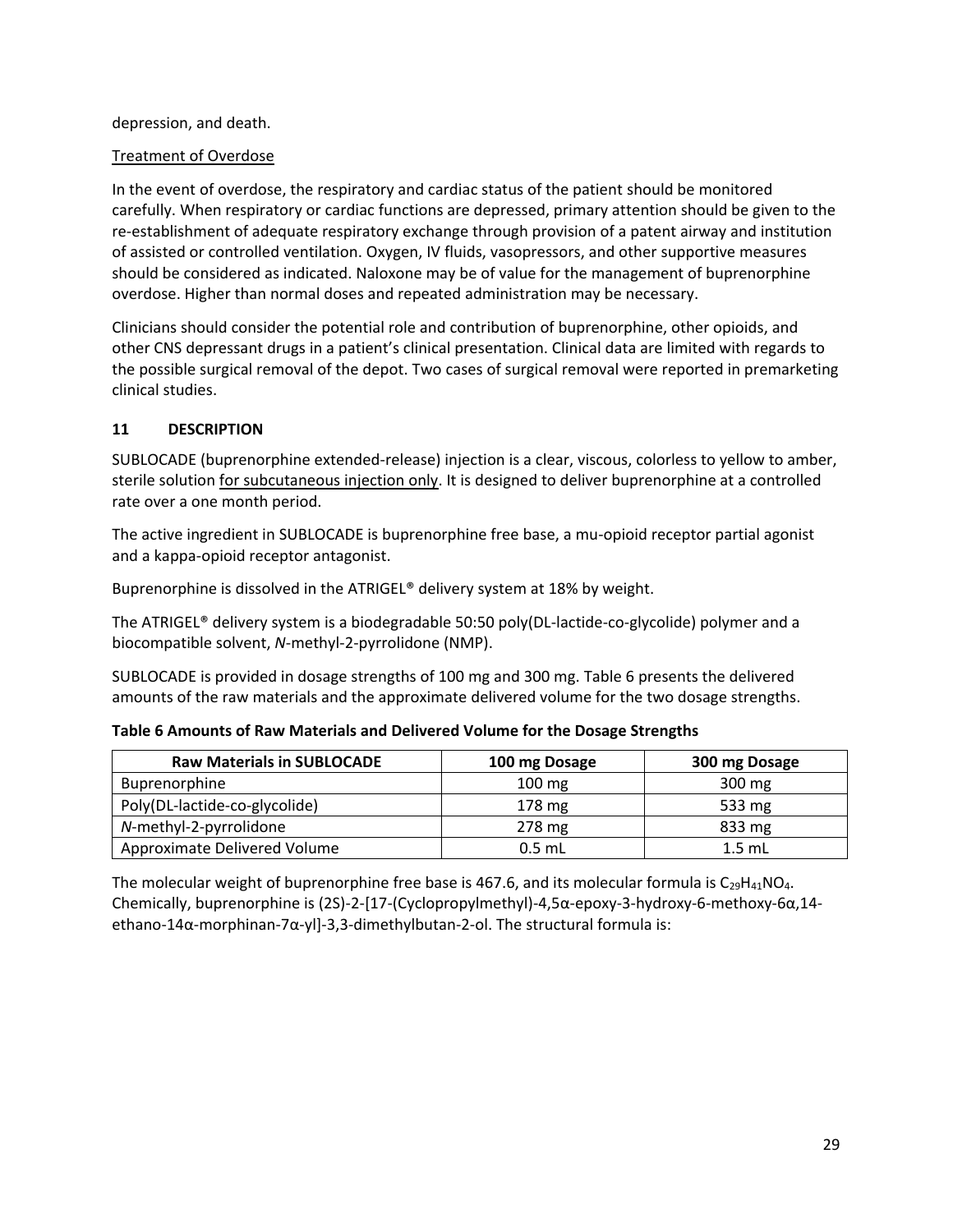

### **12 CLINICAL PHARMACOLOGY**

#### **12.1 Mechanism of Action**

SUBLOCADE Injection contains buprenorphine. Buprenorphine is a partial agonist at the mu- opioid receptor and an antagonist at the kappa-opioid receptor.

#### <span id="page-29-0"></span>**12.2 Pharmacodynamics**

#### Mu-Opioid Receptor Occupancy and Association With Opioid Blockade

In a Positron Emission Tomography (PET) study with SUBLOCADE in 2 subjects (one subject receiving 200 mg SC injections and one subject receiving 300 mg SC injections) with opioid use disorder, 75 to 92% occupancy of the mu-opioid receptors in the brain was maintained for 28 days following the last dose under steady-state conditions.

The opioid blockade study evaluated the blockade of subjective opioid effects, pharmacokinetics (PK) and safety of SC injections of SUBLOCADE. Stabilization doses of SL buprenorphine prior to injection of SUBLOCADE failed to provide full blockade of subjective effects of hydromorphone 18 mg IM. After SUBLOCADE injections at Weeks 0 and 4, on average, subjective effects of both 6 mg and 18 mg doses of hydromorphone were blocked; however, wide variability was seen across subjects. Complete blockade continued throughout the 8 weeks of observation that followed the 2nd SUBLOCADE injection *[see Clinical Studies (14.1)]*.

Figure 10 illustrates the relationship between buprenorphine plasma level and drug liking after 18 mg hydromorphone IM.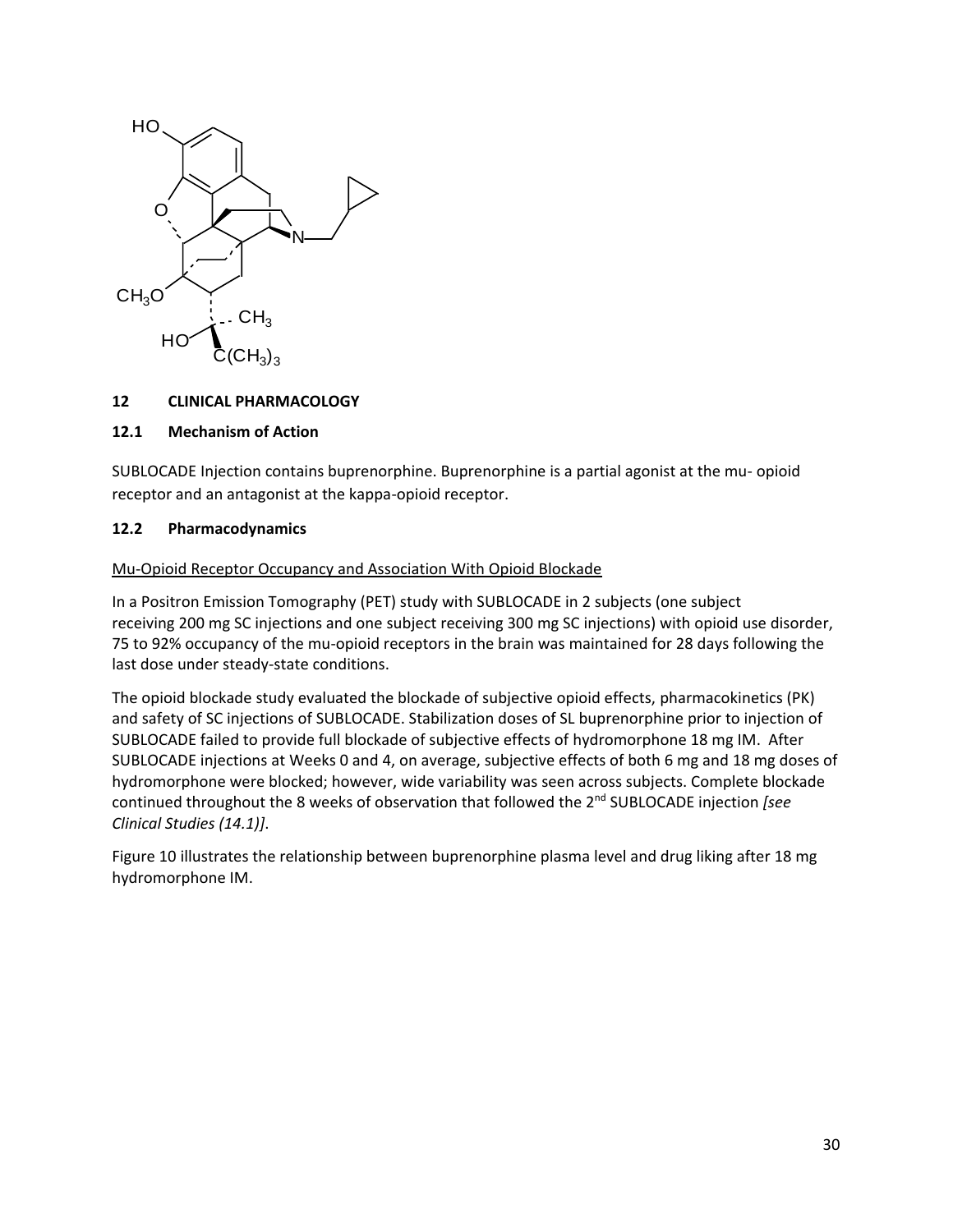### **Figure 10 Drug Liking VAS vs. Plasma Buprenorphine Concentration Following 18 mg Hydromorphone Challenges**



Exposure-response relationships were assessed for illicit opioid use, based on urine samples negative for illicit opioids combined with self-reports negative for illicit opioid use, and withdrawal symptoms using data obtained from 489 opioid dependent patients in the double-blind Phase 3 Study (13-0001).

The observed plateau for maximal response was reached at buprenorphine plasma concentrations of approximately 2-3 ng/mL for illicit opioid use and 4 ng/mL for opioid withdrawal symptoms.

Population PK/PD modeling indicated that patients using opioids by the injectable route at baseline may require higher buprenorphine exposure compared to patients not using opioids by the injectable route at baseline.

## Cardiac Electrophysiology

Serial ECGs were collected following a single dose and at steady-state to evaluate the effect of SUBLOCADE on the QT interval in five clinical studies including the Phase 3 study. In a Phase 3 study, seven patients had an increase from baseline QTc greater than 60 msec at any time [2/203 patients (1.0%) in the 300 mg/100 mg group and 5/201 patients (2.0%) in the 300 mg/300 mg group] and one patient in the 300 mg/300 mg group was found to have a QTc greater than 500 msec. These QTc findings were all sporadic and transient and none led to aberrant ventricular rhythm. Review of ECG and adverse event data provided no evidence for syncope, seizure, or ventricular tachycardia or fibrillation.

### Physiological Effects

Buprenorphine in IV (2, 4, 8, 12 and 16 mg) and sublingual (12 mg) doses have been administered to opioid-experienced subjects who were not physically dependent to examine cardiovascular, respiratory, and subjective effects at doses comparable to those used for treatment of opioid dependence.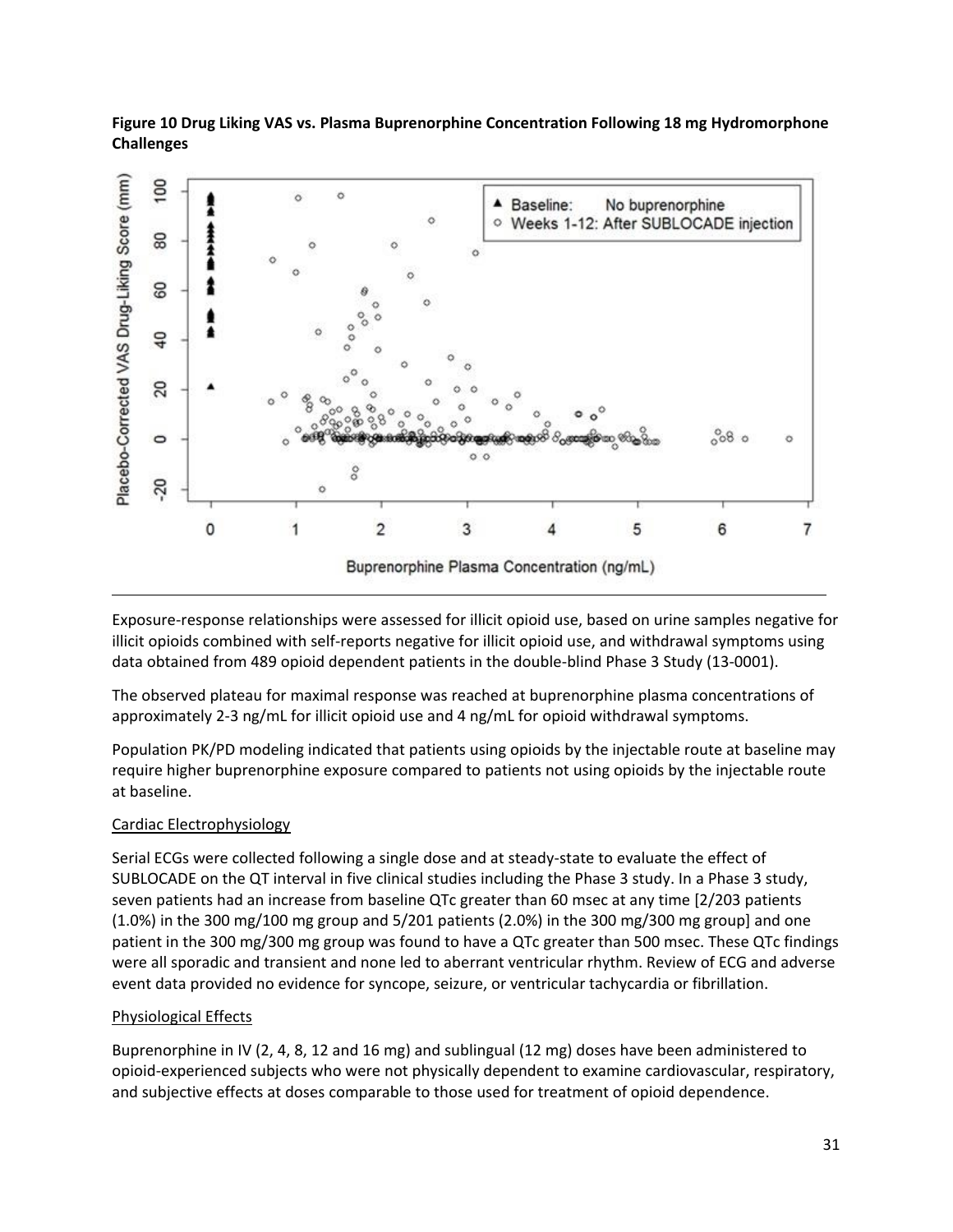Compared to placebo, there were no statistically significant differences among any of the treatment conditions for blood pressure, heart rate, respiratory rate, O<sub>2</sub> saturation, or skin temperature across time. Systolic BP was higher in the 8 mg group than placebo (3 hour AUC values). Minimum and maximum effects were similar across all treatments. Subjects remained responsive to low voice and responded to computer prompts. Some subjects showed irritability, but no other changes were observed. The respiratory effects of sublingual buprenorphine were compared with the effects of methadone in a double-blind, parallel group, dose ranging comparison of single doses of buprenorphine sublingual solution  $(1, 2, 4, 8, 16, \text{ or } 32 \text{ mg})$  and oral methadone  $(15, 30, 45, \text{ or } 60 \text{ mg})$  in nondependent, opioid-experienced volunteers. In this study, hypoventilation not requiring medical intervention was reported more frequently after buprenorphine doses of 4 mg and higher than after methadone. Both drugs decreased  $O<sub>2</sub>$  saturation to the same degree.

In clinical studies conducted with SUBLOCADE at doses ranging from 50 to 300 mg, no incidences of temperature elevations, or clinically significant lowering of oxygen saturation were observed.

### Androgen Deficiency

Chronic use of opioids may influence the hypothalamic-pituitary-gonadal axis, leading to androgen deficiency that may manifest as low libido, impotence, erectile dysfunction, amenorrhea, or infertility. The causal role of opioids in the clinical syndrome of hypogonadism is unknown because the various medical, physical, lifestyle, and psychological stressors that may influence gonadal hormone levels have not been adequately controlled for in studies conducted to date. Patients presenting with symptoms of androgen deficiency should undergo laboratory evaluation.

#### Pharmacodynamic Interaction with Fentanyl

An open-label, cross-over study was conducted in 8 opioid-tolerant subjects to assess the ability of intravenous buprenorphine to prevent respiratory depression associated with high doses of fentanyl administered in a clinical setting. Opioid-tolerant subjects were medically stable and taking oral morphine equivalents of ≥ 90 mg daily with no other CNS depressant use. Buprenorphine infusions at three dose levels and placebo infusions were administered, followed by up to four doses of fentanyl. The three intravenous buprenorphine dose levels were designated as low (0.25 mg/70kg bolus + 0.1 mg/70kg/hr), mid (0.5 mg/70kg bolus + 0.2 mg/70kg/hr), and high (1.25 mg/70kg bolus + 0.5 mg/70kg/hr). The low, mid, and high buprenorphine dose levels produced average plasma concentrations (from 2 hours to 6 hours after infusion onset) of 1.06 ng/mL, 2.26 ng/mL, and 6.04 ng/mL, respectively.

Escalating intravenous fentanyl boluses of 0.25, 0.35, 0.50 and 0.70 mg/70 kg (up to a maximum cumulative dose of 1.8 mg/70 kg) were administered over 90 seconds at  $+ 2hr$ ,  $+ 3hr$ ,  $+ 4hr$  and  $+ 5hr$ after the start of intravenous infusion of buprenorphine or placebo. Apnea events after each fentanyl bolus are shown in Figure 11. Four of the 8 subjects in the placebo infusion groups discontinued prior to the fourth fentanyl bolus because of apnea (2 after the second bolus and 2 after the third bolus); 3 of the remaining 4 subjects experienced apnea after the fourth fentanyl dose. All 8 subjects in the buprenorphine infusion groups completed the fentanyl boluses and 2 of the 8 experienced apnea.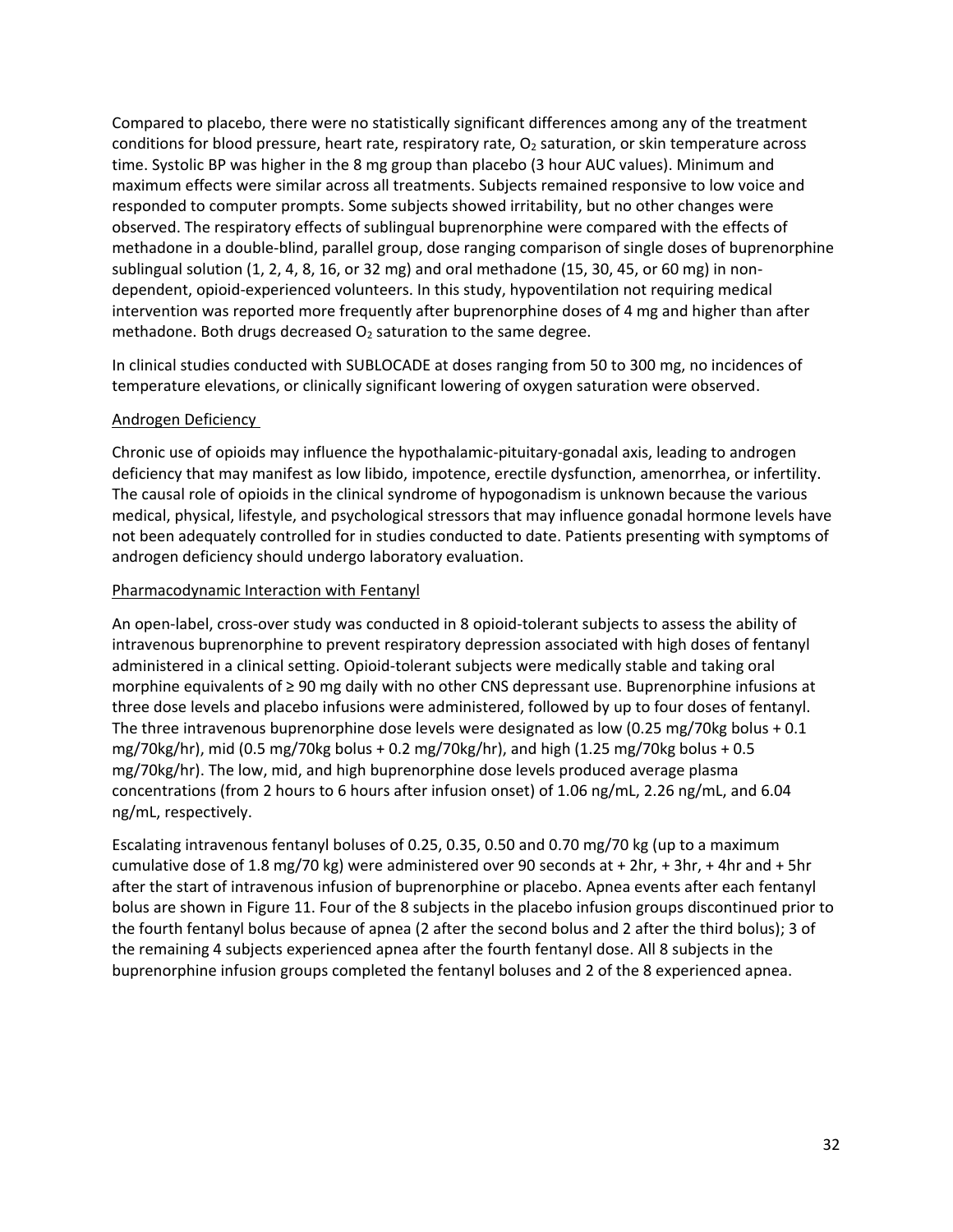

**Figure 11 Occurrence of Apnea Events After Fentanyl Doses in a Pharmacodynamic Interaction Study**

*There were 2 opioid-tolerant subjects in the low intravenous buprenorphine (BUP) group (Arm A), 3 in the mid BUP group (Arm B), and 3 in the high BUP group (Arm C). The numbers in parentheses represent the geometric mean of buprenorphine plasma concentrations in each group from 2 hours to 6 hours after infusion onset. The escalating fentanyl doses 1 to 4 were 0.25, 0.35, 0.50 and 0.70 mg/70 kg body weight. The same subject in the low BUP group had apnea after the third and fourth fentanyl boluses.*

### <span id="page-32-0"></span>**12.3 Pharmacokinetics**

### Absorption

The pharmacokinetics (PK) of buprenorphine following subcutaneous injection of SUBLOCADE was evaluated in subjects with opioid use disorder after single doses (50 mg to 200 mg) and repeated doses (50 to 300 mg) separated by 28 days for up to 12 injections.

After SUBLOCADE injection, an initial buprenorphine peak was observed and the median  $T_{\text{max}}$  occurred at 24 hours after injection. After the initial buprenorphine peak, the plasma buprenorphine concentrations decreased slowly to a plateau. Steady-state was achieved at 4-6 months.

Mean buprenorphine plasma concentrations levels for  $C_{\text{avg}}$ ,  $C_{\text{max}}$  and  $C_{\text{trough}}$  at steady-state are presented in Table 7 for SUBLOCADE in comparison to daily transmucosal buprenorphine.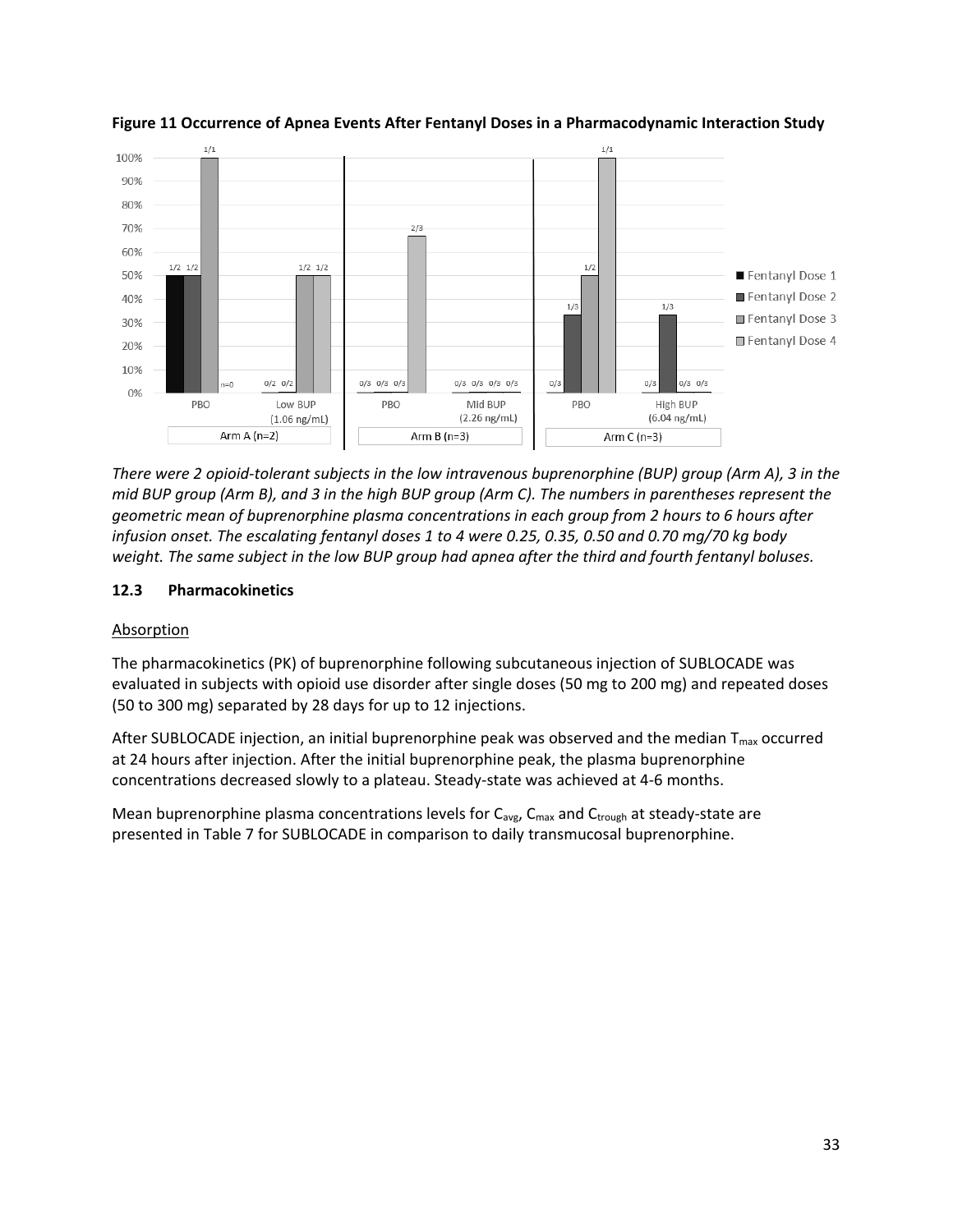**Table 7 Comparison of Steady-state Buprenorphine Plasma Exposure Between Daily Transmucosal Buprenorphine and Once Monthly SUBLOCADE at Trough (Ctrough), Average (Cavg) and Peak (Cmax) Levels (Geometric Mean (CV%))**

| Pharmacokinetic               | <b>Transmucosal Buprenorphine</b> |                 |                  |                  | <b>SUBLOCADE</b> |        |
|-------------------------------|-----------------------------------|-----------------|------------------|------------------|------------------|--------|
| parameters                    | 8 mg                              | $12 \text{ mg}$ | 16 <sub>mg</sub> | 24 <sub>mg</sub> | $100 \text{ mg}$ | 300 mg |
| $C_{\text{avg,ss}}(ng/mL)$    | 1.37                              | 1.79            | 2.16             | 2.84             | 2.87             | 6.32   |
|                               | (40)                              | (40)            | (40)             | (40)             | (32)             | (32)   |
| $C_{\text{max,ss}}(ng/mL)$    | 4.27                              | 5.60            | 6.77             | 8.86             | 5.10             | 11.81  |
|                               | (45)                              | (45)            | (45)             | (45)             | (33)             | (35)   |
| $C_{\text{trough,ss}}(ng/mL)$ | 0.66                              | 0.87            | 1.04             | 1.37             | 2.46             | 5.47   |
|                               | (63)                              | (63)            | (61)             | (62)             | (40)             | (39)   |

### Distribution

Buprenorphine is approximately 96% protein bound, primarily to alpha and beta globulin.

### Elimination

Buprenorphine is metabolized and eliminated in urine and feces. The apparent terminal plasma half-life of buprenorphine following subcutaneous injection of SUBLOCADE ranged between 43 to 60 days as a result of the slow release of buprenorphine from the subcutaneous depot.

A study assessing buprenorphine exposure 22 to 38 months following the last SUBLOCADE injection indicated that buprenorphine could potentially be detected in plasma and urine over that time period. Concentrations in urine were more variable than in plasma and generally higher depending on the test used. Hence, it is expected that buprenorphine will be detected in patients for a longer time in urine than in plasma.

## *Metabolism*

Buprenorphine is metabolized to its major metabolite, norbuprenorphine, primarily by CYP3A4. Norbuprenorphine can further undergo glucuronidation. Norbuprenorphine has been found to bind opioid receptors *in vitro*; however, it has not been studied clinically for opioid-like activity. Norbuprenorphine steady-state plasma concentrations in humans after subcutaneous injection of SUBLOCADE are low compared to buprenorphine (AUC norbuprenorphine/buprenorphine ratio of 0.20 to 0.40).

### *Excretion*

A mass balance study of buprenorphine administered by IV infusion in humans showed complete recovery of radiolabel in urine (30%) and feces (69%) collected up to 11 days after dosing. Almost all of the dose was accounted for in terms of buprenorphine, norbuprenorphine, and two unidentified buprenorphine metabolites. In urine, most of buprenorphine and norbuprenorphine were conjugated (buprenorphine: 1% free and 9.4% conjugated; norbuprenorphine: 2.7% free and 11% conjugated). In feces, almost all of the buprenorphine and norbuprenorphine were free (buprenorphine: 33% free and 5% conjugated; norbuprenorphine: 21% free and 2% conjugated).

### Drug Interaction Studies

*CYP3A4 Inhibitors and Inducers*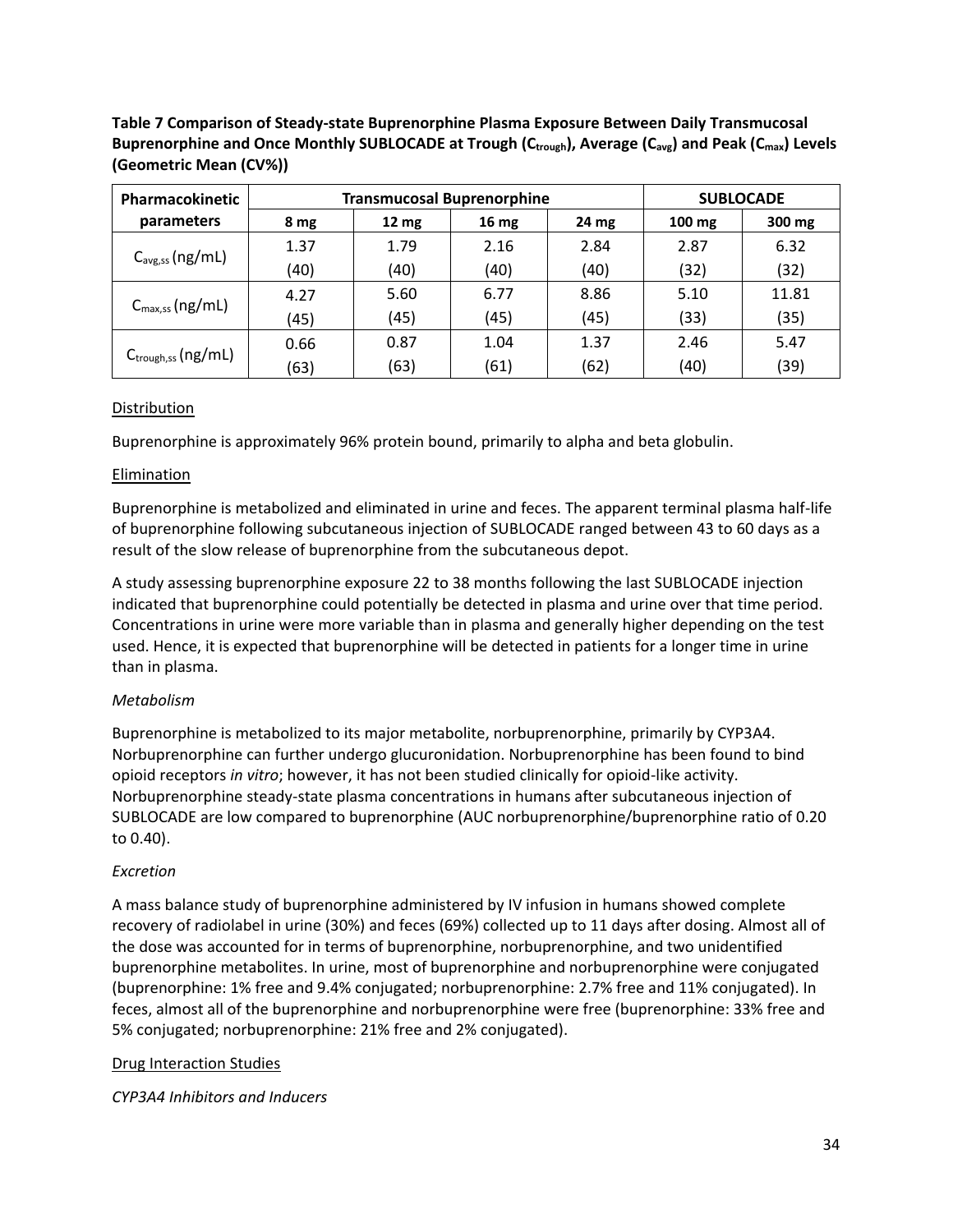The effects of co-administered CYP3A4 inhibitors and inducers on buprenorphine exposure in subjects treated with SUBLOCADE have not been studied; however, such interactions have been established in studies using transmucosal buprenorphine. The effects of buprenorphine may be dependent on the route of administration.

Buprenorphine is metabolized to norbuprenorphine primarily by cytochrome CYP3A4; therefore, potential interactions may occur when SUBLOCADE is given concurrently with agents that affect CYP3A4 activity. The effects of co-administered CYP3A4 inducers or inhibitors have been established in studies using transmucosal buprenorphine. Patients who transfer to SUBLOCADE treatment from a regimen of transmucosal buprenorphine used concomitantly with CYP3A4 inhibitors (e.g., ketoconazole), macrolide antibiotics (e.g., erythromycin), or HIV protease inhibitors, or CYP3A4 inducer (e.g., phenobarbital, carbamazepine, phenytoin, rifampicin) should be monitored to ensure that the plasma buprenorphine level provided by SUBLOCADE is adequate and not excessive *[see Drug Interactions (7)].* 

Buprenorphine has been found to be a CYP2D6 and CYP3A4 inhibitor and its major metabolite, norbuprenorphine, has been found to be a moderate CYP2D6 inhibitor in in vitro studies employing human liver microsomes. However, the plasma concentrations of buprenorphine and norbuprenorphine resulting from therapeutic SUBLOCADE doses are not expected to significantly affect metabolism of other co-medications.

### Specific Populations

Based on population pharmacokinetic analyses, age, sex and race do not have a clinically meaningful effect on PK of SUBLOCADE.

### *Hepatic Impairment*

The effect of hepatic impairment on the pharmacokinetics of SUBLOCADE has not been studied. However, the effect of hepatic impairment on the PK of buprenorphine has been evaluated in a study using 2 mg/0.5 mg buprenorphine/naloxone sublingual tablet in subjects with various degrees of hepatic impairment as indicated by Child-Pugh criteria. While no clinically relevant changes were observed in subjects with mild hepatic impairment, buprenorphine plasma exposure was increased by 64% and 181% in subjects with moderate and severe hepatic impairment, respectively, compared to healthy subjects *[see Use in Specific Populations (8.6)]*.

### *Renal Impairment*

The effect of renal impairment on the pharmacokinetics of SUBLOCADE has not been studied. Clinical studies of SUBLOCADE did not include subjects with severe renal impairment.

Less than 1% is excreted as unchanged buprenorphine in urine following IV buprenorphine administration. No differences in buprenorphine pharmacokinetics were observed between 9 dialysisdependent and 6 normal patients following IV administration of 0.3 mg buprenorphine *[see Use in Specific Populations (8.7)]*.

Population PK analyses indicated no notable relationship between creatinine clearance and steady-state buprenorphine plasma concentrations.

## *HCV infection*

In subjects with HCV infection but no sign of hepatic impairment, the changes in the mean  $C_{\text{max}}$ , AUC<sub>0-last</sub>, and half-life values of buprenorphine were not clinically significant in comparison to healthy subjects without HCV infection. No dose adjustment is needed in patients with HCV infection.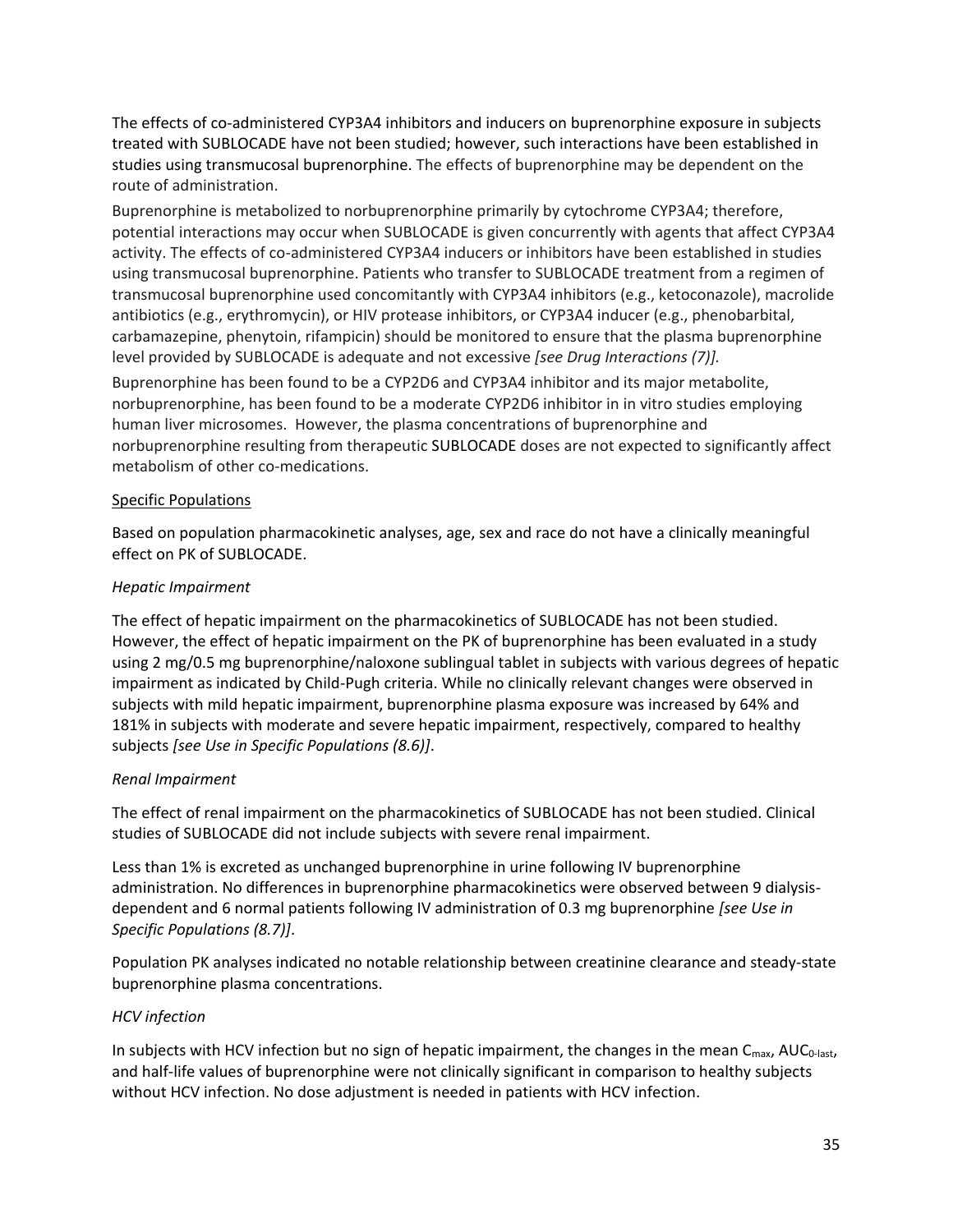### **13 NONCLINICAL TOXICOLOGY**

### <span id="page-35-0"></span>**13.1 Carcinogenesis, Mutagenesis, Impairment of Fertility**

### **Carcinogenicity**

Long-term studies in animals performed to evaluate carcinogenic potential of SUBLOCADE have not been conducted. However, the carcinogenic potential of the active drug substance in SUBLOCADE, buprenorphine, has been evaluated in Sprague-Dawley rats and CD-1 mice.

In the carcinogenicity study conducted in Sprague-Dawley rats, buprenorphine was administered in the diet at doses of 0.6, 5.5, and 56 mg/kg/day (approximately 0.5, 5, and 50 times the recommended human monthly SC dose of 300 mg of buprenorphine) for 27 months. A statistically significant doserelated increase in Leydig cell tumors occurred. In an 86 week study in CD-1 mice, buprenorphine was not carcinogenic at dietary doses up to 100 mg/kg/day (approximately 45 times the recommended human monthly SC dose of 300 mg of buprenorphine).

NMP, an excipient in SUBLOCADE, produced an increase in hepatocellular adenomas and carcinomas in male and female mice at 6 and 8 times the maximum daily dose (MDD) of NMP via SUBLOCADE. The clinical significance of these findings is unclear. No tumors were noted at 1 and 1.3 times the MDD. In 2 year inhalation and dietary studies in rats, NMP did not result in evidence of carcinogenicity.

### **Mutagenicity**

No evidence of mutagenic potential for subcutaneous SUBLOCADE was found in *in vivo* subcutaneous micronucleus test using rats' marrow.

Mutagenic potential for buprenorphine was studied in a series of tests utilizing gene, chromosome, and DNA interactions in both prokaryotic and eukaryotic systems. Results were negative in yeast (*S. cerevisiae*) for recombinant, gene convertant, or forward mutations; negative in Bacillus subtilis "rec" assay, negative for clastogenicity in CHO cells, Chinese hamster bone marrow and spermatogonia cells, and negative in the mouse lymphoma L5178Y assay.

Results were equivocal in the Ames test: negative in studies in two laboratories, but positive for frame shift mutation at a high dose (5 mg/plate) in a third study. Results were positive in the Green-Tweets (*E. coli*) survival test, positive in a DNA synthesis inhibition (DSI) test with testicular tissue from mice, for both *in vivo* and *in vitro* incorporation of [3H]thymidine, and positive in unscheduled DNA synthesis (UDS) test using testicular cells from mice.

### Impairment of Fertility

In a fertility study in rats, female mating, fertility, and fecundity indices were unaffected by the SC administration of SUBLOCADE up to 900 mg/kg buprenorphine (approximately 38 times the maximum recommended human dose [MRHD] of 300 mg on an AUC basis). However, higher mean postimplantation loss was observed with SUBLOCADE at 900 mg/kg buprenorphine and at an equivalent level of ATRIGEL® alone, which correlated with higher mean number of resorptions and reduced mean number of viable fetuses/litter size. Mean gravid uterine weight and mean final body weight were lower with SUBLOCADE at 900 mg/kg buprenorphine and an equivalent level of ATRIGEL® alone, and correlated with higher mean number of resorptions and lower fetal body weights. The NOAEL for female fertility was 900 mg/kg and the NOAEL for female-mediated developmental parameters was 600 mg/kg (approximately 25 times the MRHD on an AUC basis).

Male fertility and reproduction indices were lower as evidenced by abnormal sperm parameters (low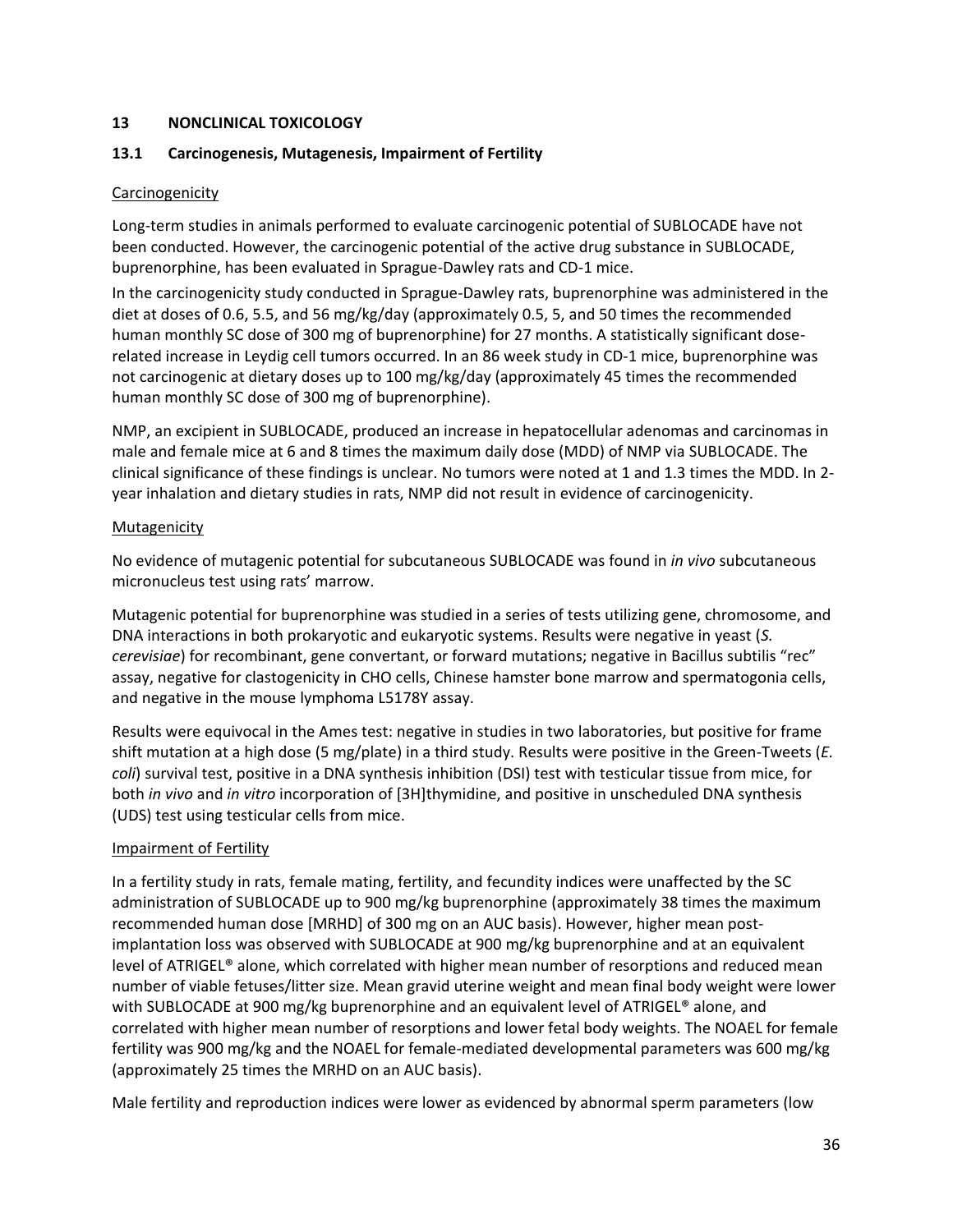motility, low mean number of sperm, and higher percentage of abnormal sperm) with SUBLOCADE at 600 mg/kg and with an equivalent level of ATRIGEL®. The NOAEL for male fertility parameters, including sperm analysis, and male-mediated developmental parameters was 300 mg/kg (approximately 32 times the MRHD on an AUC basis).

Adverse effects on testes and male fertility were noted in published study in which rats were treated for 10 weeks with daily oral doses of NMP, an excipient in SUBLOCADE at greater than 11.6 times the MDD and resulted in male-mediated adverse effects on offspring (decreased pup weight and survival) at daily doses 3.5 times the MDD of NMP delivered by SUBLOCADE. No adverse effects were noted at oral doses equivalent to the dose of NMP delivered by SUBLOCADE.

# **14 CLINICAL STUDIES**

The key studies from the SUBLOCADE clinical development program that support its use in moderate to severe OUD are a Phase 3 double-blind efficacy and safety study (13-0001, NCT02357901) and an opioid blockade study (13-0002, NCT02044094).

## **14.1 Study 13-0002, NCT02044094**

The opioid blockade study evaluated the blockade of subjective opioid effects, PK and safety of SC injections of SUBLOCADE in 39 subjects with OUD (not treatment-seeking).

The peak (E<sub>max</sub>) effect of "Drug Liking" Visual Analog Scale (VAS measurement after challenge with IM. injections of 6 mg and 18 mg hydromorphone (HM) was not inferior (i.e., shown to be not substantially more likeable) compared to the E<sub>max</sub> of "Drug Liking" VAS, measured after challenge with placebo (at weeks 1 through 4 following the first injection of 300 mg SUBLOCADE). The noninferiority (NI) margin, the largest difference allowed for the 6 or 18 mg HM VAS to exceed the placebo VAS (the maximum VAS recorded following IM injection of 0 mg HM) before being considered significant, was set at 20. Based on comparison to the historical response to opioid agonists in unblocked subjects, a difference of less than 20 points (on a unipolar scale) between the mean maximum response to hydromorphone and the mean maximum placebo response for the same challenge was considered to indicate near-complete blockade.

All 12 weeks of the treatment period demonstrated blockade for both 6 mg and 18 mg following SUBLOCADE injections. However, wide variation can be seen in isolated measurements from individual subjects, shown in the figure below. For comparison, stabilization doses of SL buprenorphine in Week 0 failed to provide full blockade to 18 mg of HM. Complete blockade continued throughout the 8 weeks of observation that followed the 2<sup>nd</sup> SUBLOCADE injection.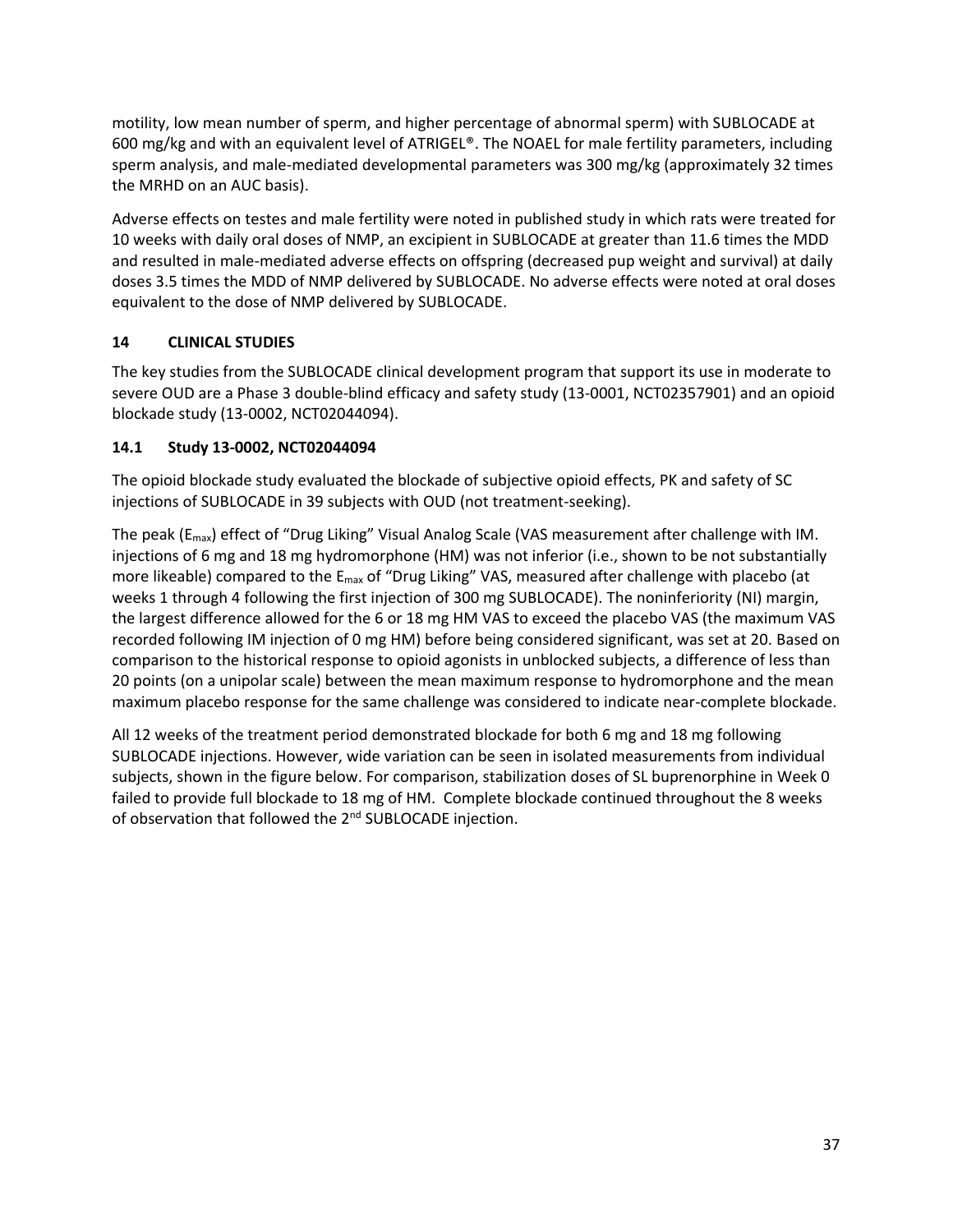

## **Figure 12 Median (95% Confidence Interval) of Placebo-Corrected Drug-Liking Scores by Hydromorphone Dose and by Week**

- Key to Figure: The grey shaded area indicates the period where subjects were stabilized with 8 to 24 mg/day sublingual (SL) buprenorphine; the two vertical arrows represent treatment injections of SUBLOCADE, with 300 mg of buprenorphine.
- The light grey and dark grey squares represent the median  $E_{\text{max}}$  drug-liking scores, placebocorrected (VAS drug liking for that week's 0 mg dose subtracted) during the hydromorphone challenge of 6 and 18 mg, respectively. This median Placebo-Corrected  $E_{\text{max}}$  is shown by treatment week, together with its 95% confidence interval (CI; vertical line). In some cases, 95% CI are not visible as the median was equal to the confidence limit. The horizontal line at 20 mm delineates the non-inferiority margin for opioid blockade. Next to median estimates, individual data are summarized by circles, the area of which is proportional to the number of subjects at that location.
- The X axis shows how many weeks following injection #1 that each weeks' Placebo-Corrected Drug-Liking Score was measured. Beneath that treatment week indicator, is the number of subjects (N) who provided those VAS measurements for all three challenges with placebo, 6 and 18 mg hydromorphone.

## **14.2 Study 13-0001, NCT02357901**

The efficacy of SUBLOCADE for the treatment of opioid use disorder was evaluated in a Phase 3, 24 week, randomized, double-blind, placebo-controlled, multicenter trial in treatment-seeking patients who met the DSM-5 criteria for moderate or severe opioid use disorder. Patients were randomized to one of following dosing regimens: 6 once-monthly 300 mg doses, 2 once-monthly 300 mg doses followed by 4 once-monthly 100 mg doses, or 6 once-monthly SC injections of placebo. All doses were administered by a physician or suitably qualified designee and were separated by 28  $\pm$  2 days. In addition to study medication, all subjects received manual-guided psychosocial support at least once a week (Individual Drug Counseling = IDC).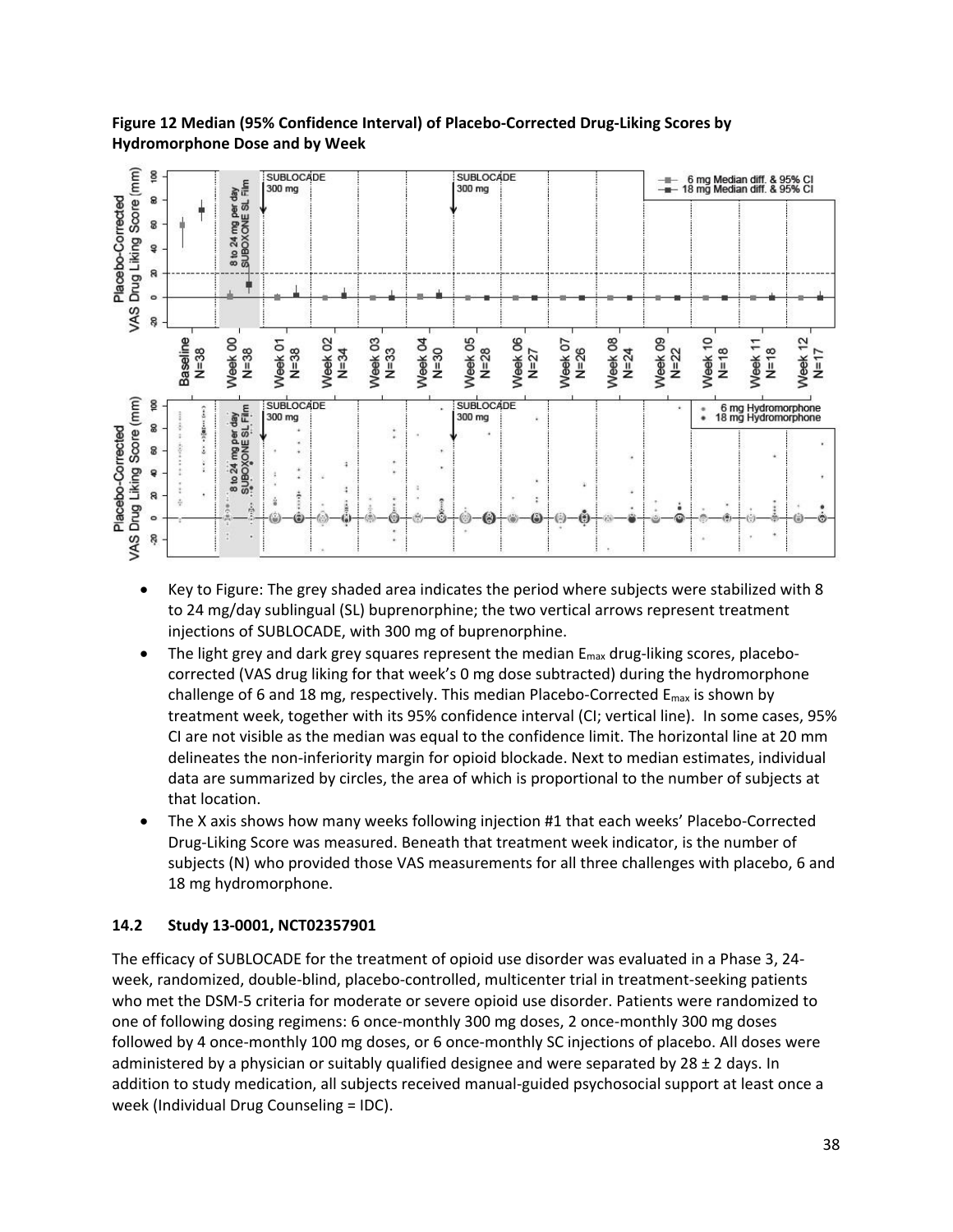Prior to the first dose, treatment was initiated with SUBOXONE® (buprenorphine/naloxone) sublingual film (SUBOXONE SL Film); doses were adjusted from 8/2mg to 24/6 mg per day over a period of 7-14 days. Patients were randomized to SUBLOCADE injection or placebo after cravings and withdrawal symptoms were clinically controlled. After randomization, supplemental dosing with SUBOXONE SL Film was not permitted during the study.

Efficacy was evaluated over Weeks 5 through 24 based on weekly urine drug screens combined with self-reported use of illicit opioid use. A "grace period" was applied for Weeks 1 through 4 to allow patients to stabilize in treatment. During this period, opioid use, if it occurred, was not considered in the analysis. Missing urine drug screen samples and/or self-reports during Weeks 5-24 were counted as positive for illicit opioids.

A total of 504 patients were randomized 4:4:1:1 [203 subjects in the 300 mg/100 mg group, 201 patients in the 300 mg/300 mg group and 100 patients in the placebo group (2 groups of volume-matched placebo)]. Patients demographics and baseline characteristics are provided in Table 8.

|                                   | <b>SUBLOCADE</b><br>300/100 mg % | <b>SUBLOCADE</b><br>300/300 mg % | Placebo % |
|-----------------------------------|----------------------------------|----------------------------------|-----------|
| <b>Mean Age (years)</b>           | 40.4                             | 39.3                             | 39.2      |
| <b>Sex</b>                        |                                  |                                  |           |
| Male                              | 66.0                             | 67.3                             | 64.6      |
| Female                            | 34.0                             | 32.7                             | 35.4      |
| <b>Race or Ethnicity</b>          |                                  |                                  |           |
| White                             | 68.0                             | 71.4                             | 77.8      |
| <b>Black or African American</b>  | 28.9                             | 27.6                             | 20.2      |
| Hispanic or Latino                | 6.2                              | 9.2                              | 10.1      |
| <b>Substance Use At Screening</b> |                                  |                                  |           |
| Opioid Use - Injectable Route     | 43.3                             | 40.8                             | 50.5      |
| Tobacco                           | 91.8                             | 92.3                             | 92.9      |
| Alcohol                           | 78.4                             | 79.1                             | 80.8      |
| <b>Drug Use History</b>           |                                  |                                  |           |
| Cannabinoids                      | 54.6                             | 47.4                             | 52.5      |
| Cocaine                           | 47.4                             | 39.8                             | 42.4      |
| Amphetamine/Methamphetamine       | 25.3                             | 14.8                             | 19.2      |
| <b>Medical History</b>            |                                  |                                  |           |
| Depression                        | 14.4                             | 11.2                             | 13.1      |
| Anxiety                           | 9.3                              | 9.7                              | 10.1      |
| <b>Back Pain</b>                  | 14.9                             | 16.3                             | 13.1      |

### **Table 8 Patient Demographics and Baseline Characteristics**

Based on the cumulative distribution function (CDF) of the percentage of urine samples negative for illicit opioids combined with self-reports negative for illicit opioid use collected from Week 5 through Week 24 (Table 9), regardless of dose, SUBLOCADE was superior to the placebo group with statistical significance. The proportion of patients achieving treatment success (defined as patients with ≥ 80% opioid-free weeks) was statistically significantly higher in both groups receiving SUBLOCADE compared to the placebo group (28.4% [300 mg/100 mg], 29.1% [300 mg/300mg], 2% [placebo]).

For various percentages of opioid-free weeks, Table 9 shows the fraction of patients achieving that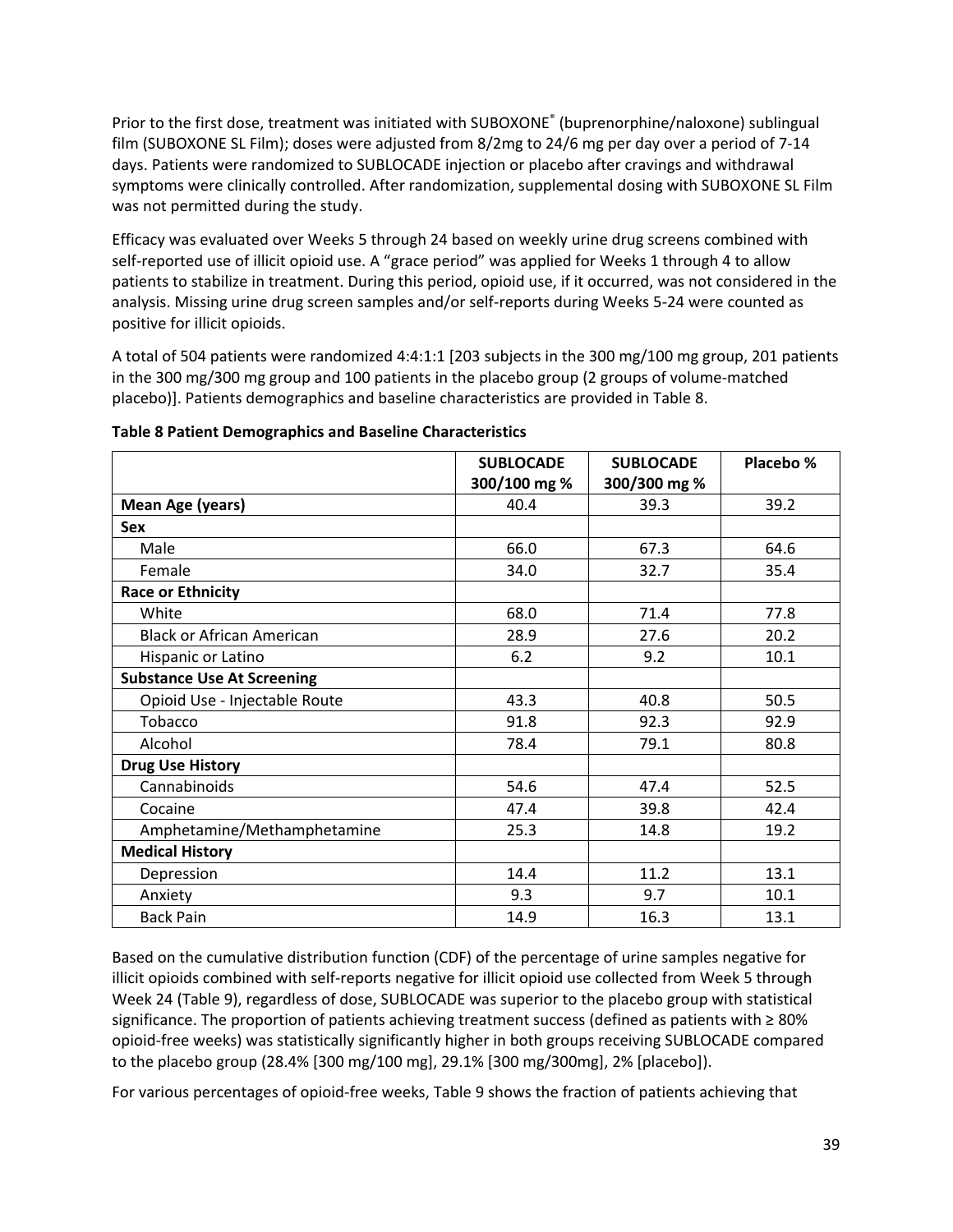criterion. The table is cumulative, so that a patient whose percent of opioid-free weeks is, for example, 50%, is also included at every level of opioid-free week percentage below 50%. Missing values and values after premature discontinuation were considered positive.



**Figure 13 Subjects Achieving Varying Percentages of Opioid-Free Weeks**

≥ % Opioid-free Weeks

**Table 9 Cumulative Distribution Function of Percentage of Opioid-Free Weeks**

|                               | Number (%) of Subjects |                   |               |  |  |  |
|-------------------------------|------------------------|-------------------|---------------|--|--|--|
|                               | <b>SUBLOCADE</b>       | <b>SUBLOCADE</b>  |               |  |  |  |
|                               | 300mg/100mg + IDC      | 300mg/300mg + IDC | Placebo + IDC |  |  |  |
| <b>Percentage Opioid-Free</b> | $(N = 194)$            | $(N = 196)$       | $(N = 99)$    |  |  |  |
| <b>Weeks</b>                  |                        |                   |               |  |  |  |
| $\geq 0\%$                    | 194 (100.0)            | 196 (100.0)       | 99 (100.0)    |  |  |  |
| $\geq 10\%$                   | 139 (71.6)             | 126 (64.3)        | 11(11.1)      |  |  |  |
| $\geq 20\%$                   | 115 (59.3)             | 111 (56.6)        | 7(7.1)        |  |  |  |
| $\geq 30\%$                   | 101(52.1)              | 101 (51.5)        | 6(6.1)        |  |  |  |
| $\geq 40\%$                   | 90 (46.4)              | 90 (45.9)         | 6(6.1)        |  |  |  |
| $\geq 50\%$                   | 86 (44.3)              | 82 (41.8)         | 4(4.0)        |  |  |  |
| $\geq 60\%$                   | 78 (40.2)              | 70 (35.7)         | 4(4.0)        |  |  |  |
| $\geq 70\%$                   | 66 (34.0)              | 67 (34.2)         | 2(2.0)        |  |  |  |
| $\geq 80\%$                   | 55 (28.4)              | 57 (29.1)         | 2(2.0)        |  |  |  |
| $\geq 90\%$                   | 41(21.1)               | 48 (24.5)         | 2(2.0)        |  |  |  |
| $= 100%$                      | 25(13)                 | 23(12)            | 1(1.0)        |  |  |  |

### **16 HOW SUPPLIED/STORAGE AND HANDLING**

SUBLOCADE is available as a sterile, clear, viscous, colorless to yellow to amber solution in a single dose, prefilled syringe with safety needle.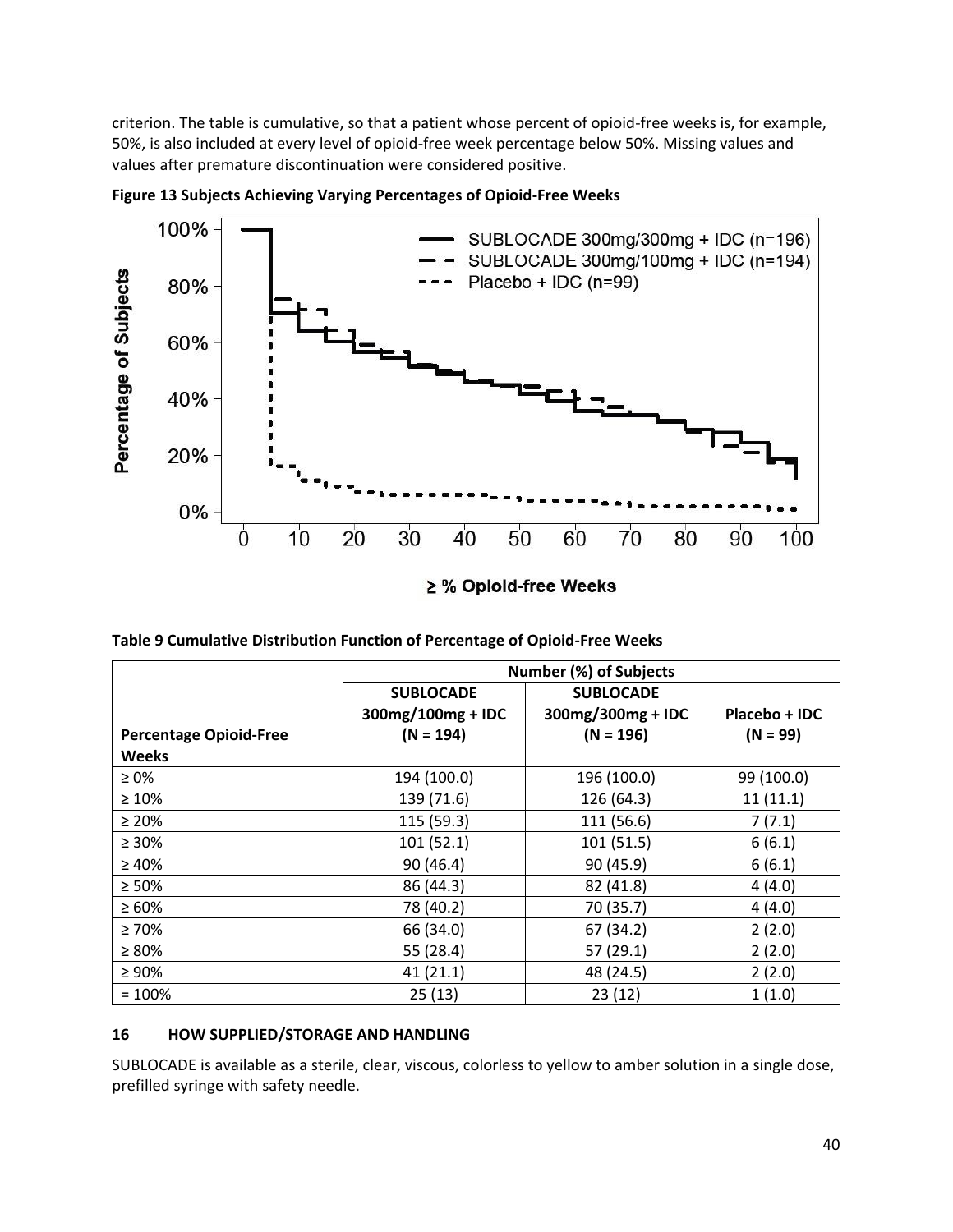SUBLOCADE, 100 mg/0.5 mL – NDC 12496-0100-1

SUBLOCADE, 300 mg/1.5 mL – NDC 12496-0300-1

### **Storage and Handling**

Store refrigerated at 2 - 8°C (35.6 - 46.4°F).

Once outside the refrigerator this product may be stored in its original packaging at room temperature, 15 – 30°C (59 – 86°F), for up to 7 days prior to administration. Discard SUBLOCADE if left at room temperature for longer than 7 days.

SUBLOCADE is a Schedule III drug product. Handle with adequate security and accountability. After administration, syringes should be properly disposed, per facility procedure for a Schedule III drug product, and per applicable federal, state, and local regulations.

Rx Only.

## <span id="page-40-0"></span>**17 PATIENT COUNSELING INFORMATION**

Advise the patient to read the FDA-approved patient labeling (Medication Guide).

### SUBLOCADE Risk Evaluation and Mitigation Strategy (REMS)

Advise patients that because of the risk of serious harm or death due to intravenous self-administration, SUBLOCADE is available only through a restricted program called the SUBLOCADE REMS Program. Healthcare settings and pharmacies are certified and only dispense SUBLOCADE directly to a healthcare provider for administration by healthcare providers *[see Warnings and Precautions (5.2)]*.

### Life Threatening Respiratory Depression

Educate patients and caregivers on how to recognize respiratory depression and emphasize the importance of calling 911 or getting emergency medical help right away in the event of a known or suspected overdose *[see Warnings and Precautions 5.4)]*.

## *Patient Access to Naloxone for the Emergency Treatment of Opioid Overdose*

Because patients being treated for opioid use disorder are at risk for relapse, discuss the importance of having access to naloxone with the patient and caregiver. Also discuss the importance of having access to naloxone if there are household members (including children) or other close contacts at risk for accidental ingestion or opioid overdose.

Inform patients and caregivers of the options for obtaining naloxone as permitted by individual state naloxone dispensing and prescribing requirements or guidelines (e.g., by prescription, directly from a pharmacist, or as part of a community-based program).

Educate patients and caregivers on how to recognize the signs and symptoms of an opioid overdose.

Explain to patients and caregivers that naloxone's effects are temporary, and that they must call 911 or get emergency medical help right away in all cases of known or suspected opioid overdose, even if naloxone is administered. Repeat administration may be necessary, particularly for overdose involving buprenorphine, because naloxone is often not effective at the doses available for patient access *[see Dosage and Administration (2.3), Warnings and Precautions (5.4), Overdosage (10)]*.

If naloxone is prescribed, also advise patients and caregivers: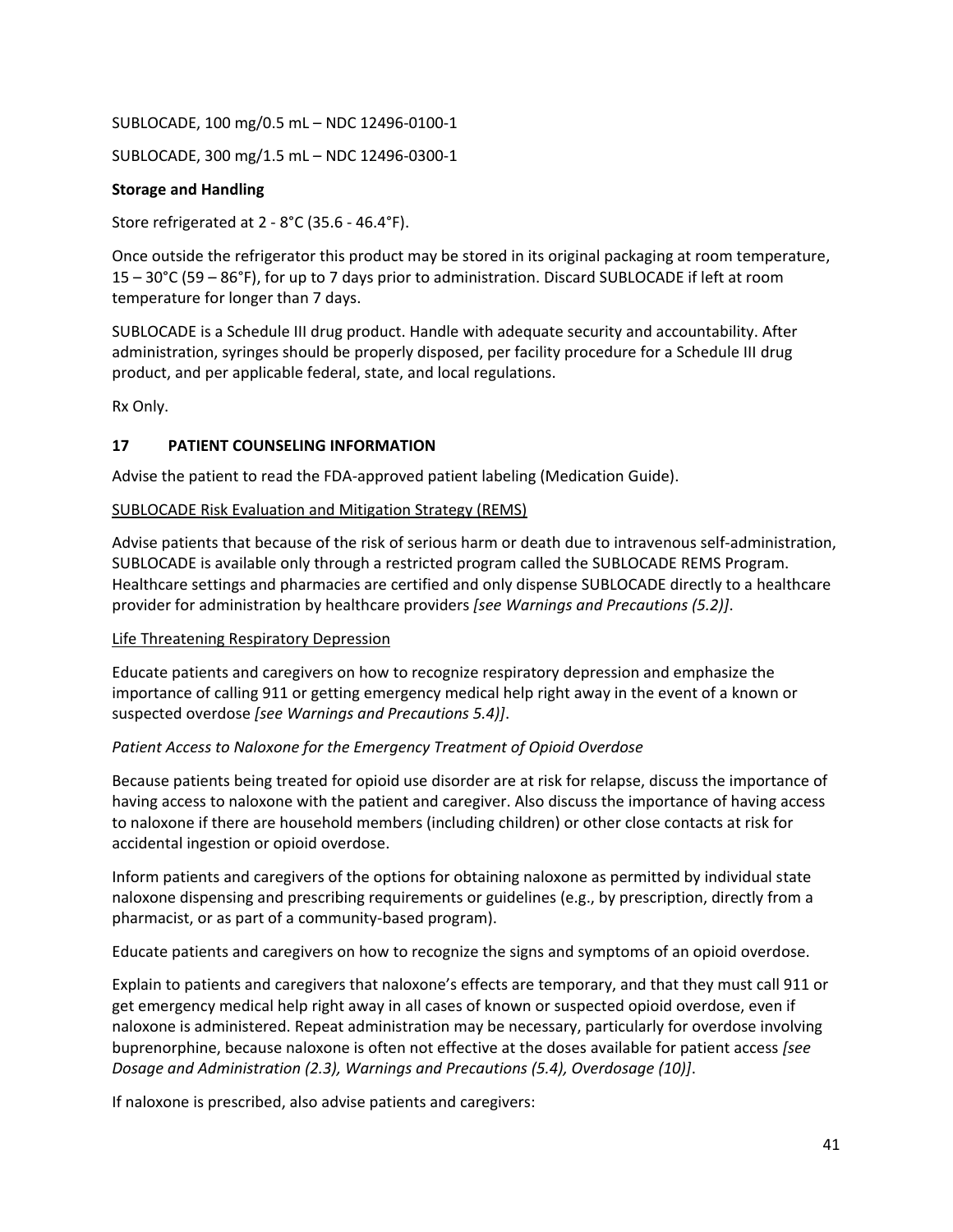- How to treat with naloxone in the event of an opioid overdose
- To tell family and friends about their naloxone and to keep it in a place where family and friends can easily access it in an emergency
- To read the Patient Information (or other educational material) that will come with their naloxone. Emphasize the importance of doing this before an opioid emergency happens, so the patient and caregiver will know what to do

### Interaction With Benzodiazepines and Other CNS Depressants

Inform patients and caregivers that potentially fatal additive effects may occur if SUBLOCADE is used with benzodiazepines or other CNS depressants, including alcohol. Counsel patients that such medications should not be used concomitantly unless supervised by a healthcare provider *[see Warnings and Precautions (5.4, 5.5), Drug Interactions (7)].*

### Serotonin Syndrome

Inform patients that SUBLOCADE could cause a rare but potentially life-threatening condition resulting from concomitant administration of serotonergic drugs. Warn patients of the symptoms of serotonin syndrome and to seek medical attention right away if symptoms develop. Instruct patients to inform their healthcare providers if they are taking, or plan to take serotonergic medications *[see Drug Interactions (7)].*

### Adrenal Insufficiency

Inform patients that SUBLOCADE could cause adrenal insufficiency, a potentially life-threatening condition. Adrenal insufficiency may present with non-specific symptoms and signs such as nausea, vomiting, anorexia, fatigue, weakness, dizziness, and low blood pressure. Advise patients to seek medical attention if they experience a constellation of these symptoms *[see Warnings and Precautions (5.8)].*

### Anaphylaxis

Inform patients that anaphylaxis has been reported with buprenorphine. Advise patients how to recognize such a reaction and when to seek medical attention *[see Warnings and Precautions (5.11)].*

### Driving or Operating Heavy Machinery

Caution patients that SUBLOCADE may impair the mental or physical abilities required for the performance of potentially dangerous tasks such as driving or operating hazardous machinery. Instruct patients not to drive or operate hazardous machinery until they are reasonably certain that SUBLOCADE does not adversely affect their ability to engage in such activities *[see Warnings and Precautions (5.17)]*.

#### Dependence and Withdrawal

Inform patients that SUBLOCADE can cause drug dependence and that withdrawal signs and symptoms may occur when the medication is discontinued *[see Warnings and Precautions (5.9, 5.12)].*

### Orthostatic Hypotension

Inform patients that, like other opioids, SUBLOCADE may produce orthostatic hypotension in ambulatory individuals *[see Warnings and Precautions (5.18)].*

### Long Duration of Action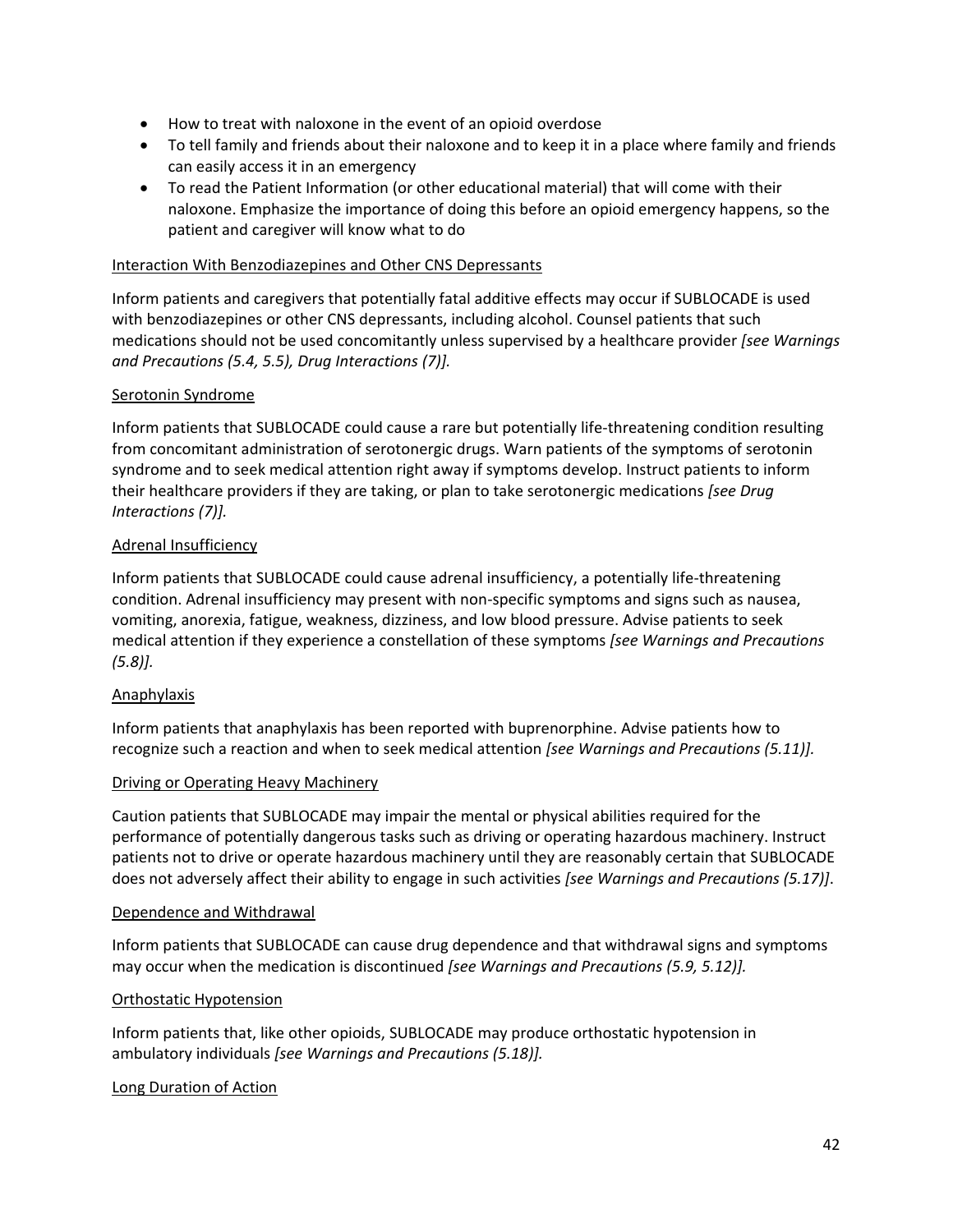Inform patients that they may have detectable levels of buprenorphine for a prolonged period of time after treatment with SUBLOCADE. Considerations of drug-drug interactions, buprenorphine effects, and analgesia may continue to be relevant for several months after the last injection *[see Clinical Pharmacology (12.3)]*.

### Drug Interactions

Instruct patients to inform their healthcare providers of any other prescription medications, over thecounter medications, or herbal preparations that are prescribed or currently being used *[see Drug Interactions (7)].*

### Pregnancy

### *Neonatal Opioid Withdrawal Syndrome*

Advise women that if they are pregnant while being treated with SUBLOCADE, the baby may have signs of withdrawal at birth and that withdrawal is treatable *[see Warnings and Precautions (5.6), Use in Specific Populations (8.1)].* 

### *Embryofetal Toxicity*

Advise women of childbearing potential who become pregnant or are planning to become pregnant to consult their healthcare provider regarding the possible effects of using SUBLOCADE during pregnancy *[see Use in Specific Populations (8.1)].*

### Lactation

Warn patients that buprenorphine passes into breast milk. Advise the nursing mother taking buprenorphine to monitor the infant for increased drowsiness and breathing difficulties *[see Use in Specific Populations (8.2)].* 

### Infertility

Inform patients that chronic use of opioids may cause reduced fertility. It is not known whether these effects on fertility are reversible *[see Use in Specific Populations (8.3), Clinical Pharmacology (12.2)].*

### Emergency Analgesia

Patients should be advised to instruct their family members to, in the event of emergency, inform the treating healthcare provider or emergency room staff that the patient is physically dependent on an opioid and that the patient is being treated with SUBLOCADE *[see Warnings and Precautions (5.13)]*.

### Clinical Monitoring

Tell your patients to seek emergency attention if they have signs or symptoms of respiratory or CNS depression or overdose *[see Warnings and Precautions (5.4, 5.5)]*.

Tell your patients not to tamper with or try to remove their depot *[see Dosage and Administration (2.8)].*

SUBLOCADE® and SUBOXONE® are registered trademarks of Indivior UK Limited.

Manufactured for Indivior Inc.